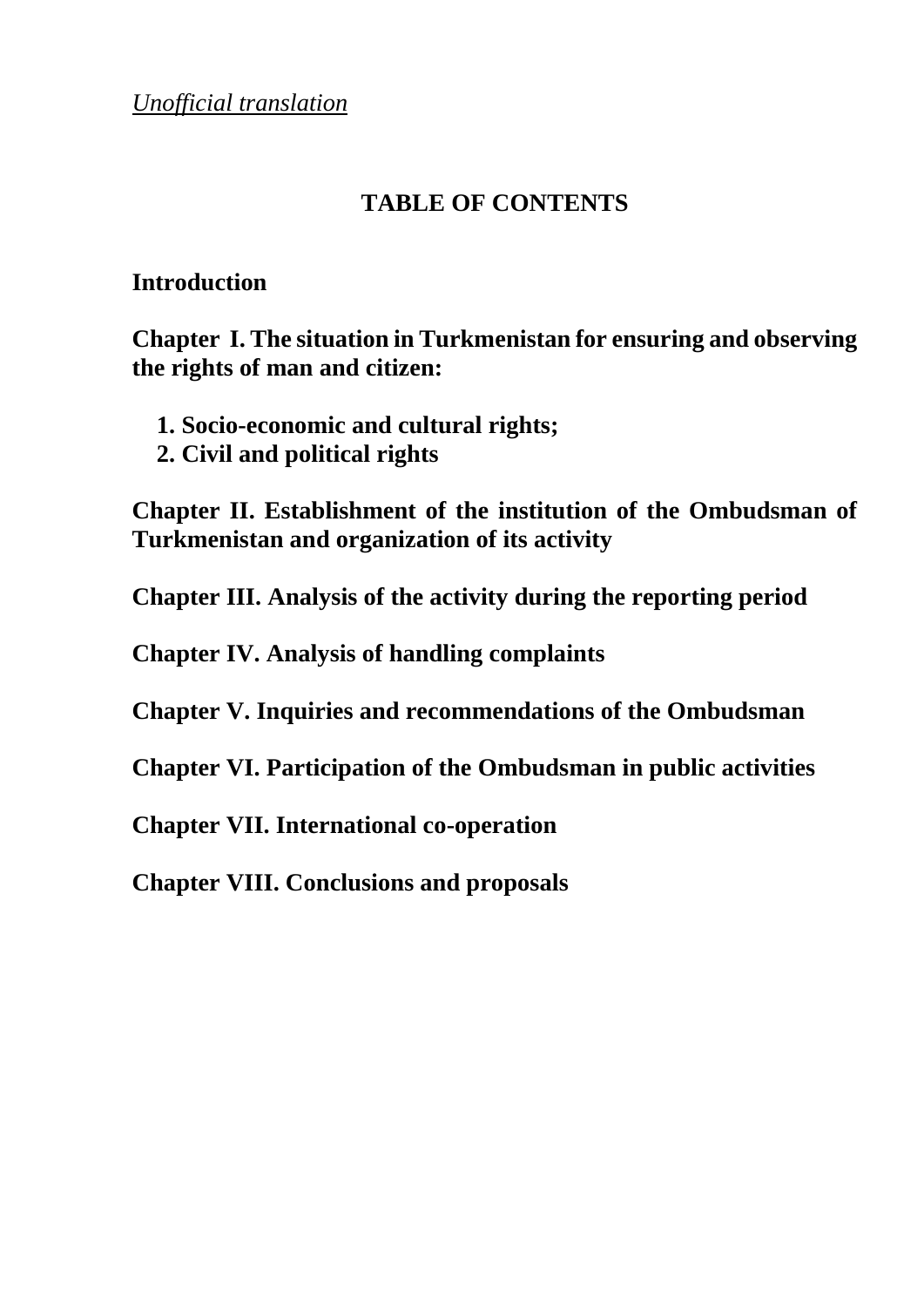## **Introduction**

This Report is the first report on the activity of the Ombudsman of Turkmenistan (hereinafter referred to as the Ombudsman) and encompasses both the analysis of the work implemented during the first year of her activity and the situation in the country in the field of human rights.

The Report is drawn up in accordance with the adopted by Turkmenistan on November 23, 2016 and entered into force as of January 1, 2017 the Law 'On the Ombudsman', based on which an annual presentation of the Report to the consideration of the President of Turkmenistan is a specific functional duty of the Ombudsman. Also, the Ombudsman will present this Report to the Mejlis of Turkmenistan and it will be promulgated in Turkmenistan's media.

The key objectives of the Report are as follows:

familiarizing the public authorities, local self-government bodies, international organizations and civil society with the activity of the Ombudsman's Office in 2017 and the situation with human rights in Turkmenistan for the same period;

making available to the public the objectives and tasks of the Ombudsman on protection and promotion of human rights and freedoms in Turkmenistan and results of her activity;

enhancing legal literacy of citizens on human rights and freedoms, forms and means of their protection;

raising awareness on the developed recommendations for elimination and prevention of violation of human rights and freedoms, improvement of legislation and law enforcement practices in the field of human rights protection, actions to expand mutually beneficial co-operation of the Ombudsman with public authorities, international organizations and civil society.

The Report is comprised of eight chapters covering the following: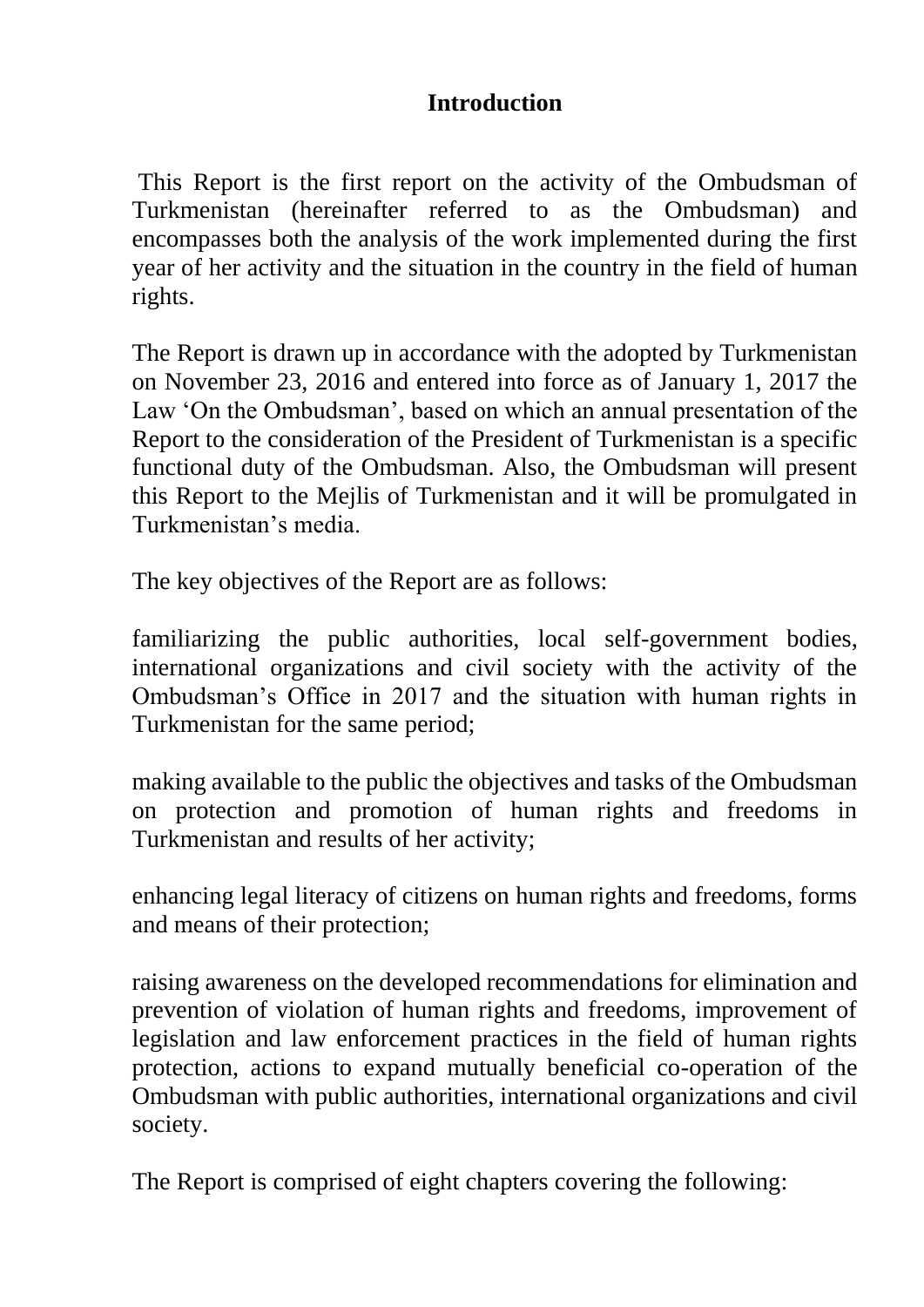**Chapter I.** Situation in Turkmenistan for ensuring and observing the rights of man and citizen;

**Chapter II.** Establishment of the institution of the Ombudsman of Turkmenistan and organization of its activity

**Chapter III.** Analysis of the activity during the reporting period

**Chapter IV.** Analysis of handling complaints

**Chapter V.** Inquiries and recommendations of the Ombudsman

**Chapter VI.** Participation of the Ombudsman in public activities

**Chapter VII.** International co-operation

**Chapter VIII.** Conclusions and proposals

Given that this Report is an inception report, the considerable attention was paid to the establishment of an independent institution, key priorities of its activity, and co-operation with international entities, interaction with non-governmental public organizations. The key efforts during the preparation of the Report were aimed at the identification of existing issues in the field of human rights, relevant conclusions and proposals, means and mechanisms to address them, that, in our opinion, would positively impact further consolidation of legal culture and democratization process in the country.

# **Chapter I. Situation in Turkmenistan for ensuring and observing the rights of man and citizen:**

- **1. Socio-economic and cultural rights**
- **2. Civil and political rights**

As it is known, the Basic law – Constitution of Turkmenistan, adopted in a new revision in September, 2016 clearly stipulates that in our country the people are the highest value of the society and the state, and the main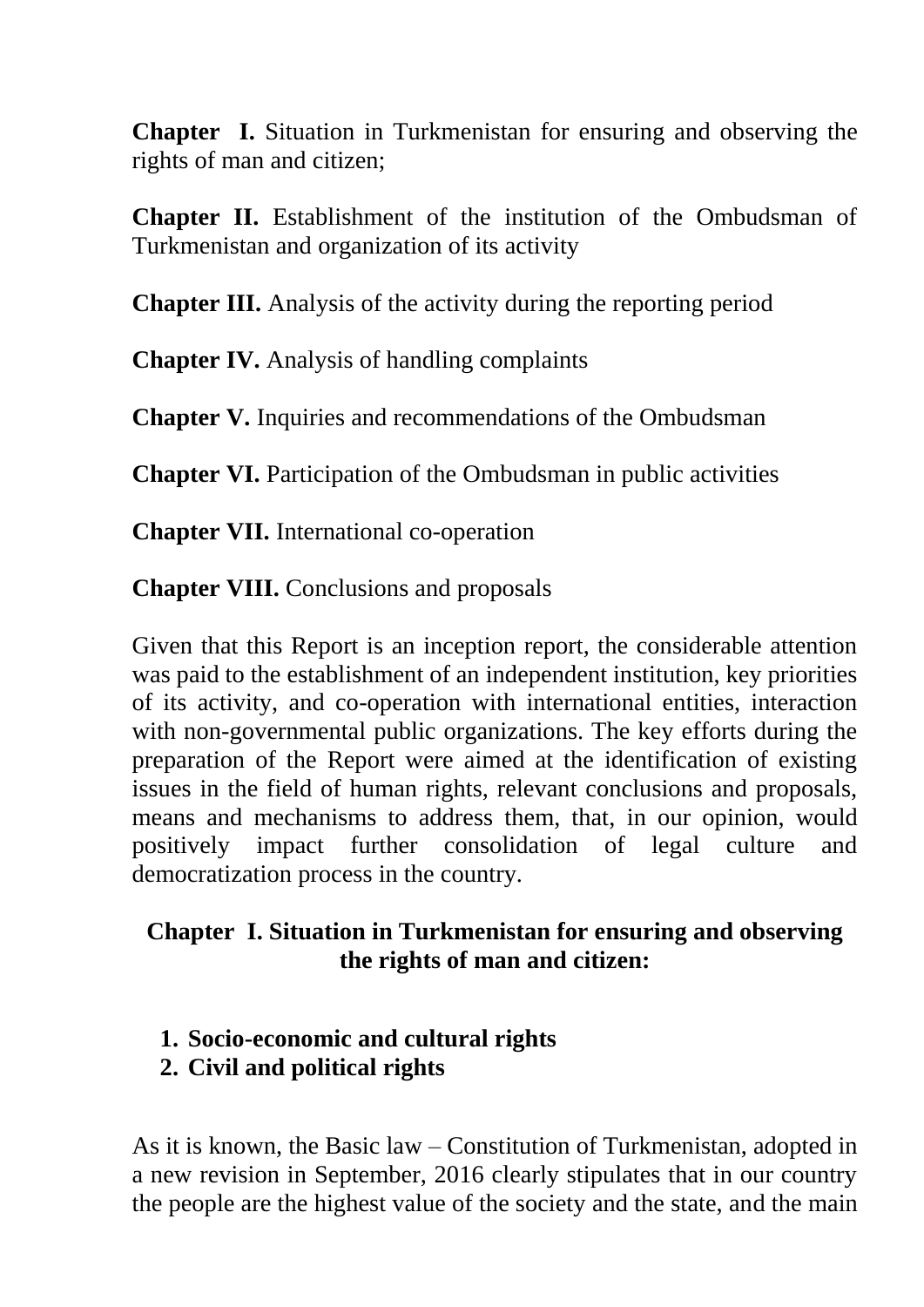objectives of public authorities are to serve and support them. It also specifies that in the country established the rule of law, the rights and freedoms of an individual are inviolable and inalienable.

Turkmenistan in every possible way supports all internationals norms aimed at ensuring rights and freedoms of the citizens, their security, mutual understanding and harmonious enhancement of their actions, as the main areas of maintaining the peace. These areas are also reflected in the new revision of the Constitution of Turkmenistan, national laws, social programmes and documents. The provision of Article 9 of the Constitution of Turkmenistan stating that 'Turkmenistan shall recognize the priority of the universally recognized norms of international law' is an example of this.

The national legislation comprises established specific universal norms, such as fair rights and freedoms of citizens, favourable civil and political sovereignties.

The norms inherent to humanity and specified in the Universal Declaration of Human Rights that was adopted in 1948 and has been served as a fundamental international norm during 70 years, found their place in the national legislation of Turkmenistan.

These norms can also be traced in humanitarian traditions and rites of our ancestors acquired during the thousand years of their life.

This is why, universal norms of the Declaration and international law that found their place in the wise traditions and rites serving as a basis for the public life of our people, are clearly and distinctly specified in the second section of the Basic Law of Turkmenistan, that is the section on 'Rights, freedoms and duties of man and a citizen of Turkmenistan', and also are reflected in other legal acts based on the provisions of the Basic Law.

At the same time, it is imperative to look at some laws passed as a result of systematic harmonization of national legislation with the universally recognized international norms aimed at provision and protection of human rights. These are the introduction into the new revision of the Constitution of Turkmenistan of the provision stipulating the establishment of the Ombudsman institution and the procedure of his/her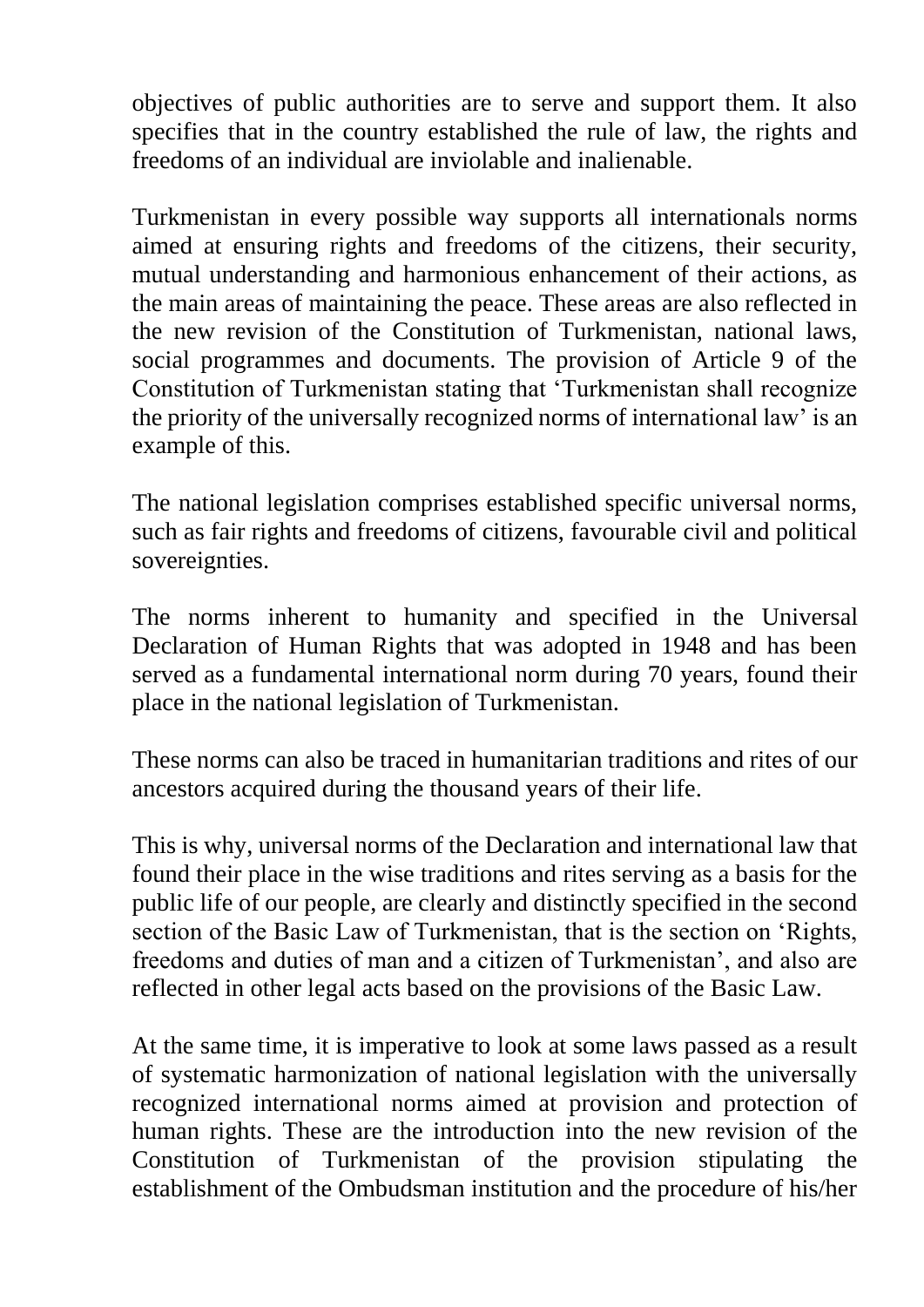appointment, as well as the adoption in 2016 of the Law of Turkmenistan 'On the Ombudsman'. It is worth noting that in 2017, a Law was adopted establishing the legal foundation for the principles and procedural rules of the work carried out by administrative bodies with relation to adoption, implementation or repealing of administrative acts aimed at safeguarding the observation of human rights and freedoms and the rule of law. The Law has come into force as of January 1, 2018.

Legal human rights safeguards. We believe that while discussing here the harmonization of national experience with international principles, it would be appropriate to not be limited by their implementation into the national legislation, but also highlight the facts confirming the practical realization of universally recognized international norms in our country.

The state policy of the esteemed President of Turkmenistan is aimed at the continuous strengthening of democratic foundations, ensuring constitutional rights and freedoms of an individual, and improving the procedure of handling of public complaints and appeals. In this regard it should be noted that in February 2007, the President signed a Decree 'On the Establishment of the state committee on handling complaints and appeals of citizens on the issue of the activity of law enforcement agencies'.

The evidence the country attaches great importance to the solution of issues in the field of human rights and freedoms is, that in order to coordinate the work on the implementation by Turkmenistan of international legal obligations, an Interagency commission for ensuring the implementation by Turkmenistan of international human rights commitments was established by the Decree of the esteemed President in 2007, and in order to improve the work of the Commission, its powers and composition were expanded. On August 12, 2011 was established the Interagency commission for ensuring the implementation by Turkmenistan of international human rights obligations and international humanitarian law.

Having said that, it is worth noting that in order to improve the international co-operation on human rights, introduce international standards in the national legislation and implement them, improve the moral law and culture of the people, the Head of state has approved long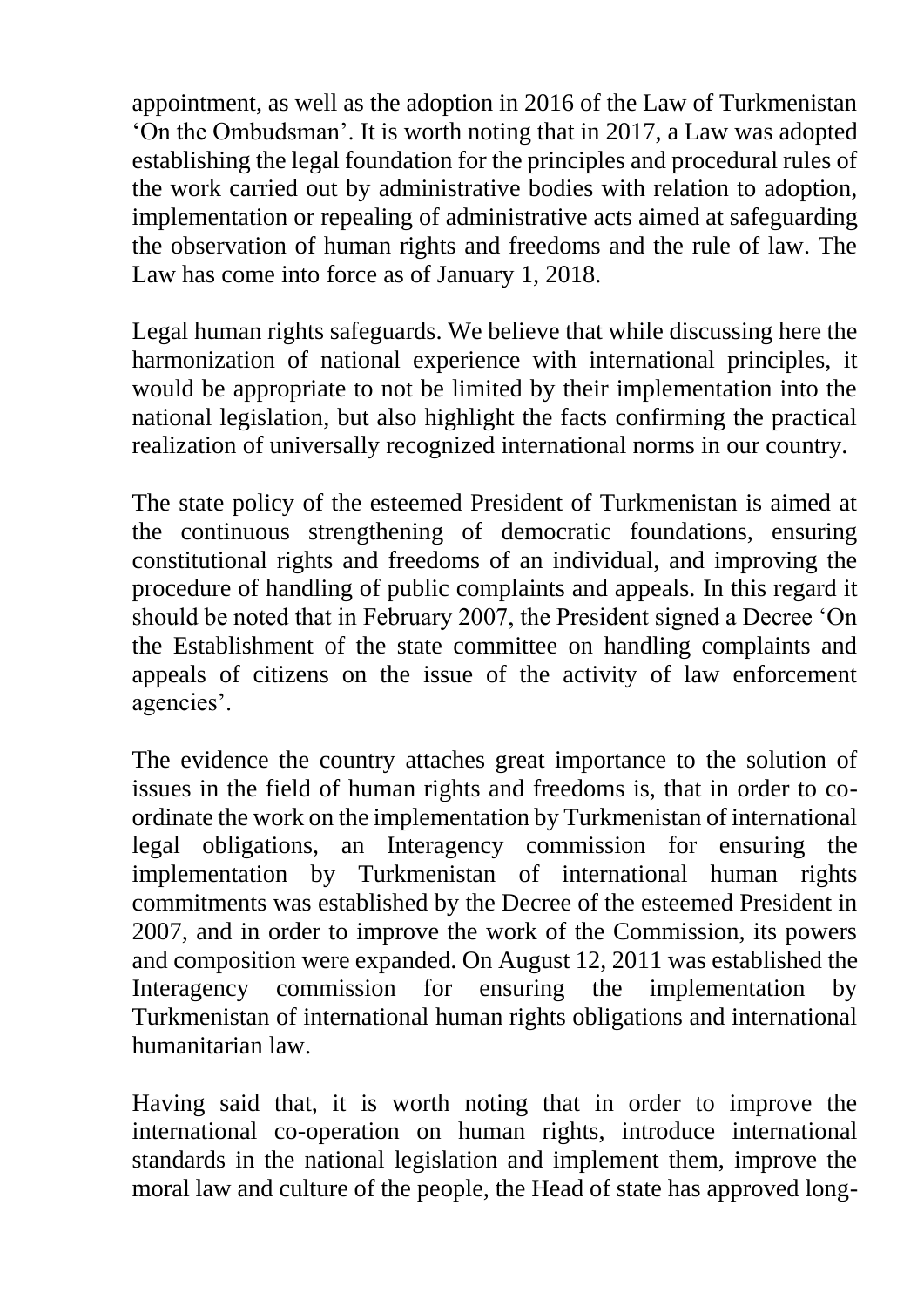term plans and programmes that are clearly coming to fruition. The National Action Plan of Turkmenistan on gender equality for 2015-2020 (22.01.2015), the National Human Rights Action Plan of Turkmenistan for 2016-2020 (15.01.2016), the National Action Plan of Turkmenistan on Combatting trafficking in persons for 2016-2018 (18.03.2016), approved by the Resolution of the esteemed President of Turkmenistan may serve the obvious examples of it.

The national action plans were adopted in order to strictly observe economic, social, cultural, civil and political rights of man and citizen. And, in accordance with the universally recognized norms of international law, Constitution and laws, the economic, social, cultural, political and civil rights and freedoms are fully guaranteed for citizens.

# **1. Socio-economic and cultural rights.**

Turkmenistan ratified the International Covenant on Economic, Social and Cultural Rights in 1996. The provisions of this Covenant are being implemented into the national legislation within the legal reform carried on in the country.

Ensuring realization of the rights recognized under the Covenant, further achievement of the Covenant's objectives, implementation of its provisions are carried out through the adoption of legislative measures. In particular, in accordance with Article 9 of the Basic Law of the country, Turkmenistan recognizes the priority of the universally recognized norms of international law.

The right to employment, the right of every person to fair and just working conditions, the right of each person to establish trade unions to ensure and protect his/her economic and social interests and enter into them upon his/her own choice, and the right of each person for social protection, including social insurance were reflected in the Labour Code of Turkmenistan (18.04.2009), the Code of Turkmenistan 'On Social Protection of people' (19.10.2012), the Law of Turkmenistan 'On Trade Unions, their rights and safeguards of their activity'(09.11.2013), the Law of Turkmenistan 'On Organizing and Holding Assemblies, Rallies, Demonstrations and other mass events' (28.02.2015), the Law of Turkmenistan 'On the Employment of Population' (18.06.2016), 'On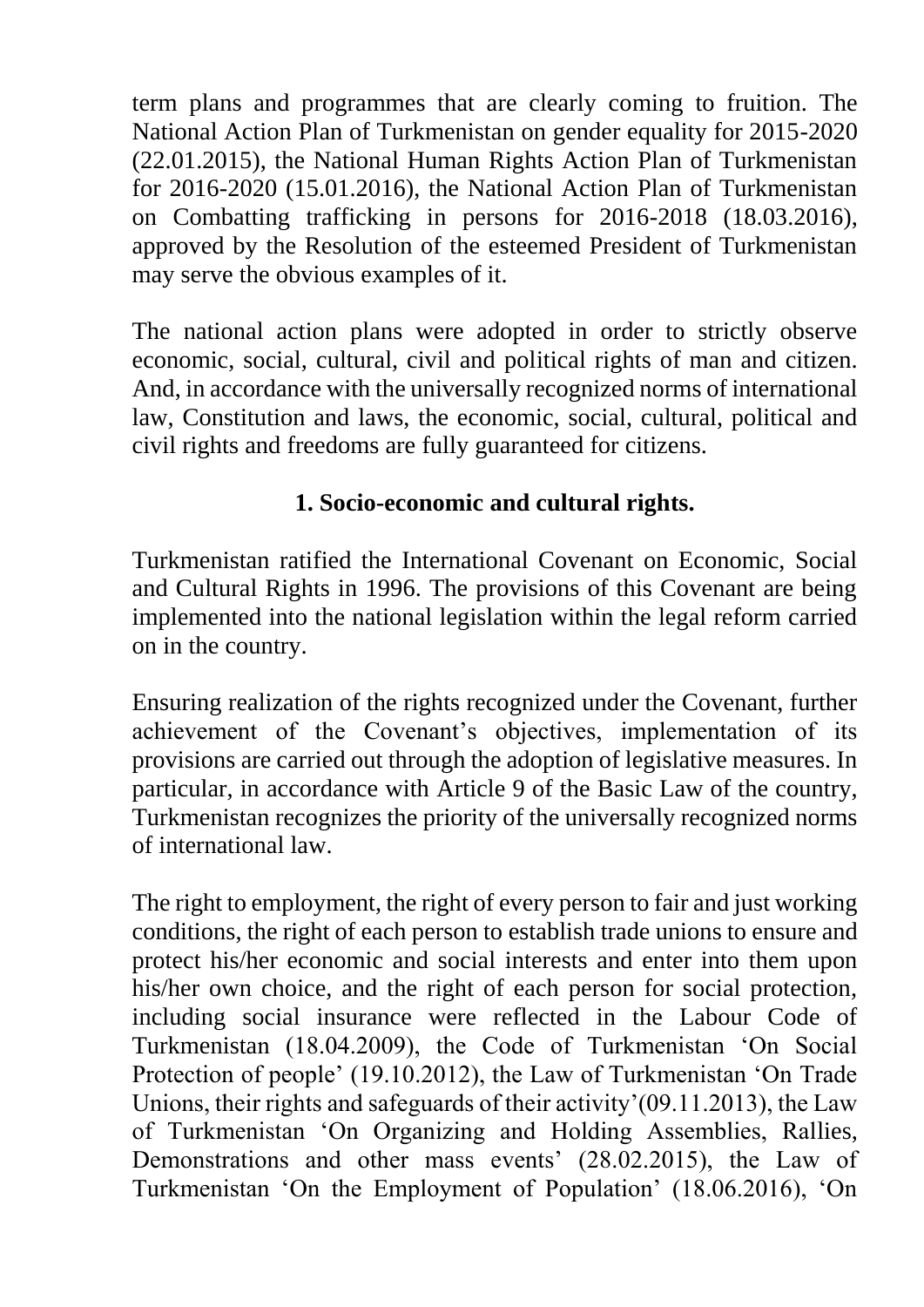Mandatory Safeguards for the deposits of physical persons'(15.10.2016) and other laws and regulations.

According to the legislation of Turkmenistan, the state guarantees occupation, vocation and place of work to each citizen of his/her own free choice, ensuring each person's rights and opportunities to have occupation, work and remuneration, equal to the quantity and quality of labour, facilitation in vocational training, re-training and upgrading skills of unemployed people and people on a suitable job search.

The employment statistics, labour and social statistics do not envisage the data collection based on the ethnicity of people, as all people, including ethnic minorities, have a right for equal participation in both labour activity and pension and social welfare issues. This clause is enshrined in the Constitution of Turkmenistan, the Labour Code of Turkmenistan, the Code of Turkmenistan 'On Social Protection of people', the Law of Turkmenistan 'On the Employment of Population' and other laws and regulations of Turkmenistan.

In order to create broad possibilities and conditions for exercising the constitutional rights of citizens to labour, increase the provision of population with decent work and develop the national productive force, the President of Turkmenistan signed a Resolution, by virtue of which the Programme of mprovement of the employment and creation of new jobs in Turkmenistan for 2015-2020 and Action Plan for implementation of this programme were approved.

According to the Covenant, having recognized the right of every citizen of Turkmenistan for an adequate standard of living, Turkmenistan implemented legal measures on establishment of legal safeguards for practical implementation of the said right. In particular, the Laws 'On Environmental Security' (3.06.2017), 'On Food Security (new revision)' (23.11.2016), 'On State Guarantees of Ensuring Equal rights and Equal possibilities for women and men' (18.08.2015), 'On Ensuring Food Safety and Quality' (16.08.2014), 'On State Guarantees of the Rights of the Child' (03.05.2014), 'On State Pension Insurance' (31.03.2012), the Law of Turkmenistan 'On Shared Funding of Housing and other real property' (31.03.2012) and others were adopted.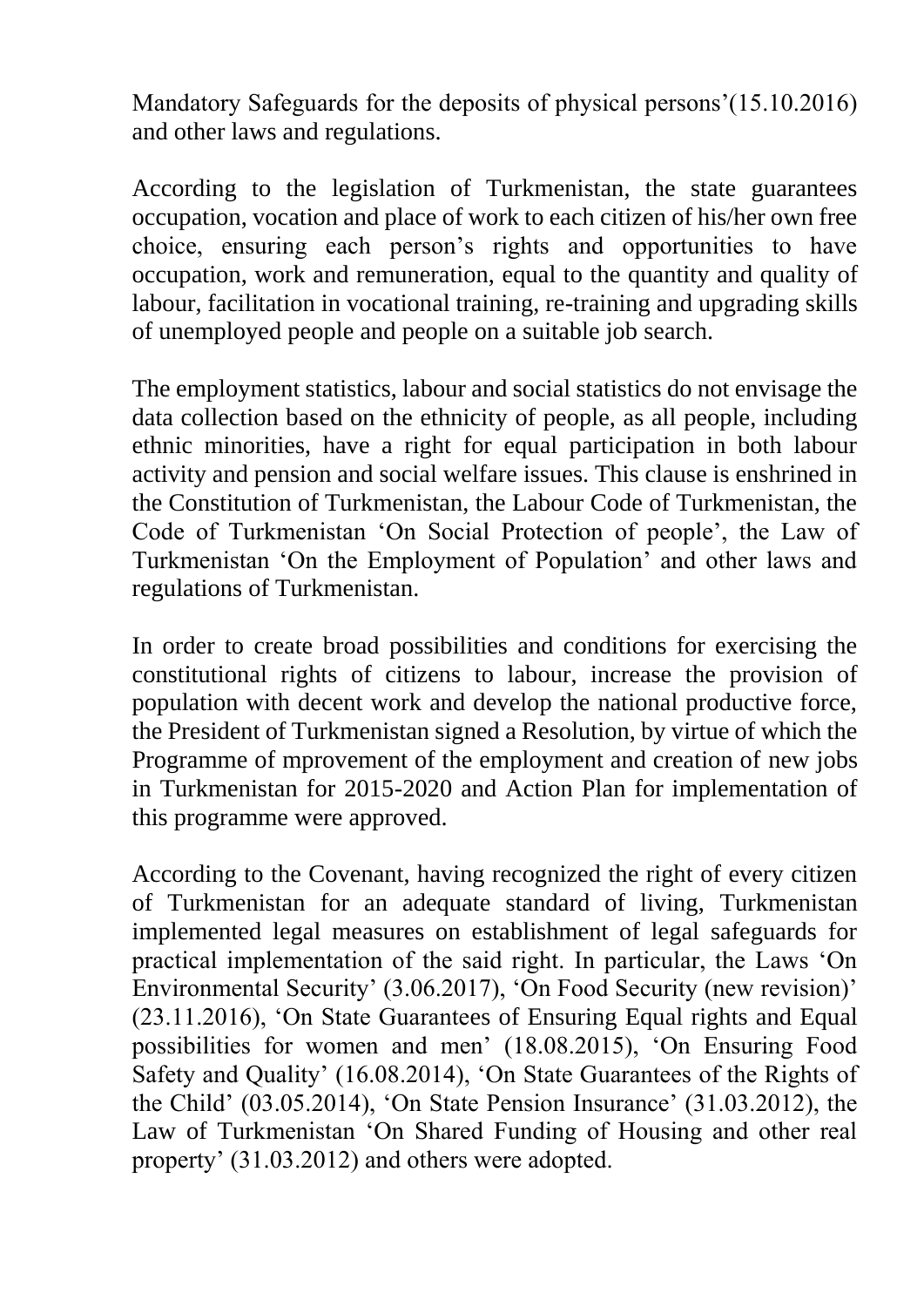The right of everyone for health is recognized in the country. The right for healthcare and the right to enabling environment for life and health are guaranteed to everyone by the Constitution of Turkmenistan. The Laws of Turkmenistan 'On Provision of Psychiatric aid' (23.11.2016), 'On Promotion and Support of Breastfeeding' (26.03.2016), 'On Protection of Air Ambience'(26.03.2016), 'On Prevention of Diseases caused by HIV' (26.03.2016), 'On Provision of Medicines' (12.01.2016), 'On Healthcare of citizens'(23.05.2015), 'On Physical Education and Sports' (23.05.2015), 'On Sanatorium and Health Resorts' (04. 08. 2012) aim to ensure the afore-mentioned constitutional guarantee; as well as relevant laws and regulations and various state programmes aimed at improved access of population to quality healthcare in Turkmenistan.

Reforms in healthcare are reflected in its budget increase year by year. Its significant share is allocated for the programmes of reproductive health, health of mothers, children, adolescents and other groups of population.

Strategic programme for the development of pharmaceutical industry in order to increase access to quality healthcare for all population groups is under way in the country.

During 2013-2017 the material and technical base of the rural health facilities was enhanced. Tens of regional hospitals, rural health houses and health centres were constructed and reconstructed; they are equipped by state-of-the art medical equipment, ambulances, which enabled to expand the volume of health services provided to population.

In order to create legal safeguards for realization of the rights of everyone to education, in Turkmenistan was adopted a number of legislative acts, specifically, Article 55 of the Constitution of Turkmenistan that guarantees the right to education (14.09.2016), the Laws of Turkmenistan 'On Education' (04.05.2013), 'On State Research and Technical Policy'(01.03.2014), 'On Libraries and Library science'(20.03.2017 г.), and a number of legal acts were adopted.

In 2013, the President of Turkmenistan signed a Decree 'On Improvement of Education System in Turkmenistan'. A Concept of transition to 12-year general secondary education was approved by the same Decree. A new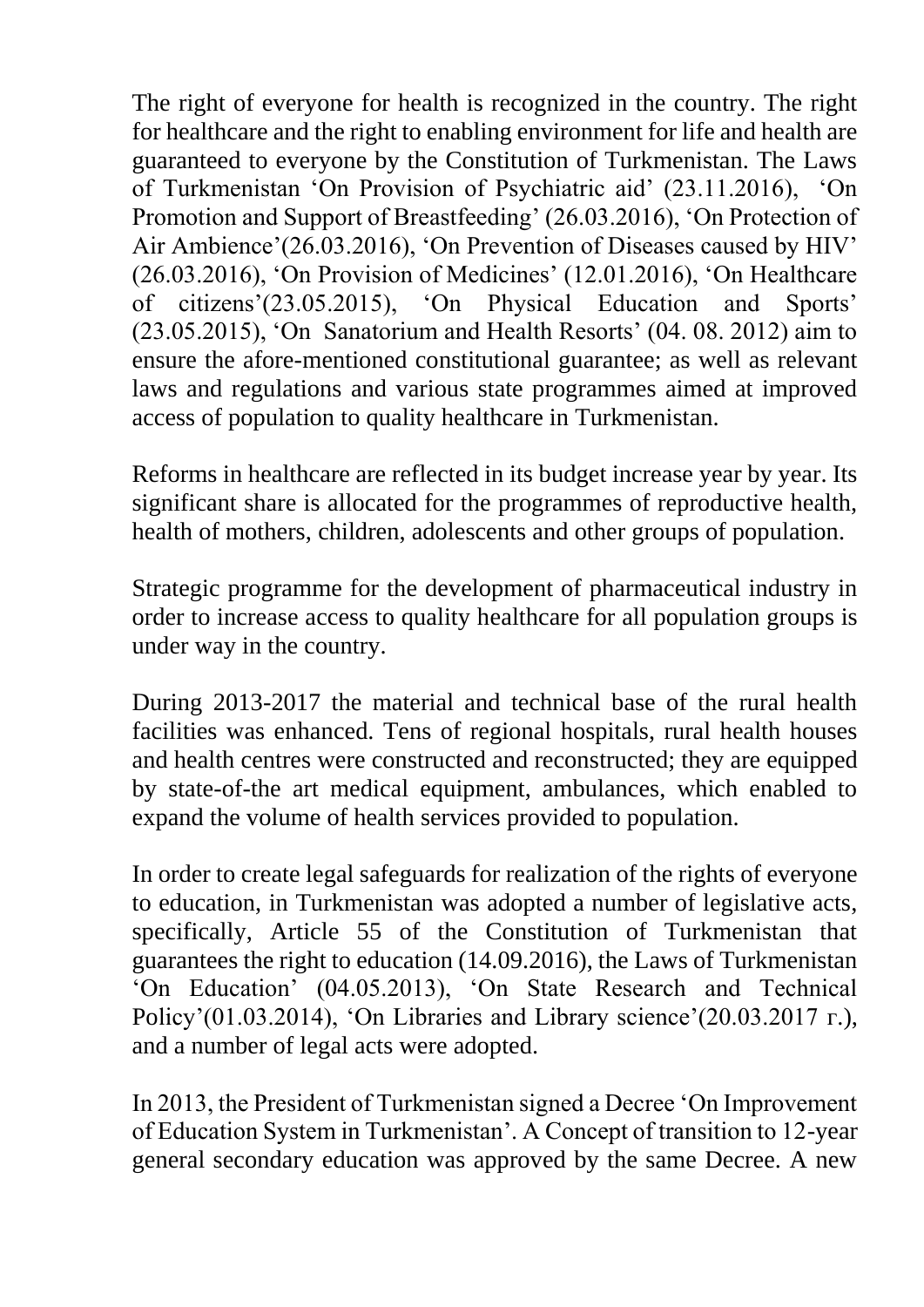revision of the Law of Turkmenistan 'On Education' was adopted in the same year.

New school subjects were introduced in the curricula of secondary schools, namely basics of economy, ecology, cultural heritage of Turkmenistan, world culture, cultural behavior, informationcommunication and innovation technology, simulation study and graphic arts.

An introduction of a two-tier system of higher education (bachelor, master) started in 2014-2015.

The enrollment of students to vocational education institutions has increased year by year.

Conditions are created for access of each student to information systems both within the country and global computer networks for communication with leading global education and scientific institutions, production companies and service providers.

Turkmenistan recognizes the right of everyone to participate in cultural life. The Basic Law guarantees the right to participate in cultural life, to freedom of artistic, scientific and technical creativity. Copyright and interest of an individual in scientific, research, technical creativity and arts, literature and cultural activity are protected by law. These constitutional guarantees are reflected in the adopted Laws 'On Protection, Export and Import of movable values of national historic and cultural heritage' (26.03.2016), 'On Cinematography' (18.06.2016), 'On Amateur and Folk arts' (23.11.2016), 'On Protection of National Intangible Cultural heritage' (28.02.2015), 'On Theatre and Stage' (08.11.2014), 'On Science and Technology parks' (16.08.2014), 'On Intellectual Property and Neigbouring Rights' (10.01.2012) and other bylaws.

Taking into account the reforms carried out in accordance with national development programmes and action plans, the legislation is regularly improved, including on social protection issues. The Constitution of Turkmenistan plays an important role in strengthening the legal foundations of the state, successful implementation of social-economic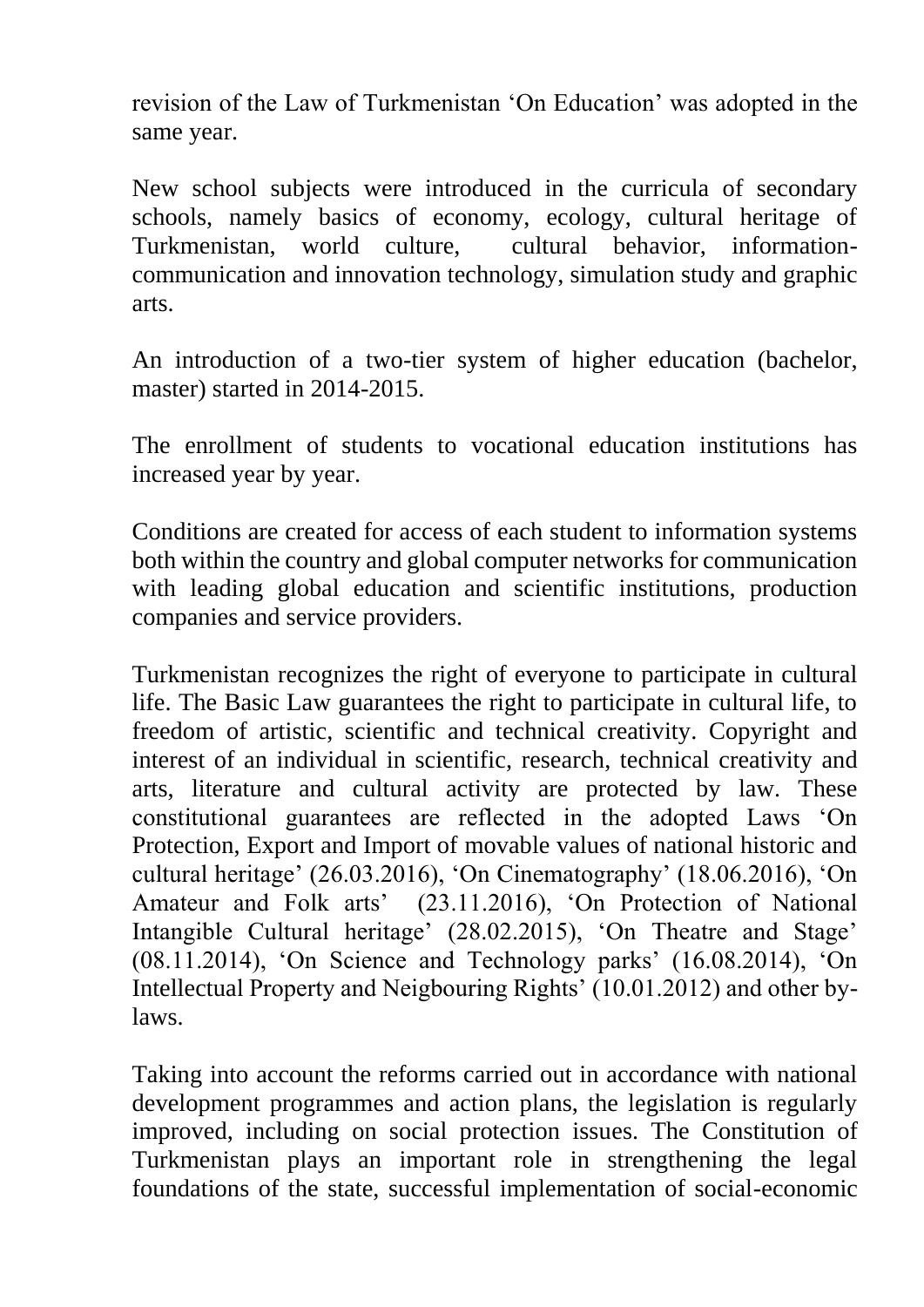reforms in the country. The Basic Law states that Turkmenistan is a state that guarantees social protection to everyone. The Budget Code of Turkmenistan is also aimed at social development and comprehensive social protection of population.

Around 75% of budget allocations are directed annually to the social development area. Lately, vast amounts were invested in the production and social areas that reflects the accelerated dynamics of entering Turkmenistan in the ranks of developed countries in the world.

Strategic actions against reduction of living standards of people are included in all programmes, action plans and other adopted laws and regulations.

By the Decree of the President of Turkmenistan pensions, social benefits, student stipends, salaries of employees from all branches of economy are increased every year by 10%. The state funding of social branches has increased.

The fact that Turkmenistan is an upper-middle income country is the result of efficiency of such measures.

It should be highlighted that Turkmenistan adopted the National programme of Socio-Economic Development for 2011-2030, a new revision of the National Programme of the President of Turkmenistan on Transformation of Social and Living conditions of villages, settlements and towns until 2020, Programme of the President of Turkmenistan on Social-Economic Development of Turkmenistan for 2018-2024 and they are successfully implemented throughout the country.

## **2. Civil and political rights**

On December 20, 1996 Turkmenistan ratified the International Covenant on Civil and Political Rights (ICCPR) and Optional Protocol to it. On December 27, 1999 Turkmenistan has become a party to the Second Optional Protocol to ICCPR aimed at abolition of death penalty.

Based on the consistent commitment and implementation by Turkmenistan in its domestic and foreign policy of the universally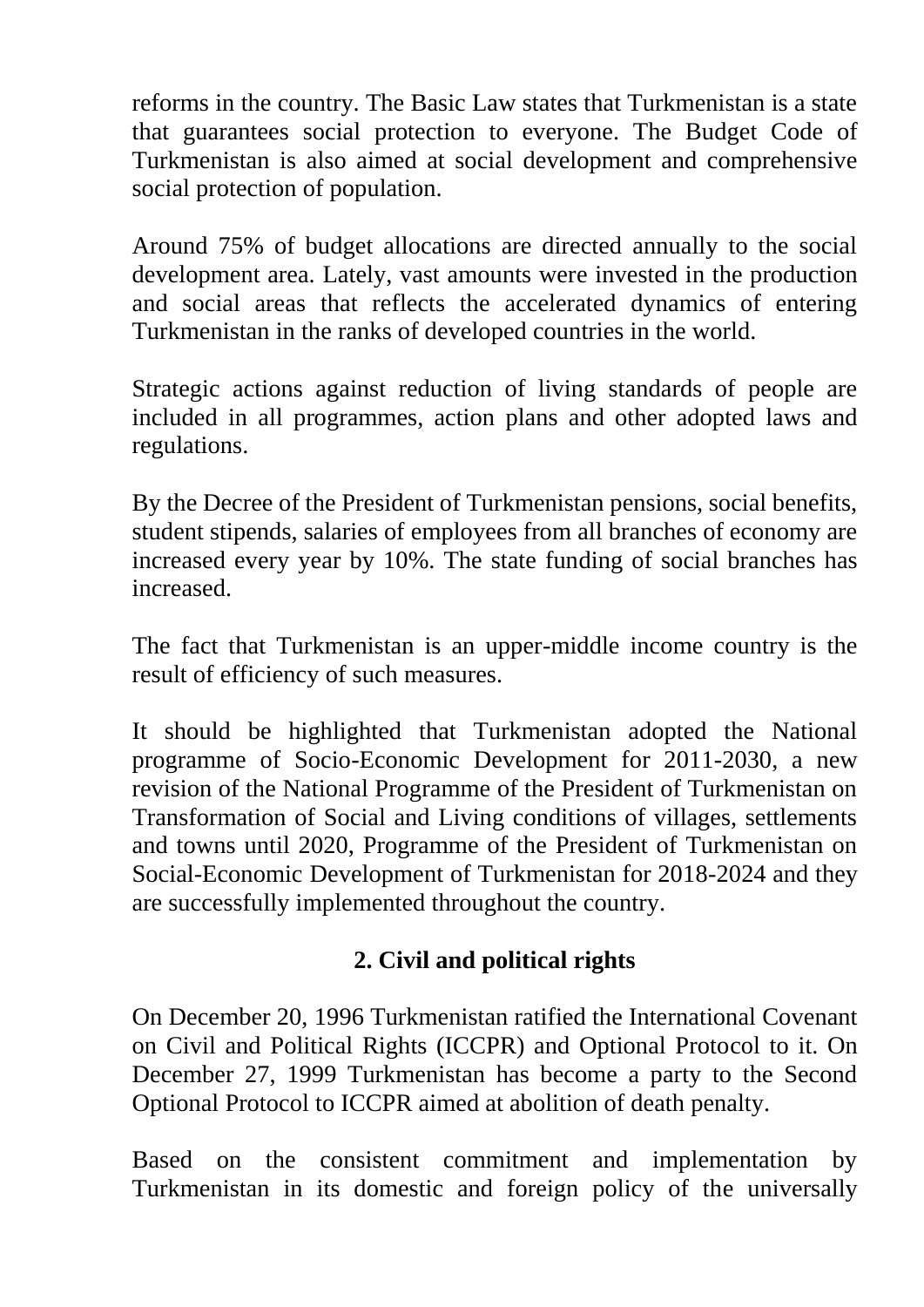recognized norms of international law, with the aim of their further implementation, the Decree of the President of Turkmenistan introduced the moratorium for the use of death penalty as penal sanction as of January 1, 1999, followed by the Law of Turkmenistan 'On the Procedure of the Moratorium for the use of death penalty as penal sanction' adopted on January 6, 1999 by the Decree of the President of Turkmenistan'.

Following to the traditions of ancestors, principles of humanity, charity and kindness, the Decision of Halk Maslahaty/People's Council of December 28, 1999 approved the Decision of the Second Optional Protocol to the International Covenant on Civil and Political Rights, as a result of which Article 32 of the Constitution of Turkmenistan was amended as to abolish death penalty as penal sanction.

Civil and political rights and freedoms are crucial for the functioning of all other rights. The possibility to exercise political freedoms is one of the pillars for freedom of an individual. In this connection, Turkmenistan as state party, since its accession to the International Covenant on Civil and Political Rights, demonstrated its legal and political adherence to the improvement and maximum harmonization of its national human rights legislation to the universally recognized international standards. To this end the key provisions of the Covenant were implemented into the relevant legislation of Turkmenistan.

All internationally recognized civil and political rights and freedoms are enshrined in the Constitution of Turkmenistan. The Basic Law of the country guarantees everyone the freedom of thought and speech. No one has the right to prohibit an individual to freely express his/her opinion as well as prevent its dissemination in accordance with the law. According to the relevant articles of the Constitution of Turkmenistan, citizens have the right to form political parties and other public associations operating within the framework of the Constitution and laws. Also, they are guaranteed freedom of assembly, rallies and demonstrations and other mass events, participation in managing the affairs of the society and state, either directly or through their freely elected representatives, the right to elect and be elected to the bodies of public authority and local selfgovernment in the manner prescribed by law. The Constitution of Turkmenistan also guarantees the equal right to access to public service, according to their abilities and professional training to citizens.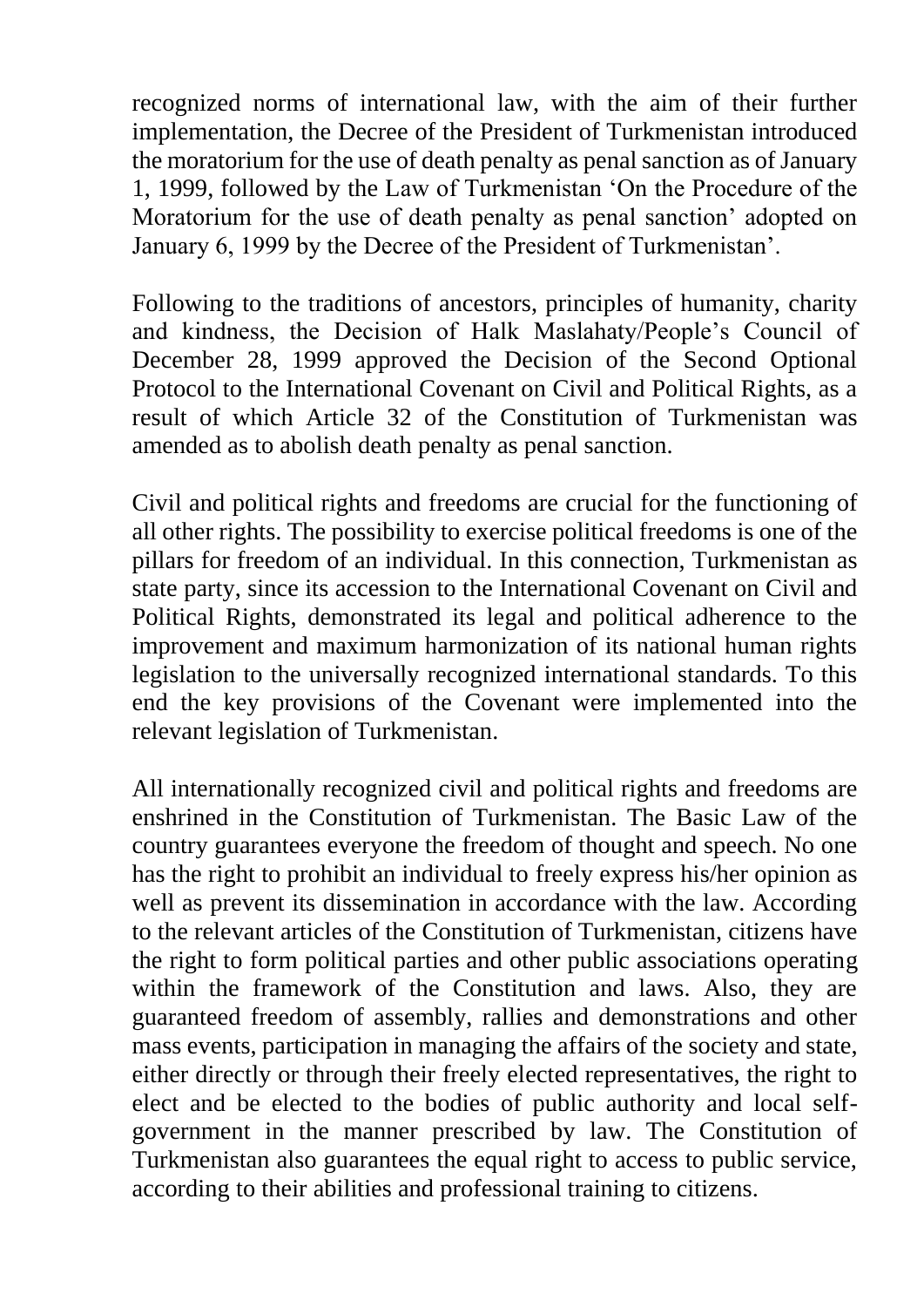The rights and freedoms of an individual are inviolable and inalienable. No one has the right to restrict the rights and freedoms of an individual, except in accordance with the Constitution and laws.

Having analyzed the Universal Declaration of Human Rights and the International Covenant on Civil and Political Rights, one can see for oneself that the national legislation introduced provisions stipulated in the above-mentioned international documents.

## **Chapter II. Establishment of the institution of the Ombudsman of Turkmenistan and organization of its activity**

Effective solution of human rights issues requires the implementation of a set of measures, especially such as legislative and institutional reforms. Recognition of international human rights standards does not guarantee the observance of the latter; better legislation in place is needed in order to meet human rights standards. Full-fledged implementation of human rights can be ensured only if there is an integral human rights infrastructure, including special human rights institutions.

In 1946, the United Nations Economic and Social Council in its decision on focusing on human rights, insisted on 'desirability of establishing information groups or local human rights committees within their respective countries'. In 1960 it recognized the unique role that national institutions can play for protection and promotion of human rights. The Principles, which determined the status and regulated the work of national institutions working on promotion and protection of human rights (Paris Principles) were adopted in October 1991 in Paris. In 1993 the UN General Assembly approved the Paris Principles.

The priority principle of the activity of a national institution, pursuant to the content of all Paris Principles, is an independence ensured through the legal and operational autonomy, i.e. enshrining its status in the Constitution or legislation, passed in the Parliament, financial autonomy, independence of personnel, structure of the institution, and special (transparent and independent) procedure of appointment and dismissal.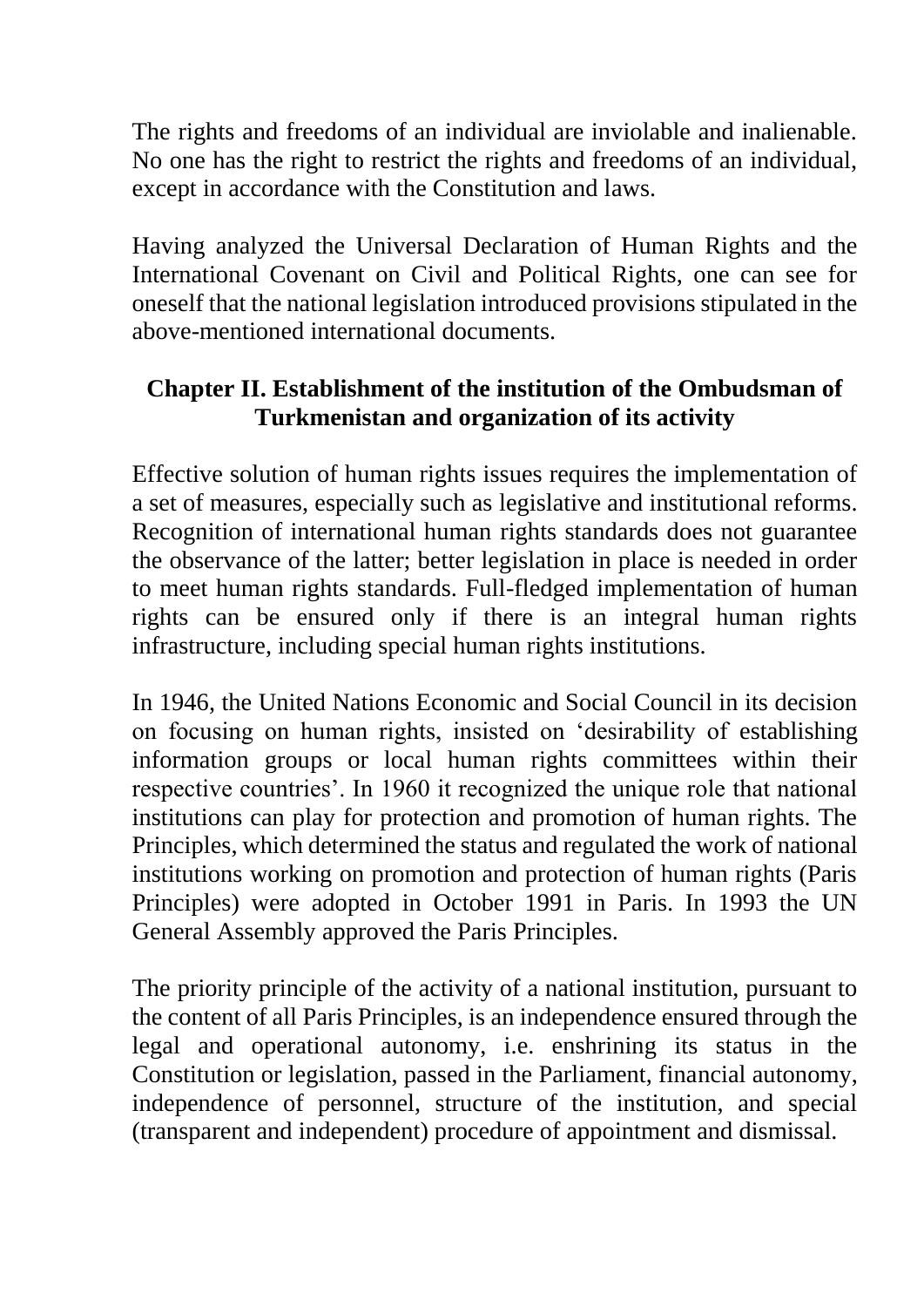The second important component of the Paris Principles is a set of three requirements relating to the Ombudsman's competence: a broad mandate, stipulated by the constitutional or other legislation, and clear regulation. To this end the national institution should have maximum freedom towards functions carried out: to freely handle any issues within its competence, hear people and receive any information, address the public, set up working groups, hold consultations and co-operate with NGOs.

The requirements for accessibility, co-operation with other institutions, operational efficiency are of similar importance. The independence of the institution should be balanced by the special accountability system: the national institution is accountable for its work before both – the public and the state, which means preparation of annual reports to the parliament or government, along with regular dissemination of the information about its work.

In June 1993, the International Human Rights Conference adopted the Vienna Declaration and Programme of Actions, which affirmed 'the importance and constructive role of national institutions to ensure and protect human rights, in particular, provide consultative assistance to competent bodies; their role in elimination of violation of human rights and dissemination of information on human rights' and 'that special attention should be paid to the actions providing the assistance on strengthening and building institutions in the field of human rights'.

The idea of national human rights institutions is linked to the need to establish a special body with functions aimed at the protection and promotion of human rights. The key features of national institutions are as follows: they are of administrative nature, as a rule (they are not judicial or legislative), have consultative mandate and may be characterized as independent institutions in majority of cases.

There are three main groups of such national institutions: human rights commissions, the Ombudsmen and 'specialized' national institutions.

The Ombudsman institution initially emerged in the North European countries and became widespread in the 60–80s; it has been established under various names in many countries of the world. Historical background of the Ombudsman institution comes from Sweden, where in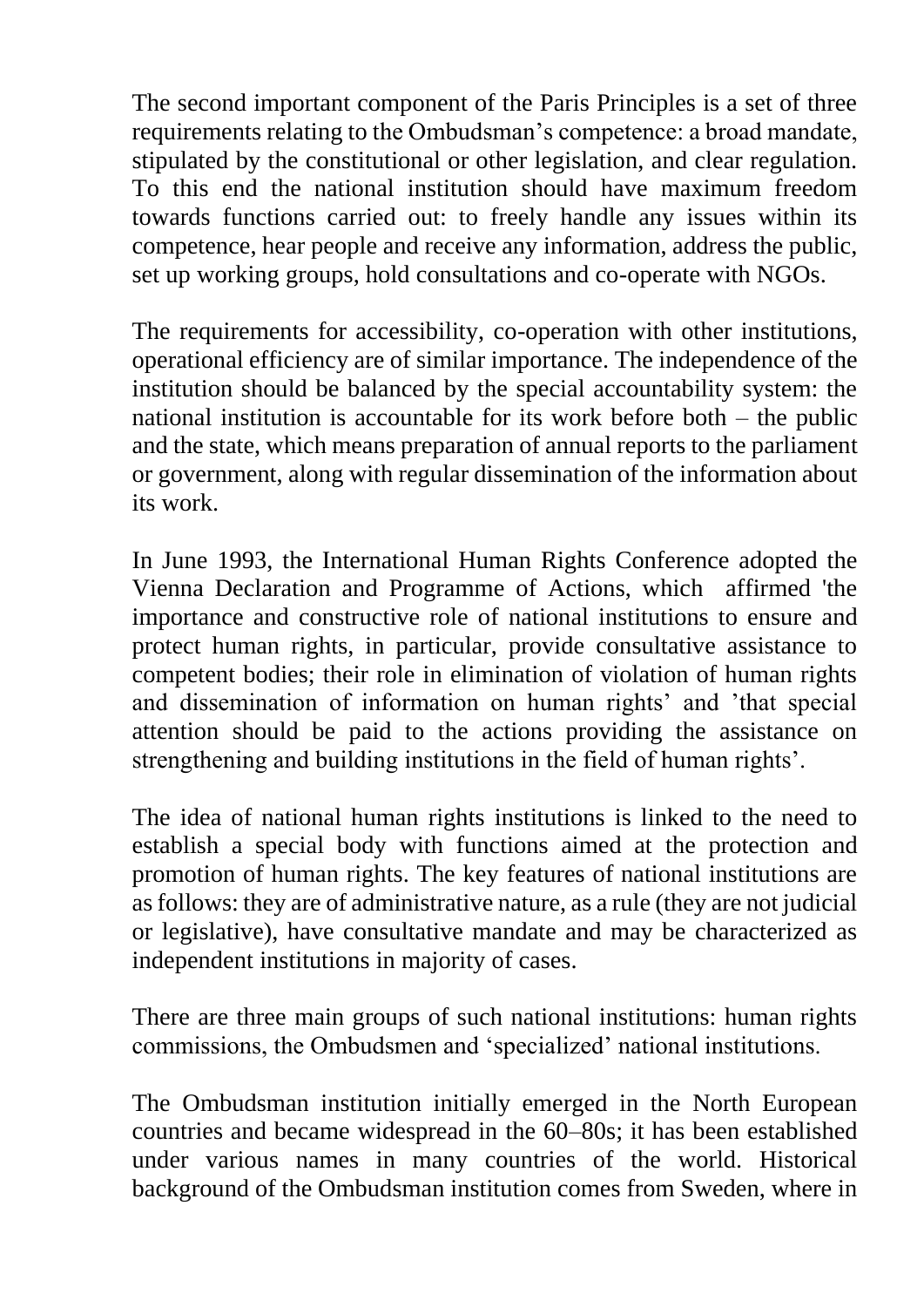1809, based on Article 6 of the Act on Administration, Charles XII presented to the Riksdag (Parliament) the right to 'elect one or more Ombudsmen for the purpose of supervision, based on the rules determined by the Riksdag, of the application of laws and other legislative acts by public administration'.

Finland in 1919 followed the suit of Sweden. However, only after the World War II the institution enjoyed a real boost in the whole world. In 1954 during the constitutional reform in Denmark, the Ombudsman institution was established, which varied significantly from the Swedish model. It became the basic model that underpins the similar institutions in many countries. The titles of such bodies vary significantly, but content of the mandate is similar, as a result of which, all of them are united by one term 'The Ombudsman'. The Swedish words 'umbud' (strength, protection) and 'man' lay in the foundation of the term. In CIS countries the equivalent of the term 'the Ombudsman' is an 'Authorized Person/or Commissionaire for Human Rights'. Such a title reflects in the best way possible the main objective of the Ombudsman, which is to protect and restore human rights.

The Ombudsman institution primarily serves as an additional means for protection of rights, not competing with courts, prosecutors' or other government bodies. The essence of this institution is that it is meant to monitor the activity of public authorities, expressing the interests of the society and its citizens.

In many countries the Ombudsman institution established by the Parliament, has become a supplementary mechanism of the checks and balances system, and is regarded in almost all of the states as the 'third dimension' between citizens and the state.

According to the definition of the International Bar Association, the Ombudsman - '*is an Office established by constitution or statute, headed by an independent, high-level public official, who is responsible to the Legislature or Parliament, who receives complaints from aggrieved persons against government agencies, officials and employers or acts at its own discretion and is authorized to conduct investigations, recommend correcting actions, present reports*'. Establishment of the Ombudsman institution is a result of the reform on strengthening institutional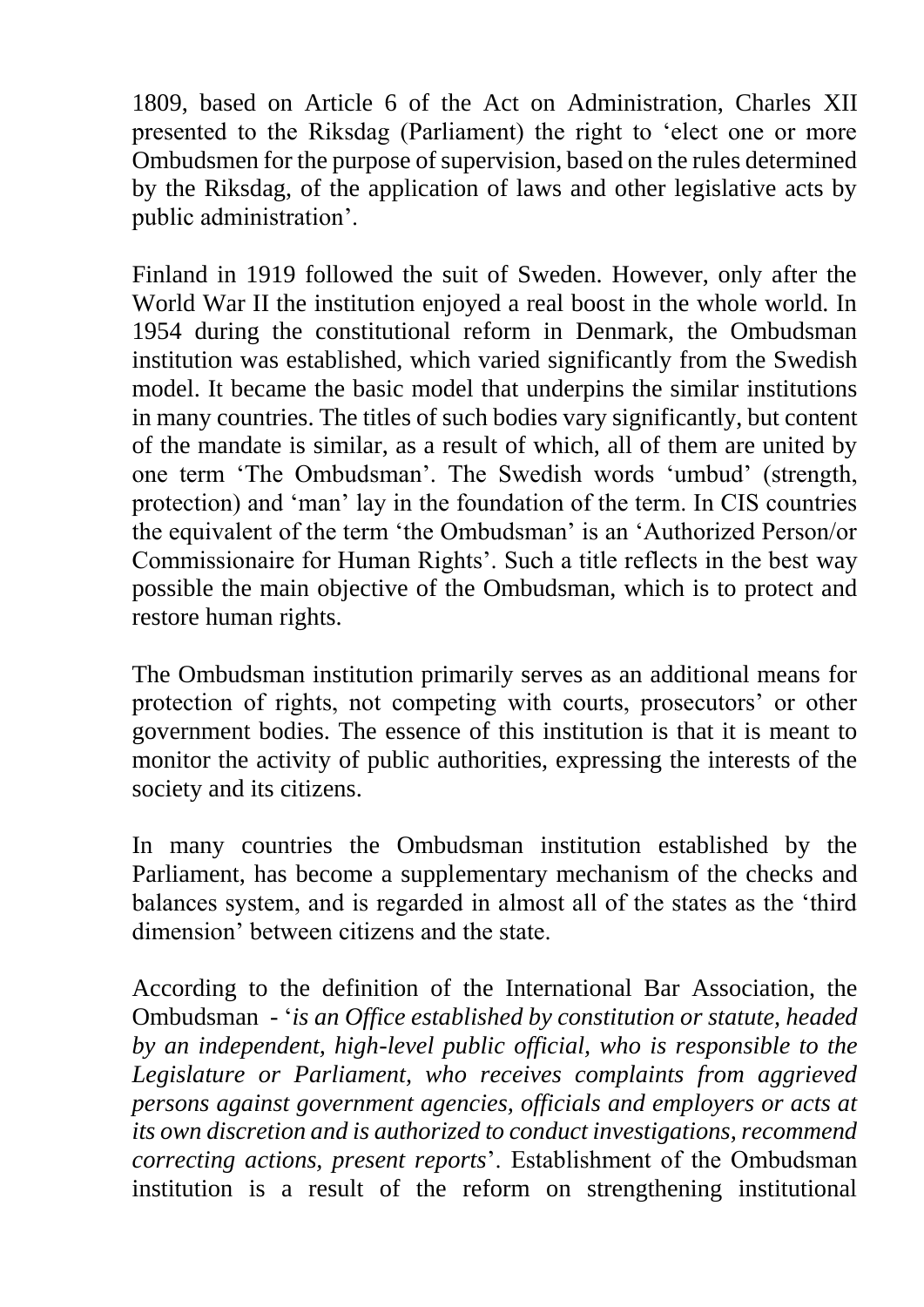safeguards for preventing misadministration, and also preventing administrative mistakes, causing abuse of rights and freedoms.

In various national models of the Ombudsman institutions functions are quite different, but there are basic, inherent functions of the Ombudsman. These are two of them: protection and promotion of human rights. Whereas the first function relates to the specific identified activity, such as handling and addressing individual complaints, adoption of important motions (resolutions, recommendations) in case of mass human rights violation, monitoring of penitentiary, children and other institutions; the second one covers education activity, facilitation of legislative reforms on human rights protection, international co-operation, organization of fora, conferences, other events to develop decisions and recommendations of paramount importance in the field of challenging human rights issues.

Having laid out the aforementioned, we wanted to elaborate on the history of the need to create such institutions, and, at the same time, focus on the fact that despite specific features of legal statuses of the Ombudsmen, depending on their affiliation with a certain state, the institution is universal. This institution found its place in the states with various forms of government, and proved its ability to build in different legal systems. Also, what is mentioned below can serve as a confirmation that during the establishment of the Ombudsman's Office in Turkmenistan, a form consistent with international standards requirements regulated by the Paris Principles, that is an independence guaranteed by statute or constitution, financial autonomy, independence of personnel, and constitutional procedure of appointment and dismissal has been chosen.

As it is known, as a result of the wise national and international policy of the President of Turkmenistan Gurbanguly Berdimuhamedov, Turkmenistan, has become one of the first countries acceding to the most important international human rights conventions and has carried out comprehensive actions with the aim of consistent implementation of the rules containing in the above-mentioned conventions in the national legislation. One of these actions was the adoption on November 23, 2016 by the Mejlis of Turkmenistan of the Law of Turkmenistan 'On the Ombudsman', based on humanitarian initiatives of the esteemed President toward constant enforcement of human rights.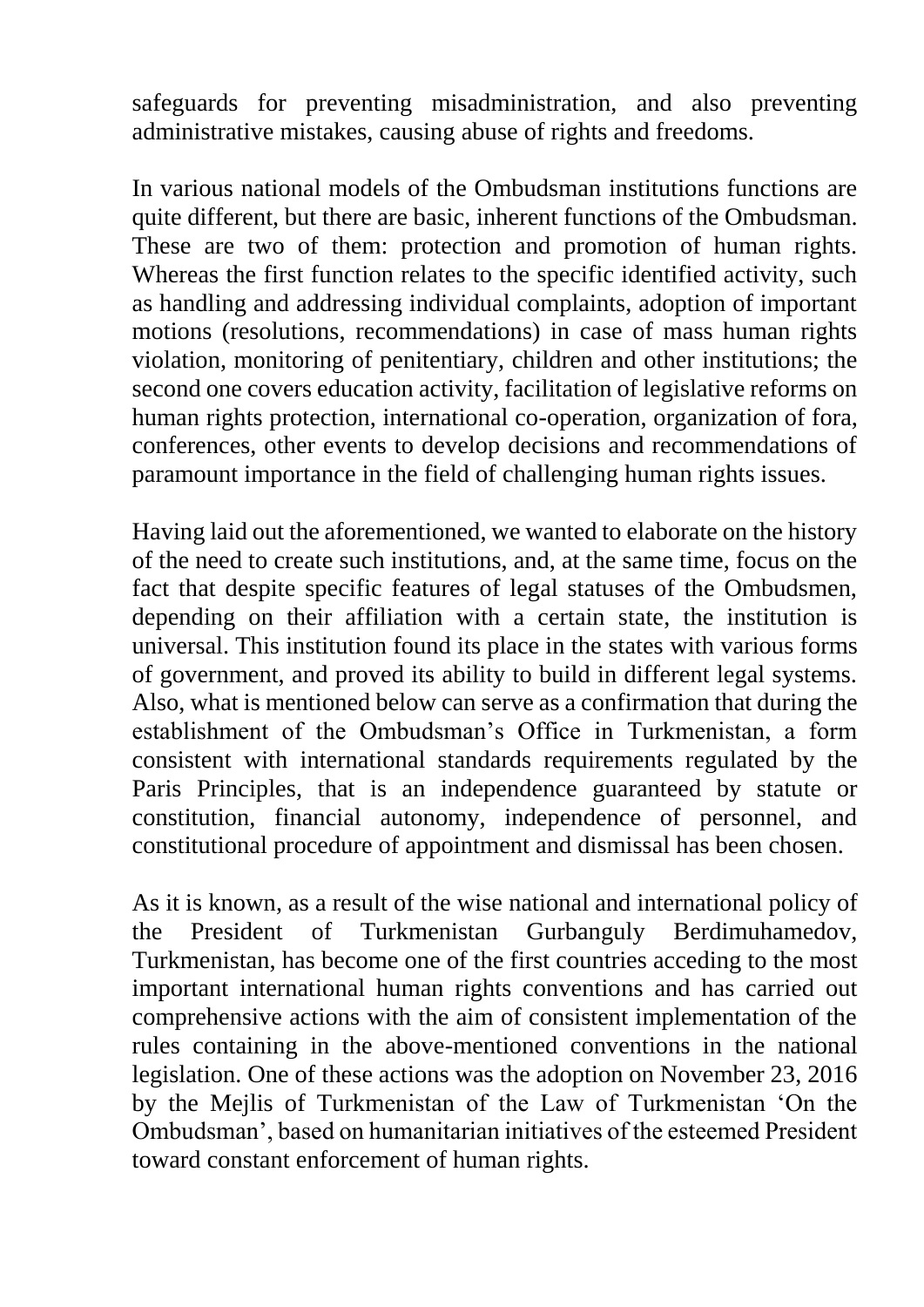It is to be recalled that the preparations for the establishment of the national Ombudsman institution and its legal foundations were launched upon the initiative of the President of Turkmenistan Gurbanguly Berdimuhamedov.

In January 2015, in his address during the meeting with members of the Mejlis, the esteemed President of Turkmenistan promoted the idea about legalizing the election of the Ombudsman on the constitutional base.

Based on these wise initiatives of the esteemed President, the process was initiated for preparation of the legal framework establishing the election procedure of the Ombudsman and his/her activity.

It is worth noting here, that in order to get familiarized with international practices on the establishment of independent human rights institutions and their activity, the Government of Turkmenistan created necessary conditions. A number of study tours with participation of representatives from the relevant entities were organized to study the system of the establishment and activities of the independent human rights institutions in various countries of Central Asia and Europe.

It is also worth mentioning that during the process of drafting the Law, Turkmenistan co-operated with numerous stakeholders dealing with issues of the establishment and strengthening of the national human rights institutions, including the UN, its agencies, the UN Office of High Commissionaire for Human Rights (OHCHR), European Union and others.

In the course of workshops and round tables international experts presented their opinion. For instance, in order to evaluate the draft law, an international expert was invited by the UNDP CO in Turkmenistan, who carried out the analysis of the draft law and presented recommendations. The draft law was discussed with the working group members, with participation of the UNDP and the OHCHR Regional Representative in Central Asia.

As mentioned above, based on the wise initiatives of the esteemed President, the provision setting the procedure of the Ombudsman's election was included in the Constitution of Turkmenistan along with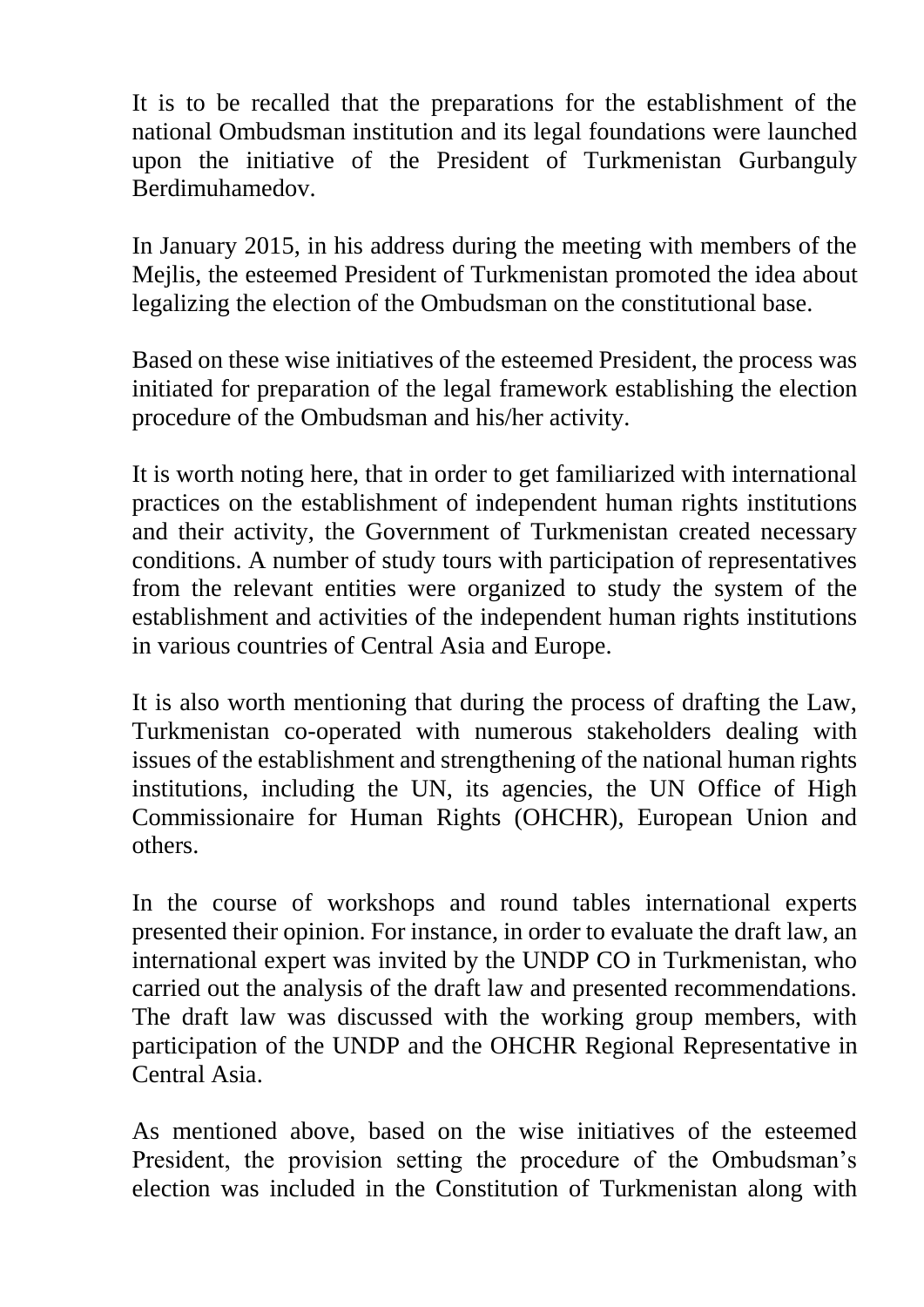other provisions strengthening the enforcement and protection of human rights.

For example, according to paragraph 17 Article 71 of the Constitution of Turkmenistan, the President of Turkmenistan shall propose the Mejlis of Turkmenistan on the election of the Ombudsman, and based on paragraph 8 Article 81, the Mejlis shall elect him/her upon the proposal of the President of Turkmenistan. Introduction of this legal provision affirms the recognition at the highest state level the priority of human rights and freedoms in Turkmenistan, and implementation of this constitutional idea has taken shape of the Law of Turkmenistan 'On the Ombudsman'.

Indeed, the institution was established with the aim of state safeguarding the protection of enforcement and implementation of rights and freedoms of man and citizen; besides the election for the post of the Ombudsman was regulated at the constitutional level and the provision on his/her election out of several candidates shows that the country attaches great attention to this independent institution, and establishment of this institution based on universally recognized international legal standards is an indicator of its democratic pathway.

The Law of Turkmenistan 'On the Ombudsman' was adopted for the first time in November 2016 at the meeting of the Mejlis of Turkmenistan and has become a legal foundation for the establishment for the first time of an independent institution for protection of rights and freedoms of man and citizen; it determined rights, obligations, key areas and safeguards for the work, as well as the powers of the Ombudsman. As it is known, during the meeting of the Mejlis of Turkmenistan in March 2017, in accordance with the Law, the Ombudsman was elected, and by the Resolution of the esteemed President of Turkmenistan the Office of the Ombudsman was established. As mentioned above, the post of the Ombudsman in Turkmenistan was established for the first time ever.

This legal institution plays an important role in the democratic legal state system, and is regarded as an important factor for strengthening the rule of law, protection of rights and freedoms of man and citizen.

According to the Law of Turkmenistan 'On the Ombudsman' the post of the Ombudsman, who is an authorized representative on human rights in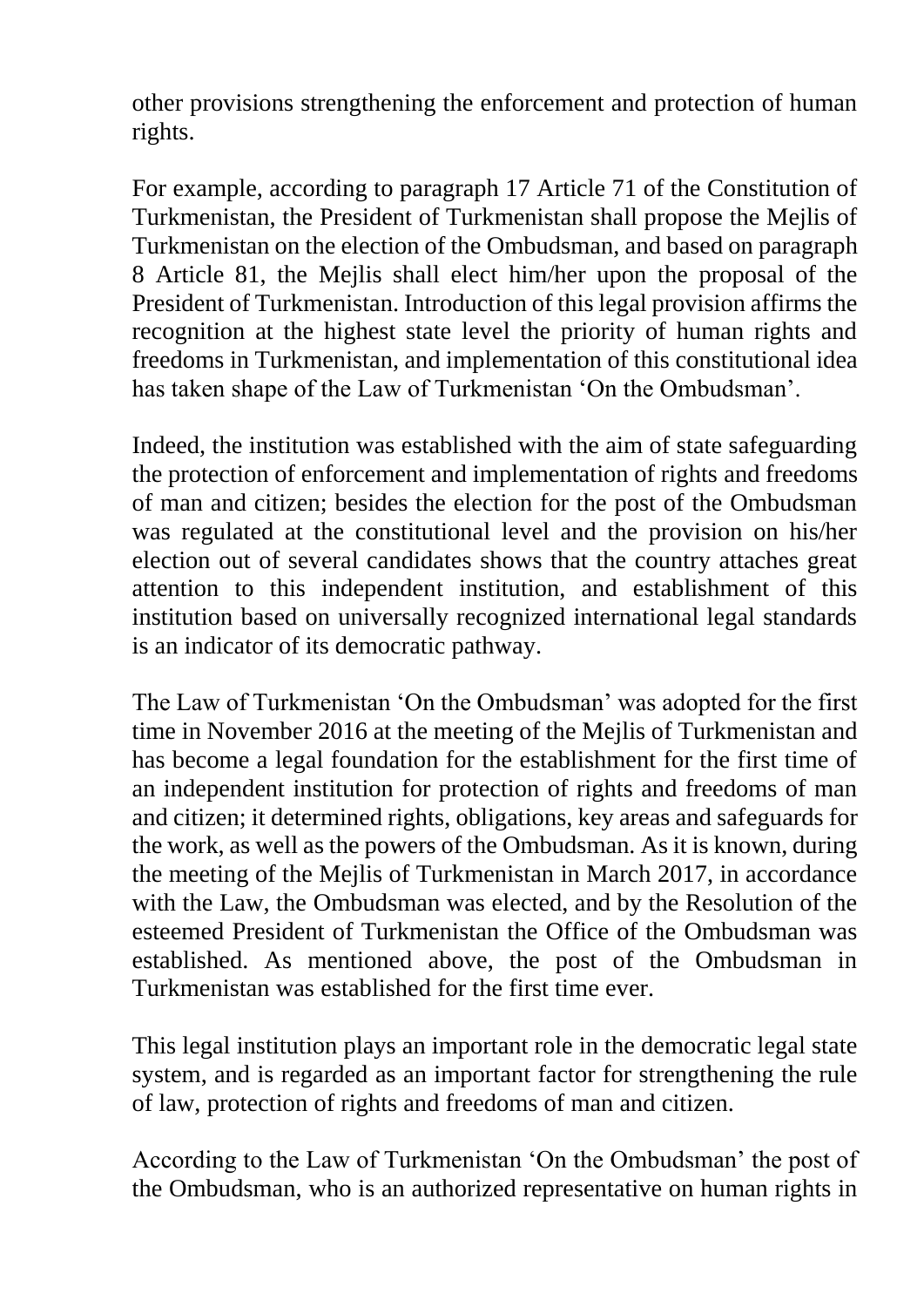Turkmenistan, shall be established according to the Constitution of Turkmenistan with the aim of ensuring safeguards of state protection of human rights and freedoms, their observance and their respect by the state authorities, local self-government bodies and their officials.

The Ombudsman is neither a government nor a judicial body. Also, the Ombudsman shall not entail limitation of the competence of other state authorities exercising protection of rights and freedoms of man and citizen. The Ombudsman in his/her work shall complement the effective state safeguards of rights and freedoms of man and citizen. In his/her activity the Ombudsman shall be guided by the Constitution of Turkmenistan, the Law 'On the Ombudsman', and other regulations and international agreements of Turkmenistan

A distinguishing feature of the Ombudsman institution is its independence and non-accountability to any public authorities and officials in the exercise of its mandate.

It is also important to note other principles which the Ombudsman follows in his/her activity. These are: priority of rights and freedoms of man and citizen, independence, legality, impartiality, availability, confidentiality of information, non-discrimination, justice, neutrality and publicity. Interference in the work of the Ombudsman with the aim to influence his/her decision or actions, or impede his/her work entails the liability established by the laws of Turkmenistan.

Strengthening the principle of inviolability of the Ombudsman institution by relevant norms of the Law is worthy of particular attention. For example, Article 11 of the Law regulates vesting of the Ombudsman and his/her deputy with the right to personal inviolability. They may not be charged with a criminal or administrative offence, imposed through legal proceedings, detained, taken into custody, be subject to compulsory attendance and personal search without the approval of the Mejlis of Turkmenistan. This article specifically establishes that inviolability of the Ombudsman and his/her Deputy is extended to their dwelling premises and offices, luggage, personal and office transport, correspondence and office documents, means of communication employed by them. Holding search and seizure, tapping of talks may be done only with the warrant of the General Prosecutor of Turkmenistan.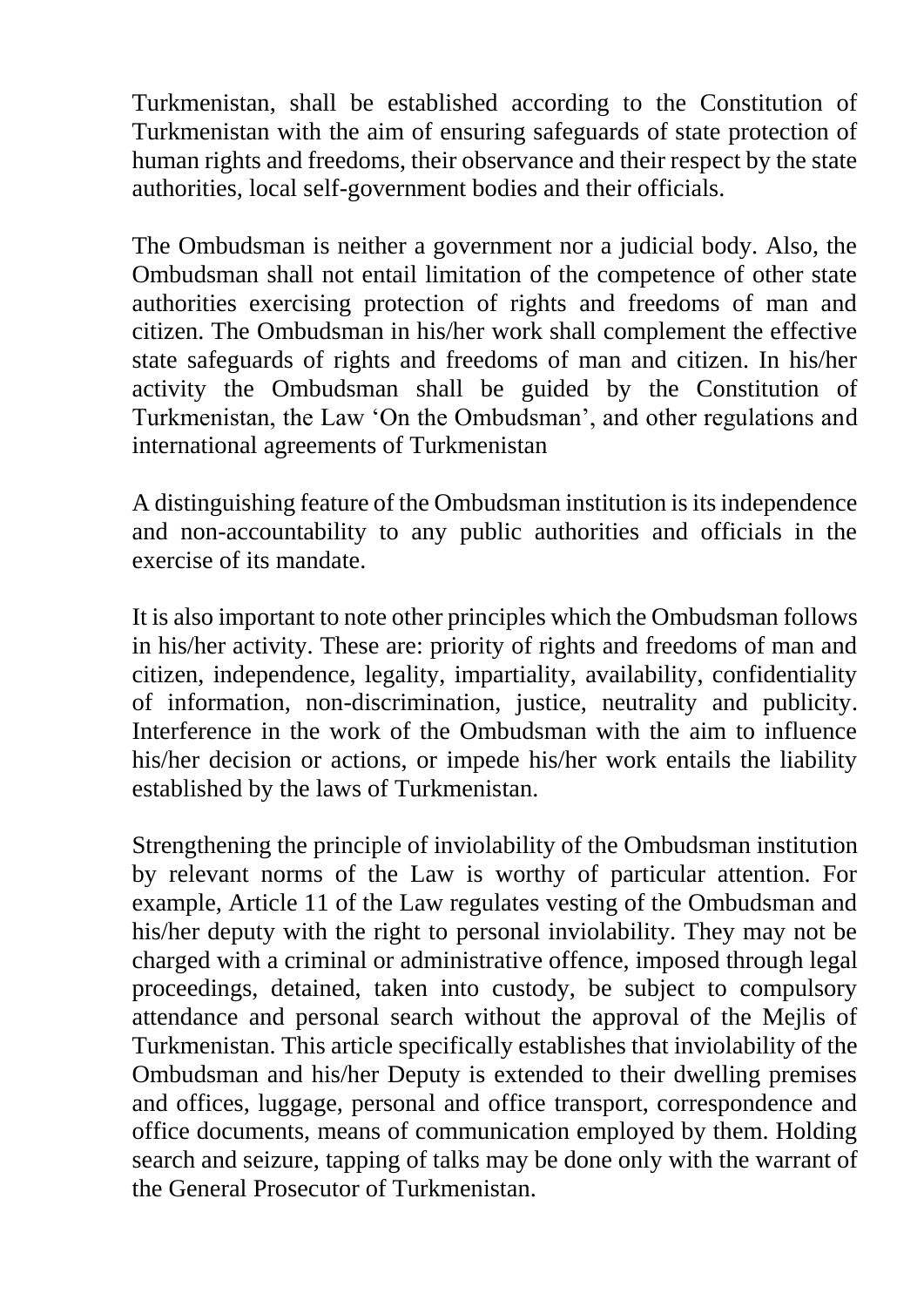Principles and safeguards of the activity of the Ombudsman are provided for in a separate chapter of the Law.

Article 13 of the Law is dedicated to the principle of independence of the Ombudsman, which may be called as fundamental, and it means that the Ombudsman in his/her activity is independent, his/her decisions express legal position free from political interests, he/she represents no state authorities, officials, political parties or public associations and accountable to none of them.

The principle of publicity is stipulated by Article 14 of the Law and it means that the work of the Ombudsman should be covered by/promulgated in the mass media of Turkmenistan. The provision of Article 20 of the Law establishing the promulgation in the media of the annual Report of the Ombudsman about his/her work and situation with human rights and freedoms in the country may be regarded as the implementation of such principle.

Article 17 of the Law sets forth prohibition for the interference in the work of the Ombudsman, interference with his/her inviolability, impeding his/her work and the liability established by the laws of Turkmenistan for such actions.

The chapter of the Law, comprising provisions related to the competence of the Ombudsman is worthy of particular attention.

In accordance with Artile 18 of the Law, the Ombudsman is able to: visit without obstruction and a prior notice the state authorities, local selfgovernment bodies, correctional and other specialized institutions, armed forces, other military forces, military institutions: request and receive from the officials of state authorities, local self-governments, enterprises, institutions and organizations necessary documents, materials and other information and their references; instruct the competent state authorities and research organizations to conduct expert research on the necessary issues; address the authorized state bodies or officials with the suggestion to institute the disciplinary, or administrative, or criminal proceedings with relation to the official, who infringed human rights and freedoms.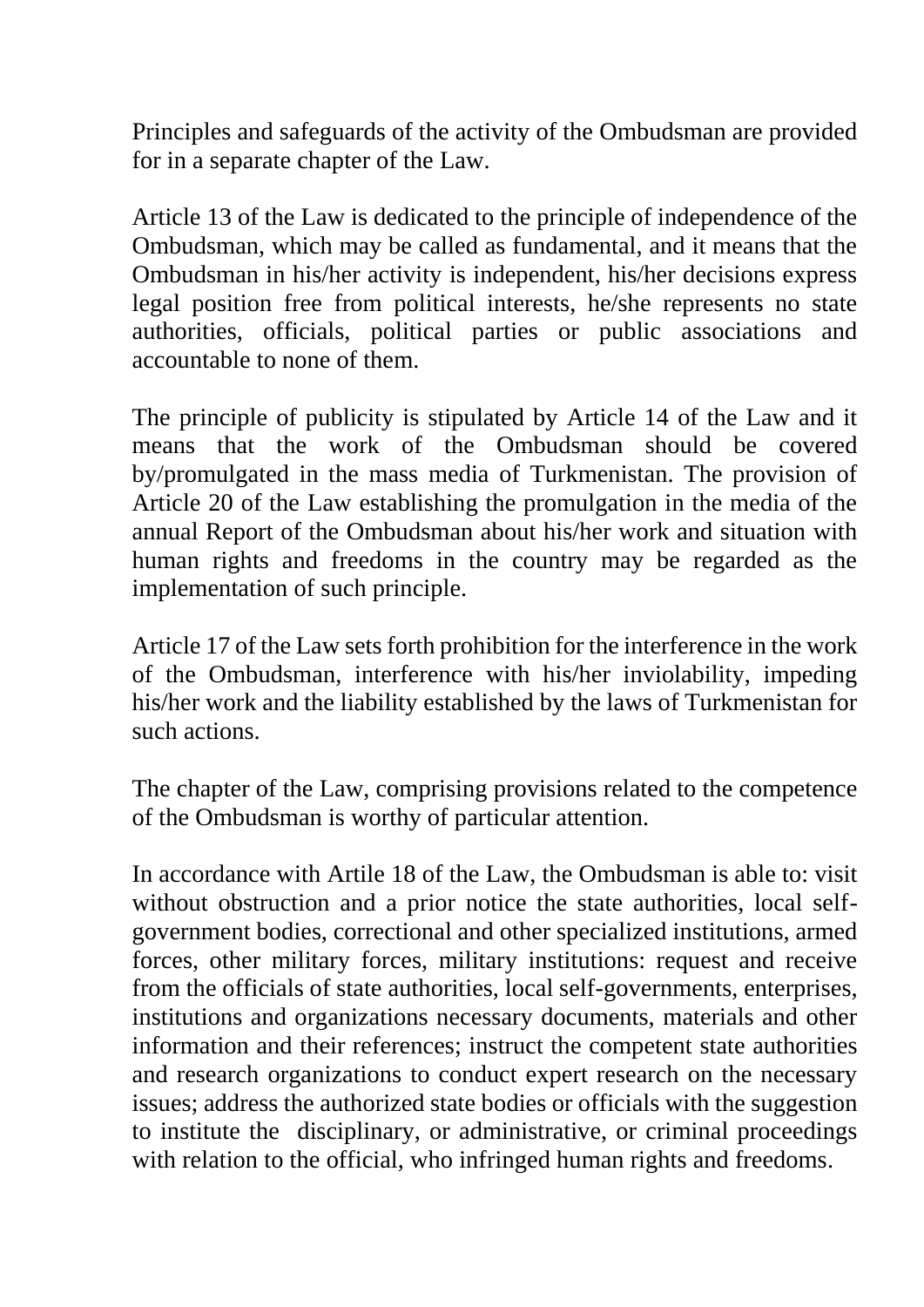Handling complaints is a priority objective for the Ombudsman. Complaints are examined by way of detailed consideration of arguments, stated in each particular complaint, also study of laws and norms regulating the issue in question, effective law enforcement practice through which the main objective is achieved, that is human rights protection in each particular case, and the similarly important objective for the Ombudsman: the monitoring of observance of human rights in Turkmenistan.

Information on requests that have not even received positive resolution, as well as on positively resolved cases, a detailed analysis of situations is an objective basis for conclusions and managing the situation with respect to observation of human rights in the country, as well as correction and improvement of his/her future activities.

The Ombudsman has the right to verify information about the facts of infringement of human rights and freedoms on the basis of both: complaints received and his/her own initiative, if he/she was made aware about such infringements from official sources or the mass media. In this regard he/she requests and receives from the officials of state authorities, local self-government bodies, enterprises, institutions and organizations necessary materials and other information and their references; instructs the competent state authorities and research organizations to conduct expert research on the issues to be clarified.

Apart from complaints of the citizens of Turkmenistan, within his/her competence, the Ombudsman handles complaints and appeals of foreign citizens and stateless persons on the territory of Turkmenistan.

This article also stipulates the powers of the Ombudsman without any limitations even during introduction of a state of emergency or martial law on the territory of Turkmenistan or its certain localities.

The functions of the Ombudsman include the promotion of observance human rights and freedoms, restoration of infringed human rights and freedoms; ratification of international human rights agreements; improvement of the legislation in this field; legal training and education of people on the protection of rights and freedoms of man and citizen, forms and methods of their protection; co-operation between public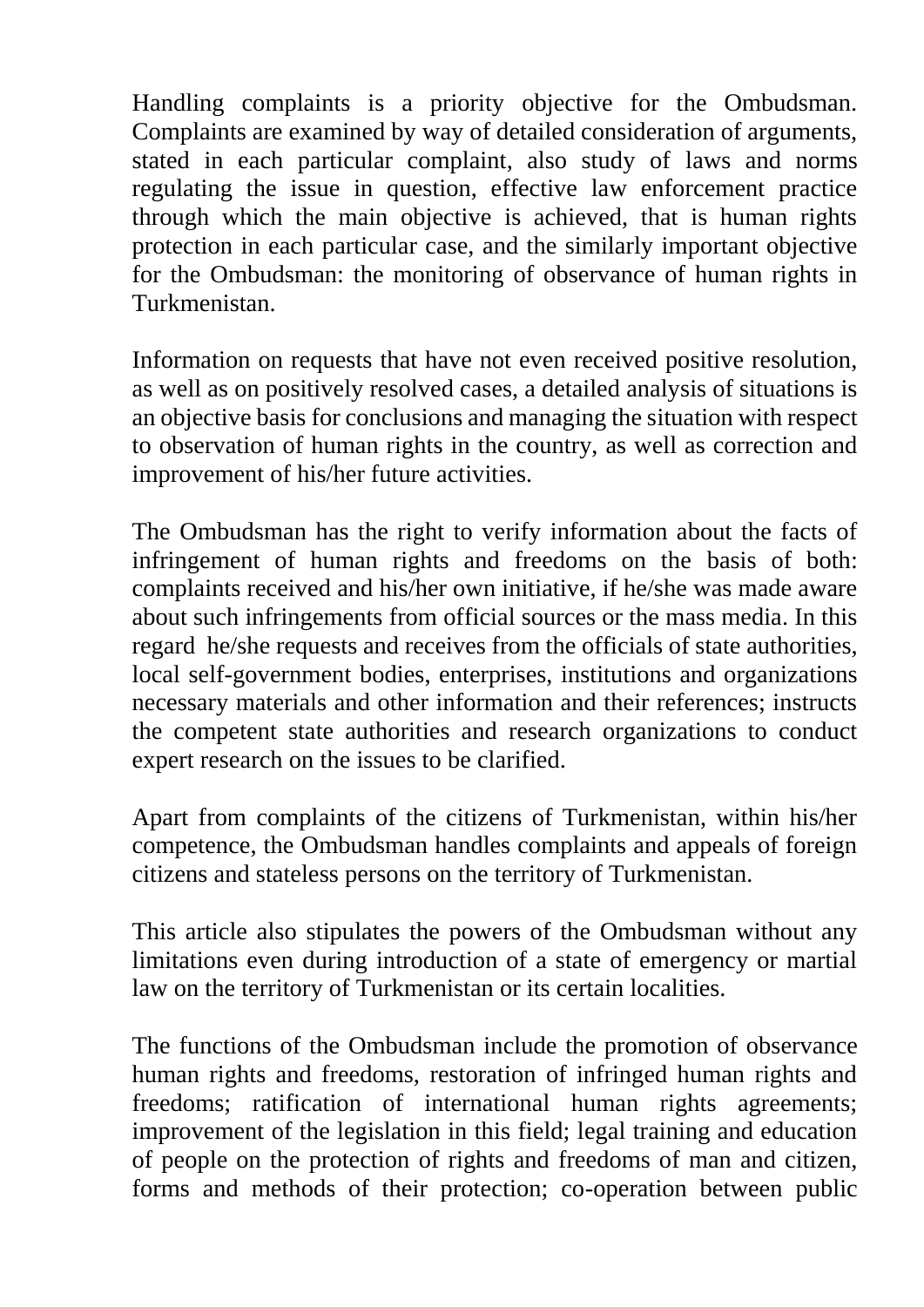authorities in the protection of rights and freedoms of man and citizen; development and co-ordination of international co-operation in this field.

The Ombudsman is vested with handling complaints on the decision or actions of state authorities, local self-governments, officials, state servants, if such decisions were appealed earlier in judicial or administrative proceedings.

An annual Report of the Ombudsman about his/her work and the situation with human rights in the country presented to the consideration of the President of Turkmenistan is a separate item of the functional activity of the Ombudsman. He/she also presents this Report to the Mejlis of Turkmenistan. According to Article 20 of the Law, the Ombudsman have the right to submit, as necessary, to the President of Turkmenistan a Special Report on some issues of observance of human rights and freedoms in the country and present this Report to the Mejlis of Turkmenistan.

The Law in its separate chapter stipulates special provisions on the procedure and conditions for handling complaints by the Ombudsman, decisions taken with regard to complaints, his/her right and obligations on facilitate and restore infringed rights and freedoms of man and citizen. We believe it is necessary to attract attention of the audience to Articles 28 and 29 of the Law, where the rights and obligations of the Ombudsman in restoration of human rights and freedoms are specified. The rights of the Ombudsman include the right to address the head of public authority, local self-government body, enterprise, institution and organization regardless of their legal organizational forms and forms of property, administration of the correctional facility and pretrial detention facility, detention facilities, prison facilities, commanders of the military unit and military formation, military institutions with the motion on bringing to administrative or criminal liability the person liable for the infringement of the complainant's rights, the court with an application (claim) on protection of infringed rights of the complainant, seeking damages for material losses caused and damages for moral injury, invalidation of the regulatory act, entailing the infringement of the complainant's rights. It should be highlighted here that the addresses of the Ombudsman to court are exempt from state duty. Also the Ombudsman has the right to address a competent official with the recommendation on verification of the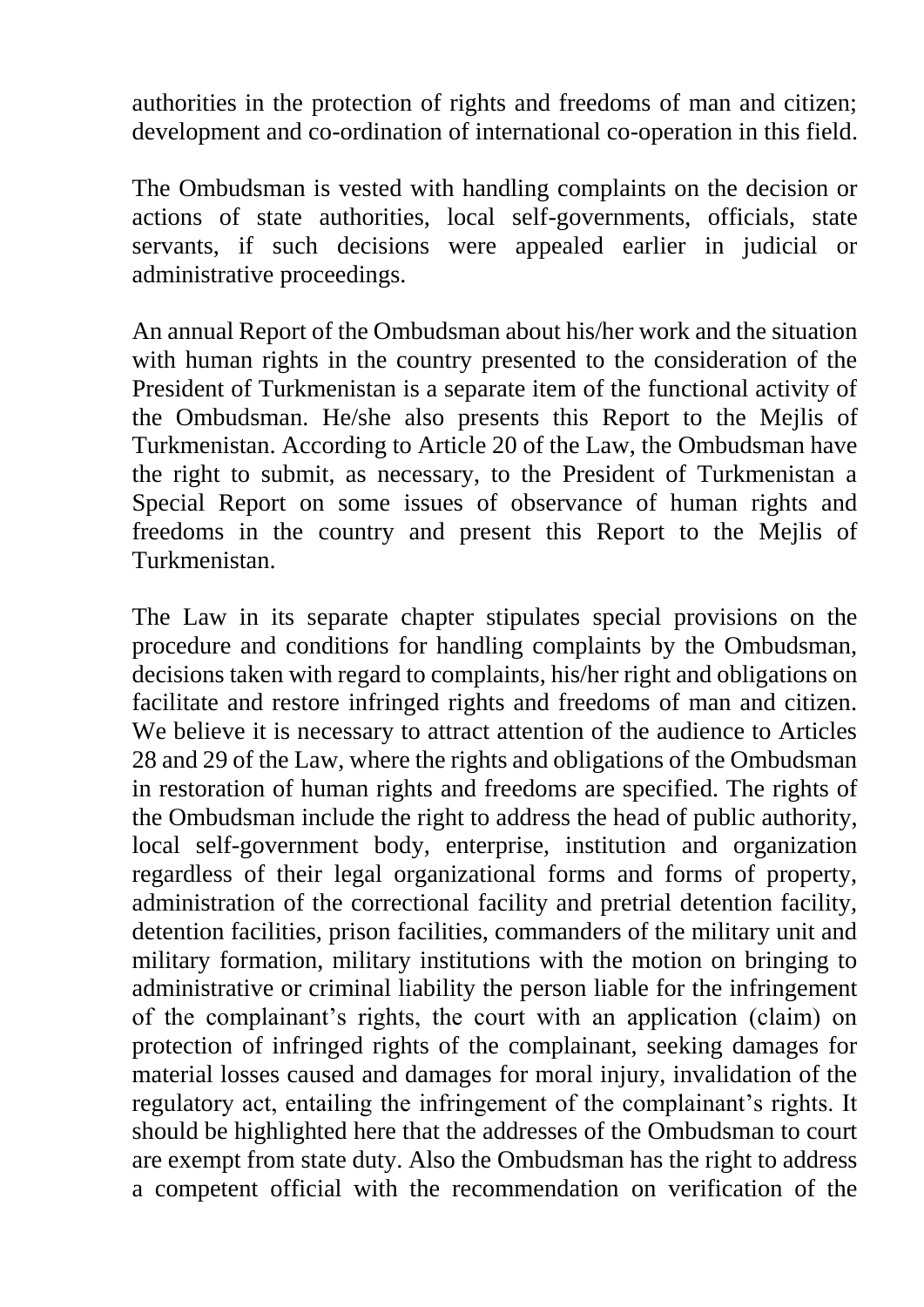legality and validity of the sentence (decision, adjudication, decree) of court having taken effect as a result of criminal or civil proceedings or proceedings on an administrative offence, ruling on the termination of a criminal case or ruling on the refusal to initiate criminal proceedings, which led to the infringement of the complainant's rights.

Along with granting the rights to the Ombudsman in facilitation during restoration of infringed rights and freedoms of man and citizen, he/she also vested with certain obligations during this restoration. In such a case the Ombudsman is obliged to act according to the Constitution, laws and international agreements of Turkmenistan, exercise his/her own functions in accordance with this Law, refrain from any actions incompatible with his/her powers, not violate official secrecy or any other secret protected by law, not disclose classified information, as well as the information of private nature made known to him/her as a result of his/her work. The obligation of non-disclosure shall be valid also after termination of powers of the Ombudsman.

Special place in the activity of the Ombudsman has his/her recommendation, which he/she delivers to the enterprise, institution, organization or officials when the infringement of human rights and freedoms was discovered. The Law stipulates that addressees, who received the recommendation from the Ombudsman, are obliged within one month period consider it and inform in written form on the measures taken. If the Ombudsman does not agree with the measures taken, he/she has the right to address the superior body for taking the appropriate measures to implement the proposals.

The Law also stipulates the establishment of the Ombudsman's Office which should facilitate the activity of the Ombudsman. The Office of the Ombudsman is a legal entity; rights, duties and responsibilities of the Office personnel, their state service are specified by the legislation of Turkmenistan. The possibility for establishment of regional offices of the Ombudsman is also provided for.

The funding for the work of the Ombudsman and his/her Office is provided from the State Budget of Turkmenistan, which annually earmarks the funds required for ensuring the functions of the Ombudsman and his/her Office. The Ombudsman independently develops and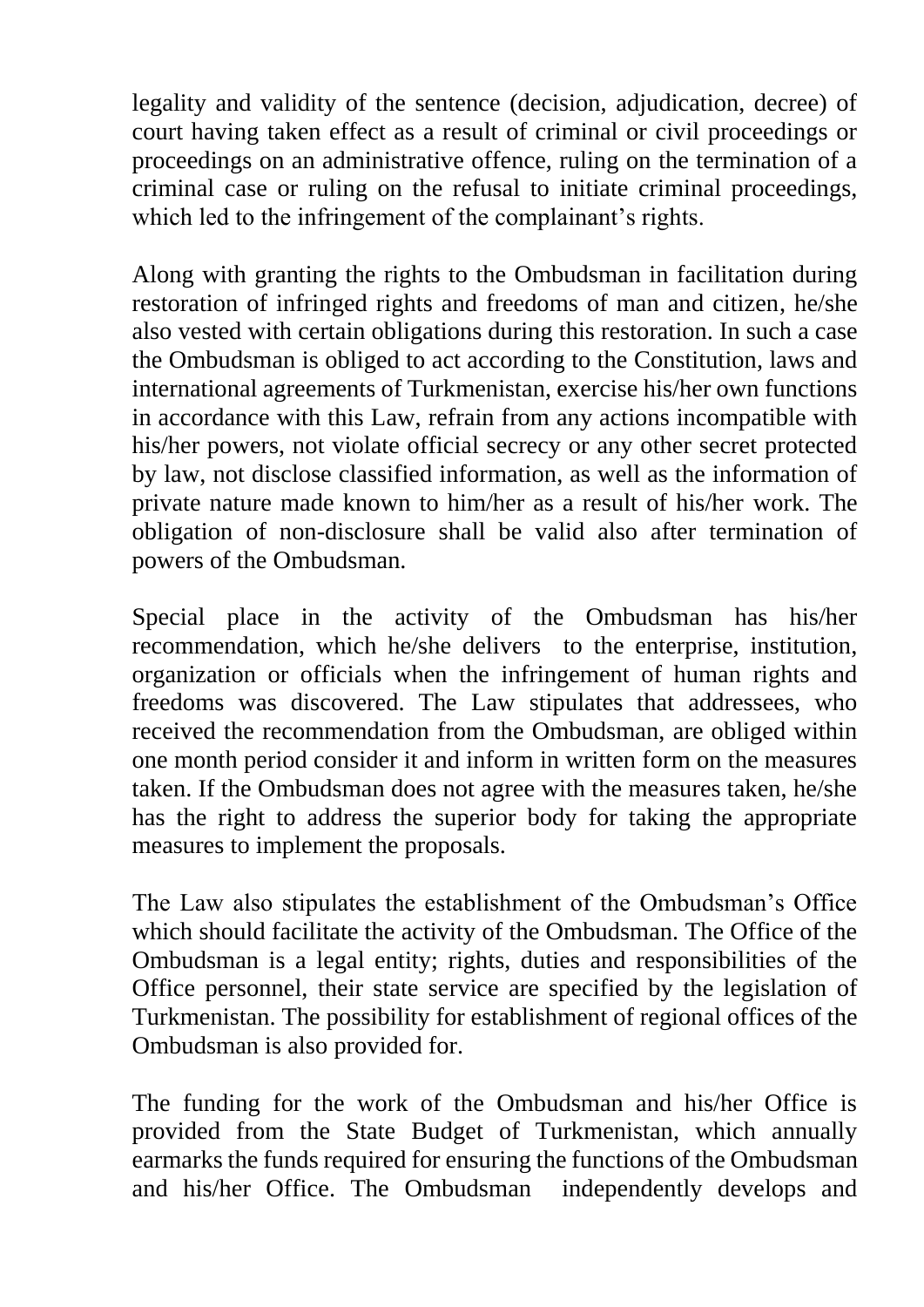implements the budget estimate. Article 43 of the Law also provides for the possibility to additionally fund the activity of the new institution from the sources received from foreign countries and international organizations on the basis of agreements concluded by Turkmenistan, and also from other sources not prohibited by laws of Turkmenistan.

One more distinguishing feature of legal regulation of the activity of the Ombudsman institution is a possibility to set up the Expert Council under the Ombudsman, in order to render advisory assistance. Article 44 states that the Expert Council under the Ombudsman comprises persons who have the required knowledge on the rights and freedoms of man and citizen.

According to the Law, the structure of the Office of the Ombudsman and regional offices, the statute of the Office and regional offices and their structural sub-offices are approved by the Ombudsman, who also determines and approves the number of staff and schedule of positions of the Office and regional offices.

The Office of the Ombudsman in Turkmenistan is established by the Decree of the President of Turkmenistan of April 8, 2017. After establishing the Ombudsman's Office, for implementation of the provisions of the Law and organization of the institution's work, the Ombudsman approved relevant documents (acts). For instance, according to the Order of the Ombudsman of April, 8, 2017 the Statute of the Ombudsman's Office regulating the work of the Office was approved. It was followed by the Order of the Ombudsman of April 12, 2017, which approved the Office structure. According to the approved Office structure, it is comprised of managers, Unit for Human Rights and Handling of complaints of citizens and Chief Accountant. Also by the Order of the Ombudsman the number of staff of eight people was approved. It has to be noted that the Government of Turkmenistan fully provided the material and technical base of the Office with enabling conditions to perform the Office functions. The Government settled the Office in the 'Adalat/Justice' Palace, with the legal address: city of Ashgabat, 2022 street, No 86.

The funding for the Office is provided from the State Budget of Turkmenistan in line with the legislation of Turkmenistan.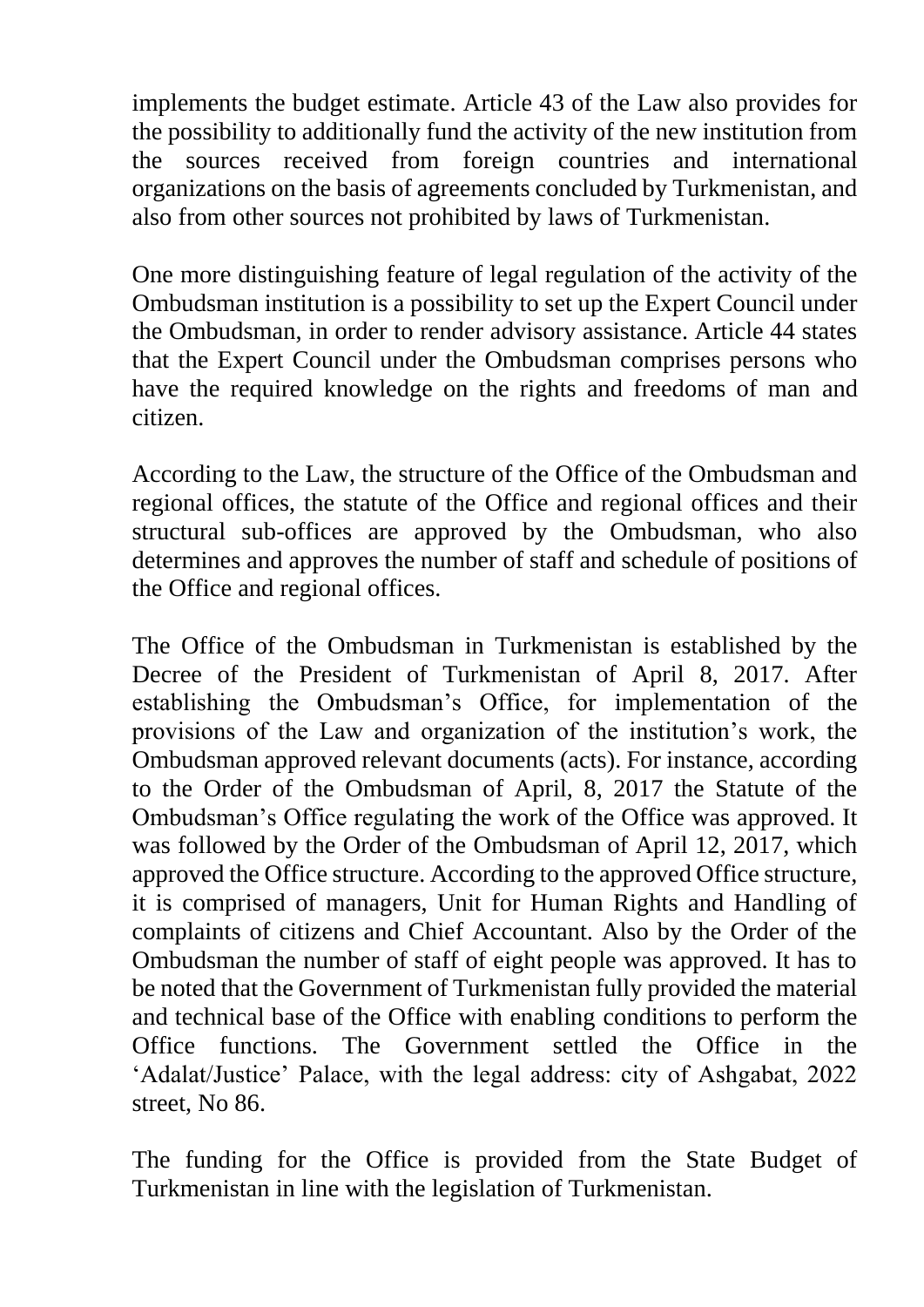The above-mentioned confirms that the enshrinement in the Constitution of the establishment of the Ombudsman institution in Turkmenistan, followed by the adoption of the Law of Turkmenistan 'On the Ombudsman' is yet another indicator of the adherence of our state, policy conducted by the esteemed President of Turkmenistan to the implementation of undertaken international commitments, observation of the constitutional provision on the priority of universally recognized norms of international law and further development of the country in accordance with the principles of true democracy.

It should be noted that the people of Turkmenistan are thankful to their esteemed President for the constant care of the people, establishment of the legal institution of the Ombudsman, who is authorized to defend human rights and freedoms, insist on their observation by public authorities, local self-governments and officials. This again inspired people's confidence in the rule of law, which can be seen from the wishes in many addresses received as of the first days of the establishment of the Ombudsman institution.

# **Chapter III. Analysis of the activity during the reporting period**

Emergence of the Ombudsman institution in Turkmenistan is a result of the development of the society and state, its democratization and establishing of a human rights system in the country. Multifaceted activity aimed at the promotion of this institution, analysis and anticipated impact of the Ombudsman institution to the improvement of governance preceded the establishment of the new state body.

After the adoption of the Law of Turkmenistan 'On the Ombudsman' on November 23, 2017 by the Decree of the President of Turkmenistan on April 8, 2017 the Office of the Ombudsman was established. The work of the Ombudsman started with constituent and organizational issues.

After the Office of the Ombudsman was established, for implementation of the provisions of the Law and organization of the institution's work, by the Order of the Ombudsman of April, 8, 2017 the Statute on the Ombudsman's Office regulating the work of the Office was approved.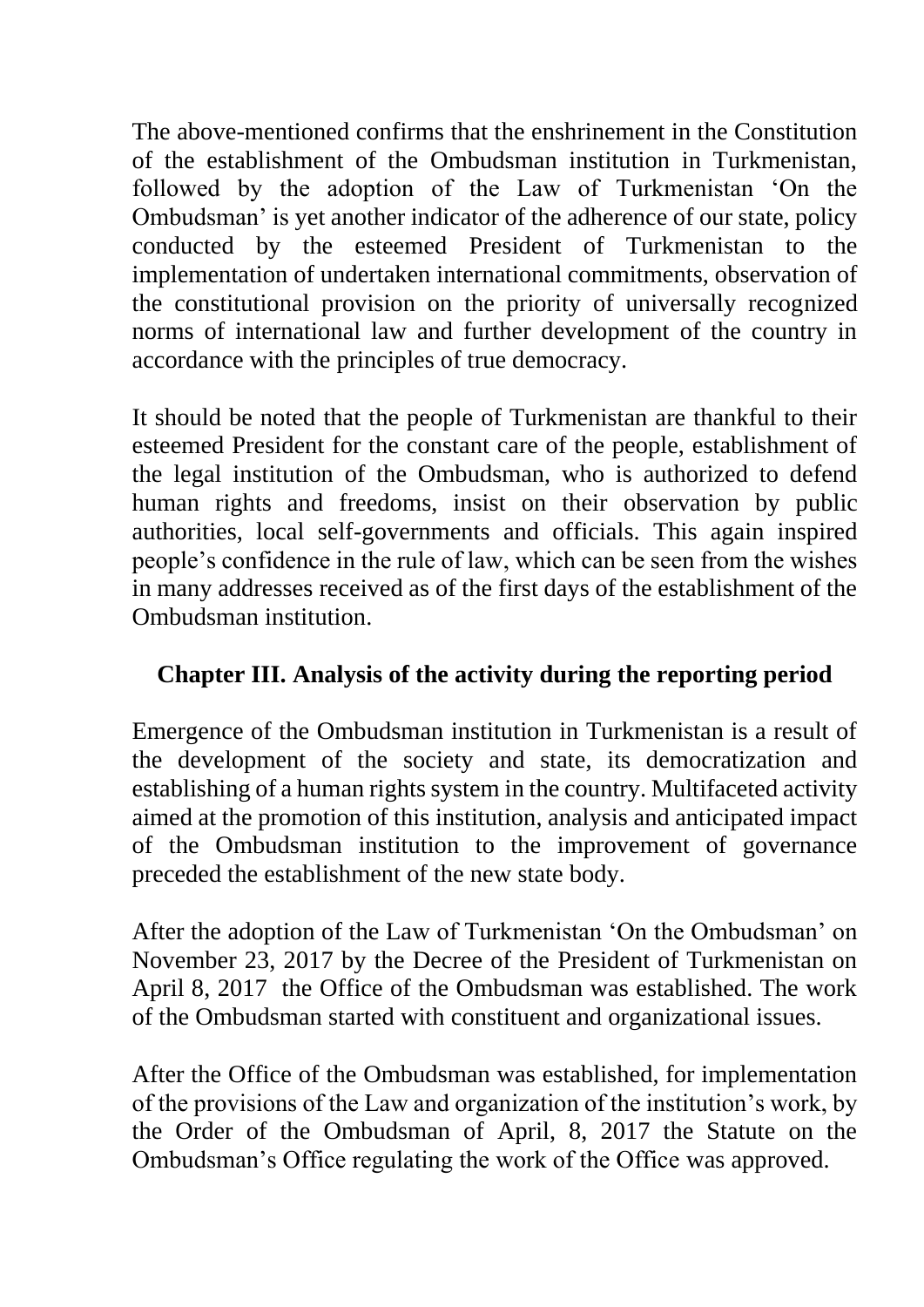The Order of the Ombudsman of April 12, 2017 approved the Office structure. According to the approved structure, the Office shall comprise managers, the Unit for Human Rights and Handling the complaints of citizens and Chief Accountant. Also by the Order of the Ombudsman the number of staff of eight people was determined and approved.

It has to be noted that the Government of Turkmenistan fully provided the material and technical base of the Office with enabling conditions to perform the Office functions.

From the very beginning of the operation of the institution, the Ombudsman approved the time schedule to receive people, indicating the days and hours of the reception. The schedule in three languages (Turkmen, English, Russian) was placed on the message board in the accessible and well visible place at the entrance to the building, according to which the reception of people has started.

After the Office work was well under way, the Work Plan for the 2-nd half of 2017 was approved by the Ombudsman's Order. The Plan encompassed a number of tasks in accordance with the Ombudsman powers, stipulated by the Law 'On the Ombudsman'.

Because one of the priorities of the Ombudsman is the efficient handling of the complaints of Turkmenistan citizens, foreign citizens, stateless persons on the territory of Turkmenistan, concerning illegal decisions of public authorities or local self-government bodies, within the time limit prescribed by the legislation, this issue was included in the Work Plan.

The implementation of this task and this provision shows the following results. In 2017 the Office of the Ombudsman received 195 people with 185 verbal complaints. They were received by the Ombudsman or the Office consultant.

All verbal complaints of citizens were recorded in the special logbook for verbal complaints, where the date, last and first name, patronymic, place of residence, date of birth, occupation, sex, nationality, subject of complaint, brief description and final result are registered.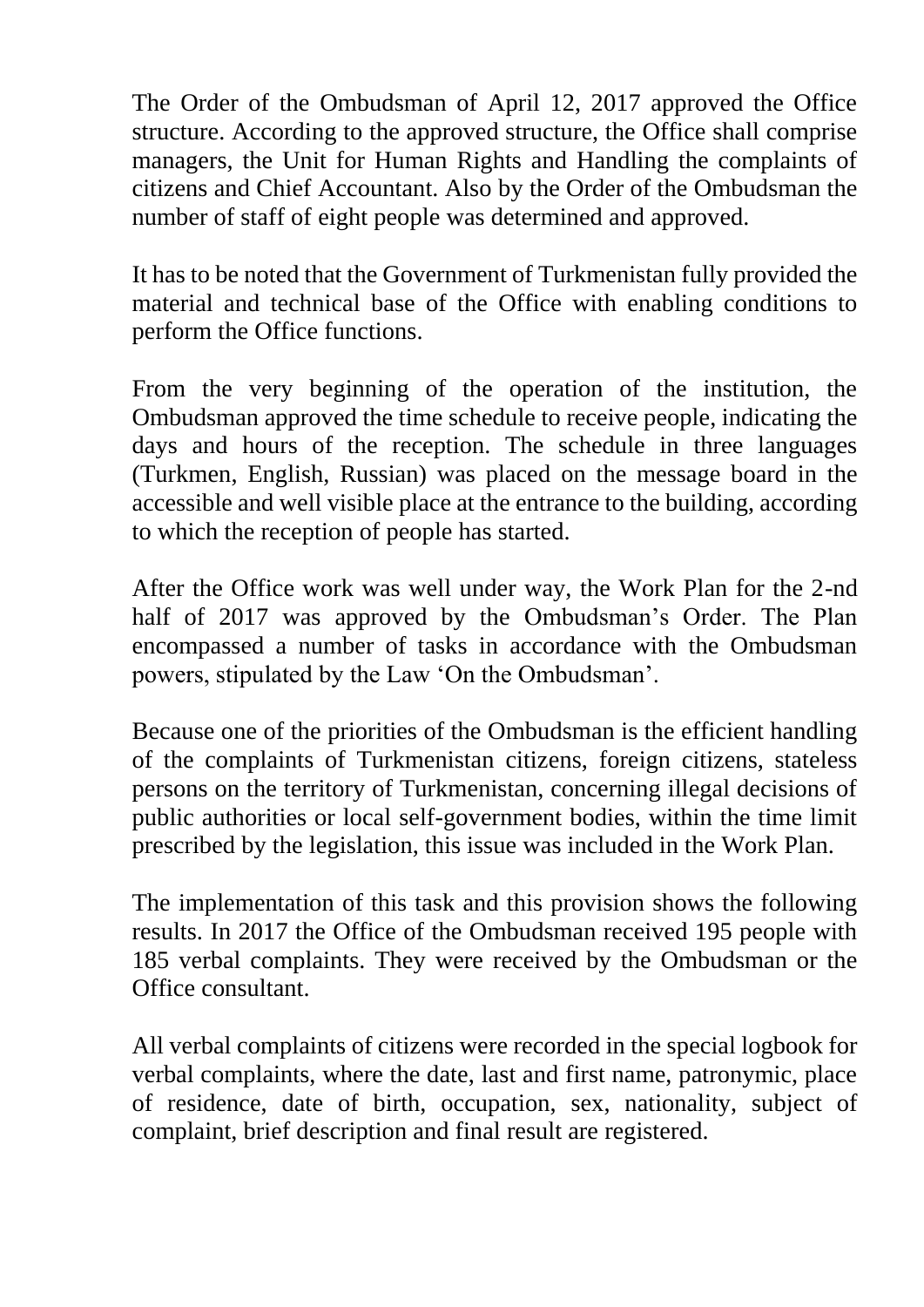Explanations were given for all verbal complaints with regard to existing legislation; and also the legal means to protect their rights and freedoms and other relevant actions.

Apart from verbal complaints, written complaints were submitted to the Office of the Ombudsman, on which the Ombudsman took actions, in accordance with the Law.

Citizen's complaints were recorded in the logbook for written submissions, where the same information as in the verbal complaints' recording was registered. Besides, their data was registered electronically in the system.

In 2017, 254 complaints were submitted to the Office. Out of them 6 complaints defaulted a term for appeal, 7 complaints were not signed by their authors, and 26 complaints were submitted repeatedly and were not considered.

Inquiries to public authorities and local self-government bodies were sent with regard to 141 complaints, and appropriate answers were received from them.

Apart from directing inquiries relating to the complaints, where the fact of infringement of the rights of the citizen was identified, the recommendations were sent to enterprises, institutions, organizations, heads of ministries and agencies. They concerned some essential issues, which could not have been solved during the inquiries. The practice of sending recommendations confirmed it.

For instance, if out of 141 directed inquiries only 19 were satisfactorily answered, 6 recommendations sent by the Ombudsman in 2017 were fully implemented within the minimum timeframe. As was mentioned above, in total, out of 254 complaints 25 were satisfied, thus facilitating protection and restoration of violated rights and freedoms of people.

One of the main functions of the Ombudsman is the promotion of improvement of the legislation of Turkmenistan on the rights and freedoms of man and citizen, to make it consistent with the Constitution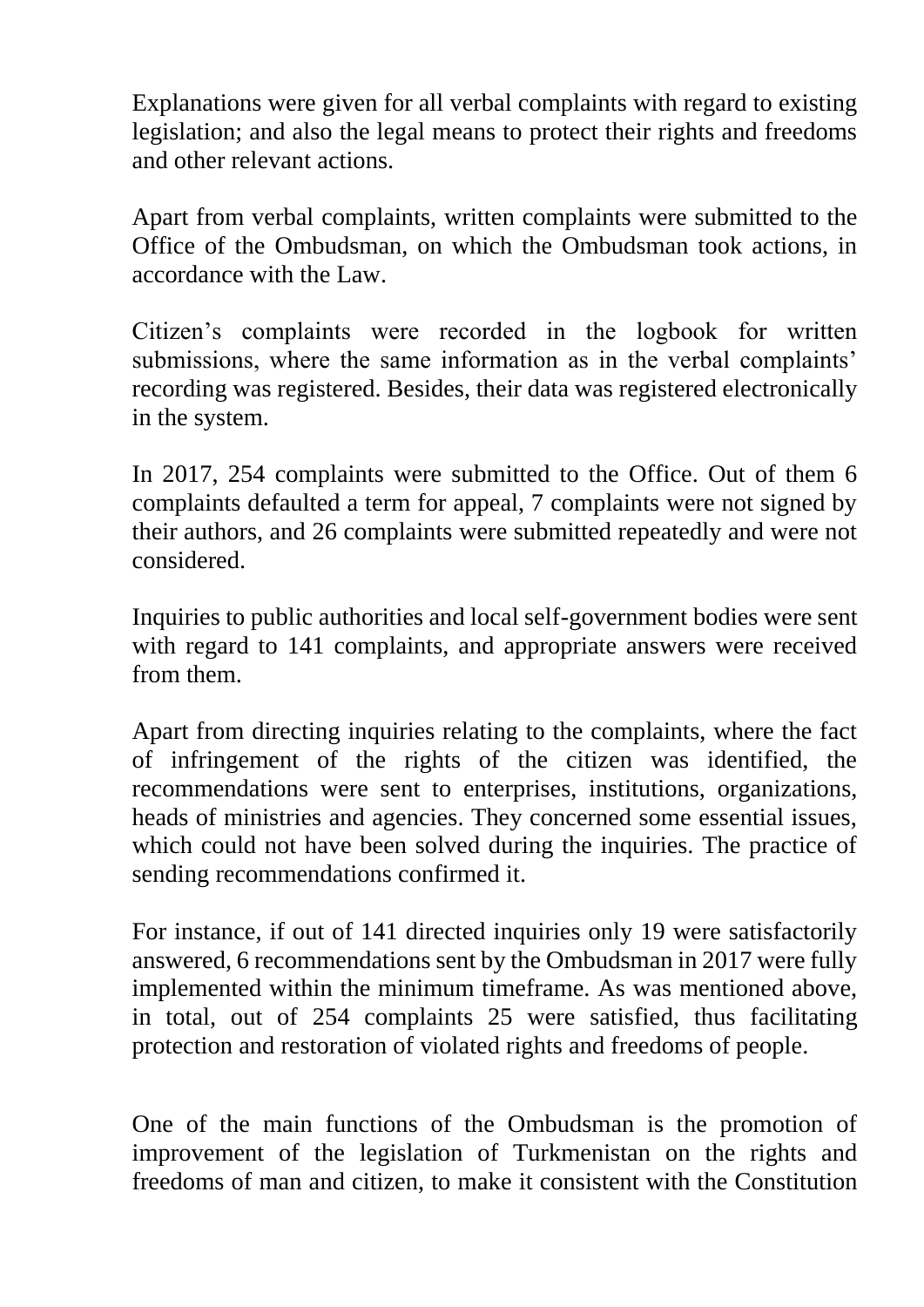of Turkmenistan, international agreements of Turkmenistan, universally recognized standards of international law. The work was also carried out in this area. The participation in the working group on drafting the Law 'On Tripartite Commission on Regulation of Social and Labour Relations' and the study of the draft Law on 'Amendment and Changes in some legislative acts of Turkmenistan' where appropriate suggestions and comments were made, can be mentioned in this connection.

It was underlined that in order to implement international legal commitments by Turkmenistan, an Interagency commission on ensuring the implementation by Turkmenistan of international human rights commitments was established by the Decree of the esteemed President in 2007, and in order to improve the work of the Commission, its powers and composition were expanded. On August 12, 2011 the Interagency commission for ensuring the implementation by Turkmenistan of international human rights commitments and international humanitarian law was established.

It is worth noting that the Office of the Ombudsman started to co-operate with this commission from the first days of its establishment. During the reporting period, the Ombudsman participated in all meetings of the Commission as an invited person, where she expressed the opinion on the discussed issues. This co-operation enables the Ombudsman to implement her powers provided for by the Law to participate in preparation and consideration of national reports submitted to international bodies and international organizations on the implementation of international obligations, and other relevant tasks in the field of human rights.

According to the Law, the main functions of the Ombudsman include promotion of rights and freedoms of man and citizen, restoration of their infringed rights and freedoms. In order to perform his/her functions the Ombudsman collects and analyzes the information received from the sources mentioned in the legislation and from people. In this connection, and in order to exercise the rights of citizens for submission complaints and appeals, as well as accessibility and addressing their grievances within the shortest time period, their reception by the Ombudsman was organized on the ground, while the Ombudsman visited the regions of the country.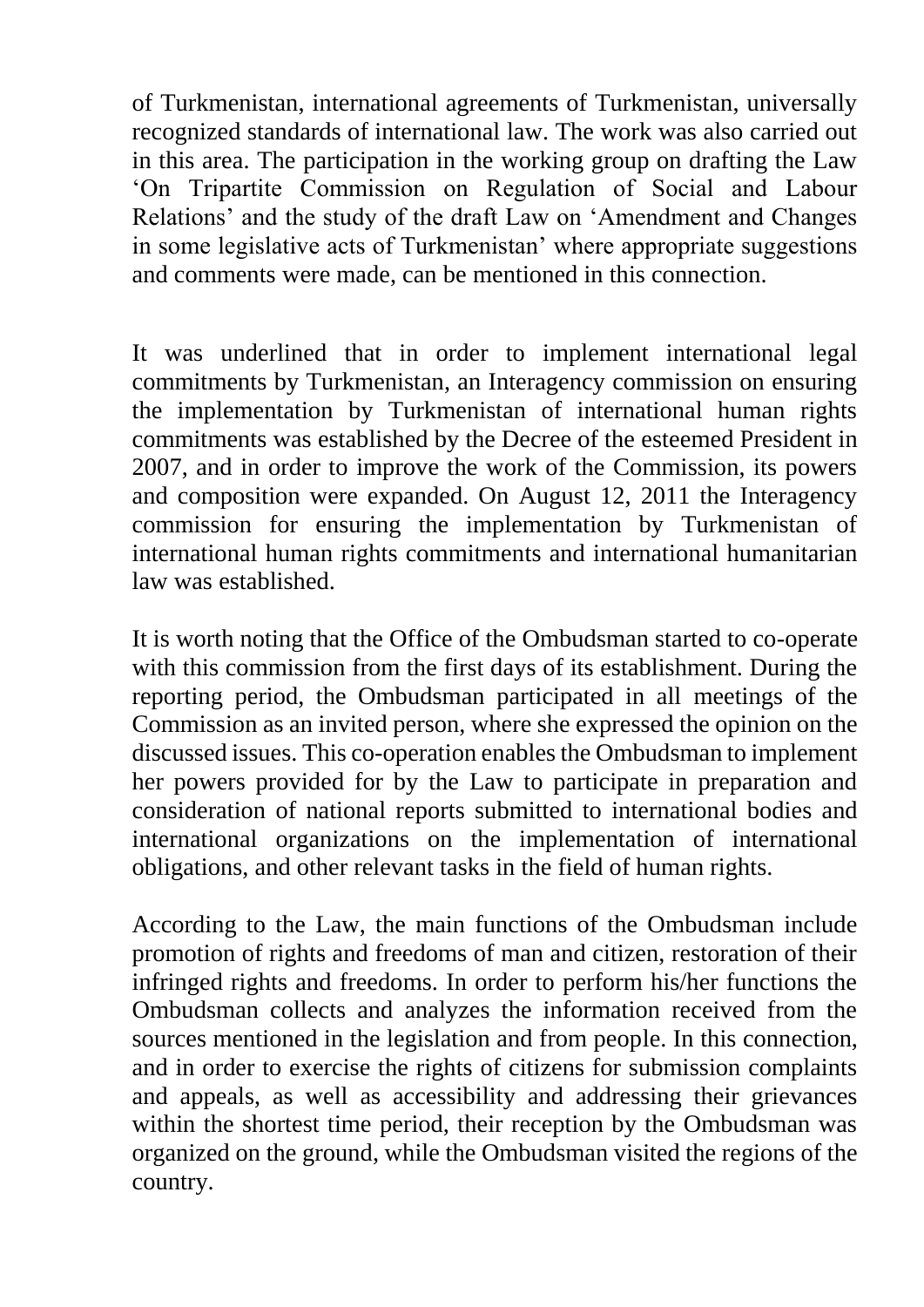The Law stipulates the Ombudsman's rights to promote awareness-raising for enhancing the knowledge of people on human rights and freedoms. For this purpose the Ombudsman has the right to disseminate in the mass media the information on rights and freedoms of man and citizen, means of their protection and forms of participation of an individual in political, economic, social and cultural life of the state. The example of this can be the visit of the Ombudsman to the regions when the local media covered the topical meetings, workshops, receptions by the Ombudsman. Concurrently they familiarized the public with the work of the Ombudsman.

On December 2, 2017 the Ombudsman visited Mary region/welayat, where during the first half of the day the reception of citizens with verbal complaints was organized. During the remaining half of the day, in the Resource human rights centre, located in the premises of the Turkmen State Energy Institute, the meeting with participation of the officials from etrap, city and welayat khyakimliks/municipalities, etrap and city education, health, culture and sports departments, public associations and some heads of organizations and institutions was held, where the Ombudsman presented the report on the adopted Law 'On the Ombudsman', his/her activity, powers and functions followed by sharing opinion and discussion of received proposals.

This activity was covered by the local newspaper of Mary welayat 'Maru-Şahu Jahan' under the title 'Meeting with the Ombudsman'.

On November 3-4, 2017 the Ombudsman visited Lebap welayat, where the meeting was held during the first day with the representatives of hyakimliks, local executive bodies, self-government bodies, the faculty of Turkmen State Pedagogical Institute named after Seyidi where the Resource human rights centre is situated. During this meeting the Law 'On the Ombudsman' was also discussed, along with human rights enshrined by the Basic Law of Turkmenistan - the Constitution. During the second day the Ombudsman received people with verbal complaints.

This meeting was covered by the local newspaper of Lebap welayat 'Türkmen Gündogary' under the title 'An important issue on the agenda'.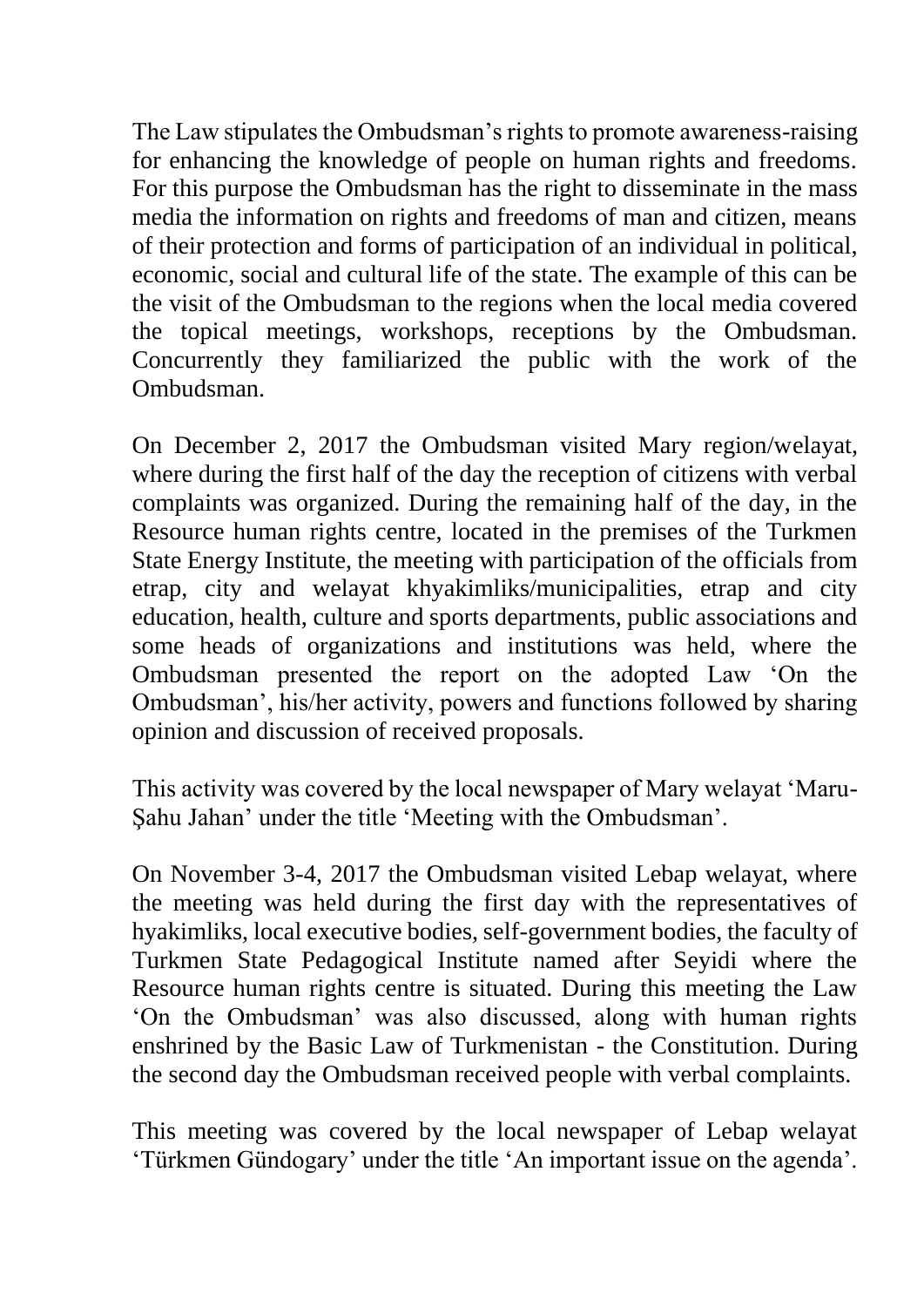Similar visits were organized to Ahal welayat on December 8-9, 2017. The Ombudsman visited the hyakimlik of Ahal welayat in order to receive people and hold a meeting to raise human rights awareness of people. The 'Round table' was held with participation of the Ombudsman, staff from etrap, town and regional hyakimliks, officials from organizations and institutions, public associations, media representatives, where the national legislation and international human rights standards were also discussed. Citizens were also received – this activity was covered in the local welayat newspaper 'Ahal Durmuşy' under the title 'To protect human rights'.

On December 15-16, 2017 the Ombudsman visited Dashoguz welayat, where in the Resource human rights centre of the Turkmen Institute of Agriculture on the first day the meeting was held with the representatives of hyakimliks, officials of organizations and institutions and members of the Mejlis of Turkmenistan. The issues of human rights legislation were discussed during the meeting, the Ombudsman explained the Law 'On the Ombudsman'. During the second day the Ombudsman received citizens. This meeting was covered by the local newspaper 'Daşoguz habarlary' under the title 'Dedicated to safeguards of human rights'.

The Ombudsman visited Balkan welayat on December 21- 22, 2017. During the first day citizens were received, and on the second day the meeting was held in the Resource human rights centre in the Balkan branch of the International Oil&Gas University, where with the purpose of explanation of human rights legislation; the Ombudsman presented the powers and functions of the established independent institution. This event was also covered in the local newspaper of Balkan welayat 'Balkan' under the title 'Protection of human rights is the priority for the state'.

The first issue in 2017 of the Scientific and Practical Magazine of the Turkmen Institute of Democracy and Human Rights under the President of Turkmenistan 'Democracy and Law' published an article of the Ombudsman on the 'Legal transformation is the safeguard of human rights'. This article, along with the outline of legal transformation of the country, informed the audience on the new revision of the Constitution of Turkmenistan, with amendments and changes in it, that the Basic Law recognizes an individual as the highest value of state and society, safeguards the rights and freedoms based on the universally recognized international legal standards and relevant traditions of Turkmen people,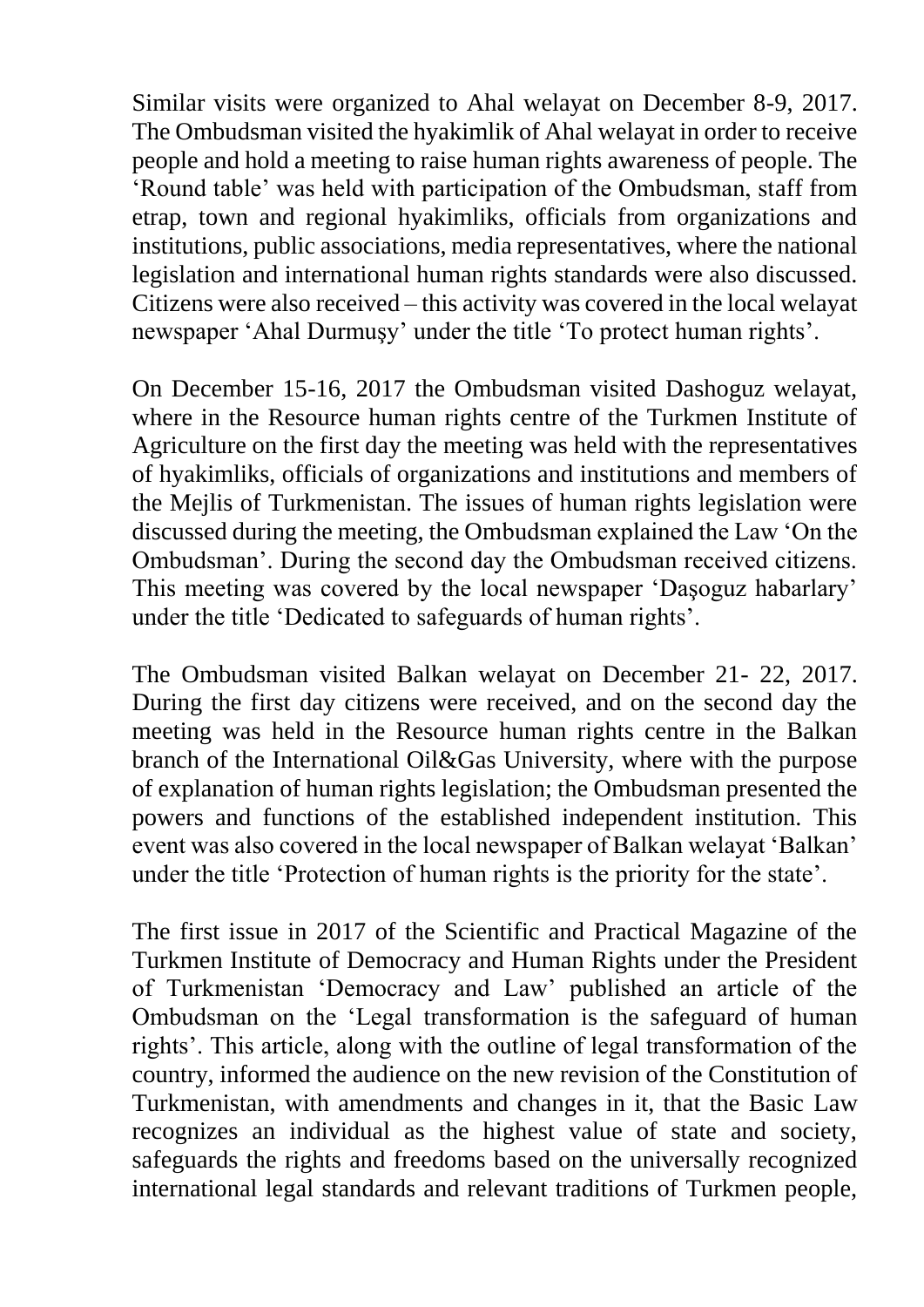and the new provision on the procedure of the election to the post of the Ombudsman; and that following the implementation of this provision in November 2016, was adopted the Law of Turkmenistan 'On the Ombudsman' that came into force as of January, 2017.

On September 21, 2017 the central newspaper 'Turkmenistan' published an article of the Ombudsman of Turkmenistan Ya.Gurbannazarova on the 'Humane initiatives in the field of human rights'. The article states an important event related to the unanimous adoption of the Declaration 'On promotion of valuable input of the Olympic teams of refugees in enhancing peace and human rights' initiated by the esteemed President of Turkmenistan Gurbanguly Berdimuhamedov, during the 36<sup>th</sup> session of the UN Human Rights Council in Geneva. The article highlights the adoption of this Declaration in co-authorship with 29 UN member states as a symbolic global event. The article also states that in his welcoming address at the Launch Ceremony of the Ashgabat-2017 Games, the national leader stressed that participation of the refugees team for the first time in Asian Games is a source of particular pride. It was also noted that through the efficient co-operation with the biggest international organizations and participation in numerous international conventions and agreements, including the Convention 'On the Status of Refugees', Turkmenistan reasonably positions itself as a strategic partner in global processes.

Also for the implementation of the provisions on raising awareness, representatives of the Office delivered lectures in higher education institutions. On November 11, 2017 in the Research and Methodological Centre on 'Sustainable Development Goals' under the Institute of International Affairs, the Office representatives delivered the lecture on the 'UN objectives for the development of organizations supporting harmony and peaceful co-existence in human society'.

In order to promote the development of international co-operation, the Ombudsman has the right to establish relations with international organizations and interstate bodies on protection of human rights and freedoms. To that end, a number of meetings with heads and representatives of International organizations, heads of diplomatic missions of the countries accredited in Turkmenistan was held. This will be elaborated in the Chapter on International co-operation. In the course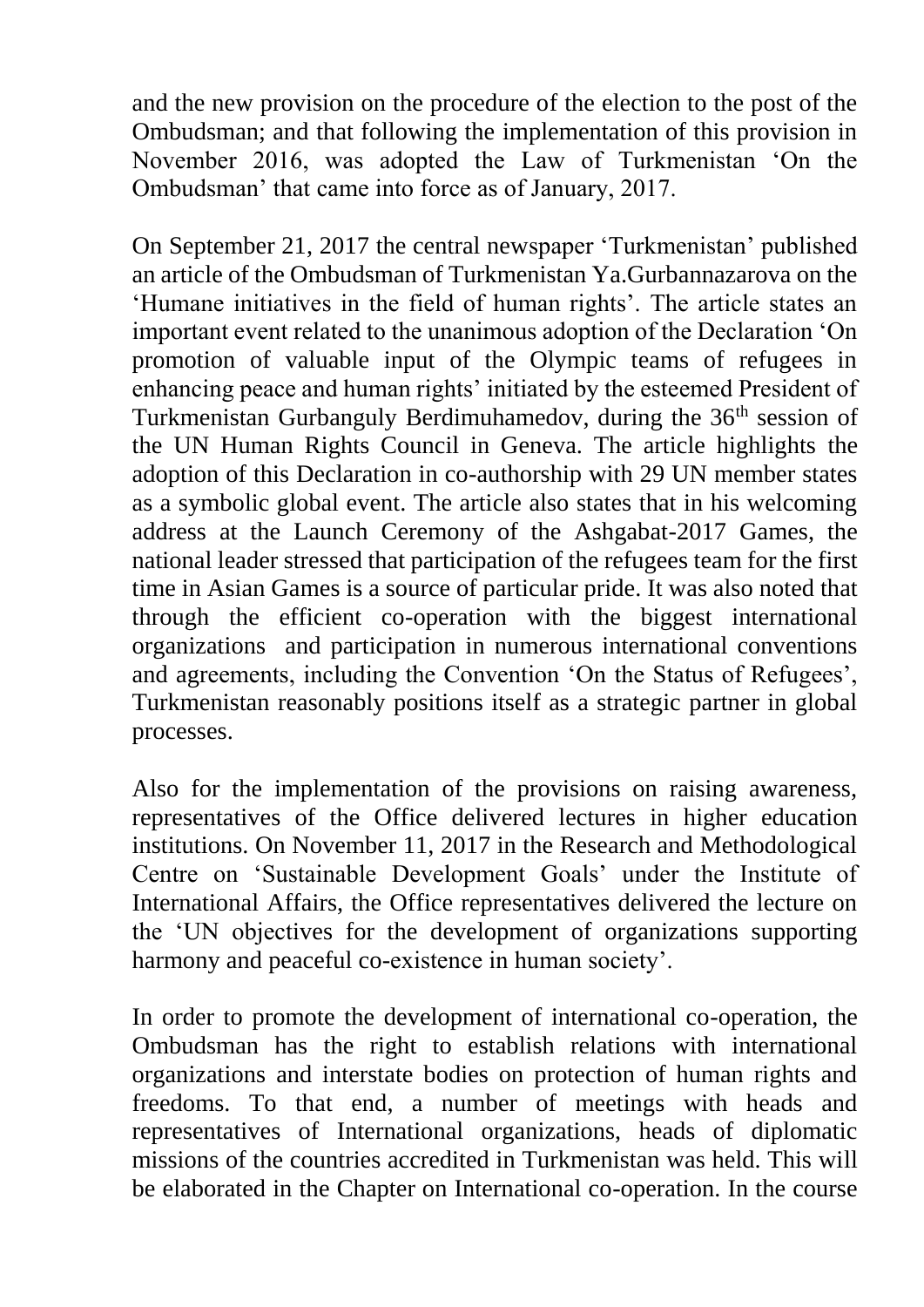of these meetings, the said persons got familiarized with the status of the Office, basics of its activity, mandate and development prospects, areas of international co-operation. In their turn, representatives of international organizations and officials showed an interest to mutual, bilateral and regional co-operation on exposing to the best international practices in the field of human rights protection and expressed their readiness to render assistance for capacity building of the Office staff.

The approved Work Plan for the 2-nd half of the reporting year envisaged its constant (or at least, *ad-hoc*) implementation, however, due to a number of objective reasons, it was implemented to the extent possible.

Due to the busy work schedule, which included logistics work, associated with verbal complaints of citizens, submission of written complaints which were examined, inquired and recommendations sent out, meetings in the Ombudsman's Office with the representatives of foreign states and staff of IOs, visits of the Ombudsman to welayats to explain the adopted Law 'On the Ombudsman', reception of citizens in the regions, meetings there with the staff of public organizations and associations, international visits, preparation of materials for the media, and based that all this work was carried out in understaffed conditions, some of the planned activates remained unfulfilled.

Also, in order to examine observation of human rights, the Ombudsman did not have a possibility, to organize visits to public authorities, selfgovernment bodies, enterprises and institutions regardless of their legal organizational forms and forms of ownership, correctional and other specialized institutions, pretrial detention facilities, prison facilities, armed forces of Turkmenistan, other military forces, military institutions. This activity is to be carried out in 2018. Also it should be noted that the Office of the Ombudsman had to seek assistance for verification of complaints from competent state authorities, local self-government bodies and officials, based on the provision of article 27 of the Law of Turkmenistan 'On the Ombudsman'.

### **Chapter IV. Analysis of handling complaints**

Handling complaints of the public is a priority objective for the Ombudsman.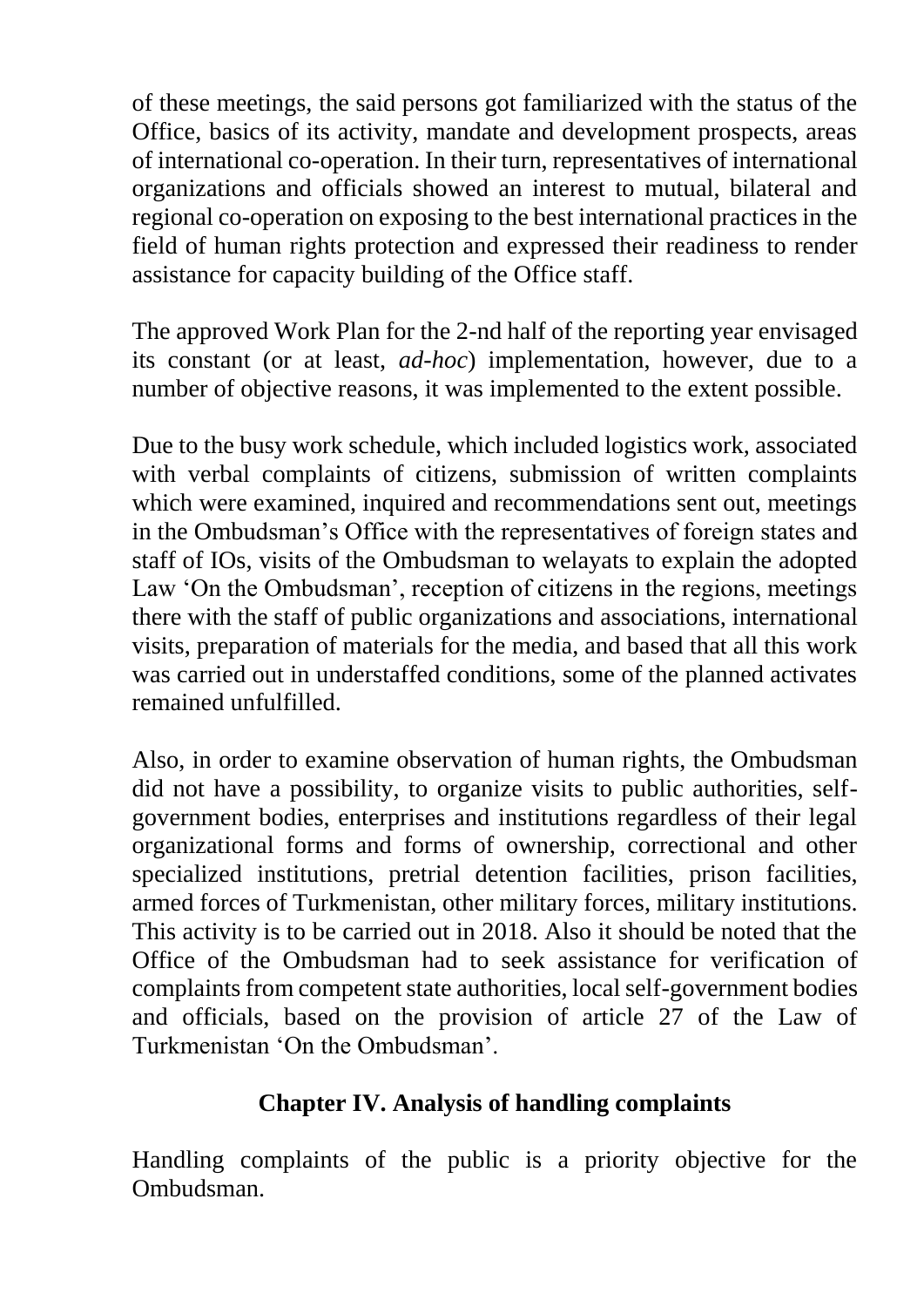For instance, the detailed examination of each complaint, laws and regulations relevant to the issues in question, and effective law enforcement practices leads to the main goal that is human rights protection in each specific case, and the important task of the Ombudsman is the monitoring of human rights in Turkmenistan.

The information from complaints, even from those complaints which were not positively resolved, detailed situation analysis could render an objective basis for conclusions to be made on the observance of human rights in the country and further improvement of the activity.

The Law of Turkmenistan 'On the Ombudsman' is aimed at the priority of work with complaints. The whole chapter of the Law is dedicated to the work with complaints of citizens. For instance, according to Article 21, the Ombudsman examines the complaints concerning the decisions and actions (inaction) of the public authorities, local self-government bodies and their officials infringing the rights, freedoms and lawful interests of citizens of Turkmenistan, and foreign citizens, stateless persons on the territory of Turkmenistan and has the right to conduct investigation on them.

For many people personal reception is more important. The complainants cover several hundred kilometers to come to Ashgabat, because they believe that only face-to-face talk with the Ombudsman, personal statement about grievances will help them. Personal reception of visitors started immediately after the Ombudsman's Office opened in April 2017.

The Ombudsman approved the time schedule for the reception of citizens, with week days and time. The reception days include all working days, except weekends. Both the consultant of the Office and the Ombudsman receive people, and work carefully with their complaints, trying to address the existing problems on an operational basis, understand each concrete case and answer the questions posed. Besides, the possibility of telephone communications with complainants is provided, and due to efforts of the relevant staff of the Office they received the exhaustive information. Citizens, who arrived from remote regions, were received despite the set days and hours in the time schedule.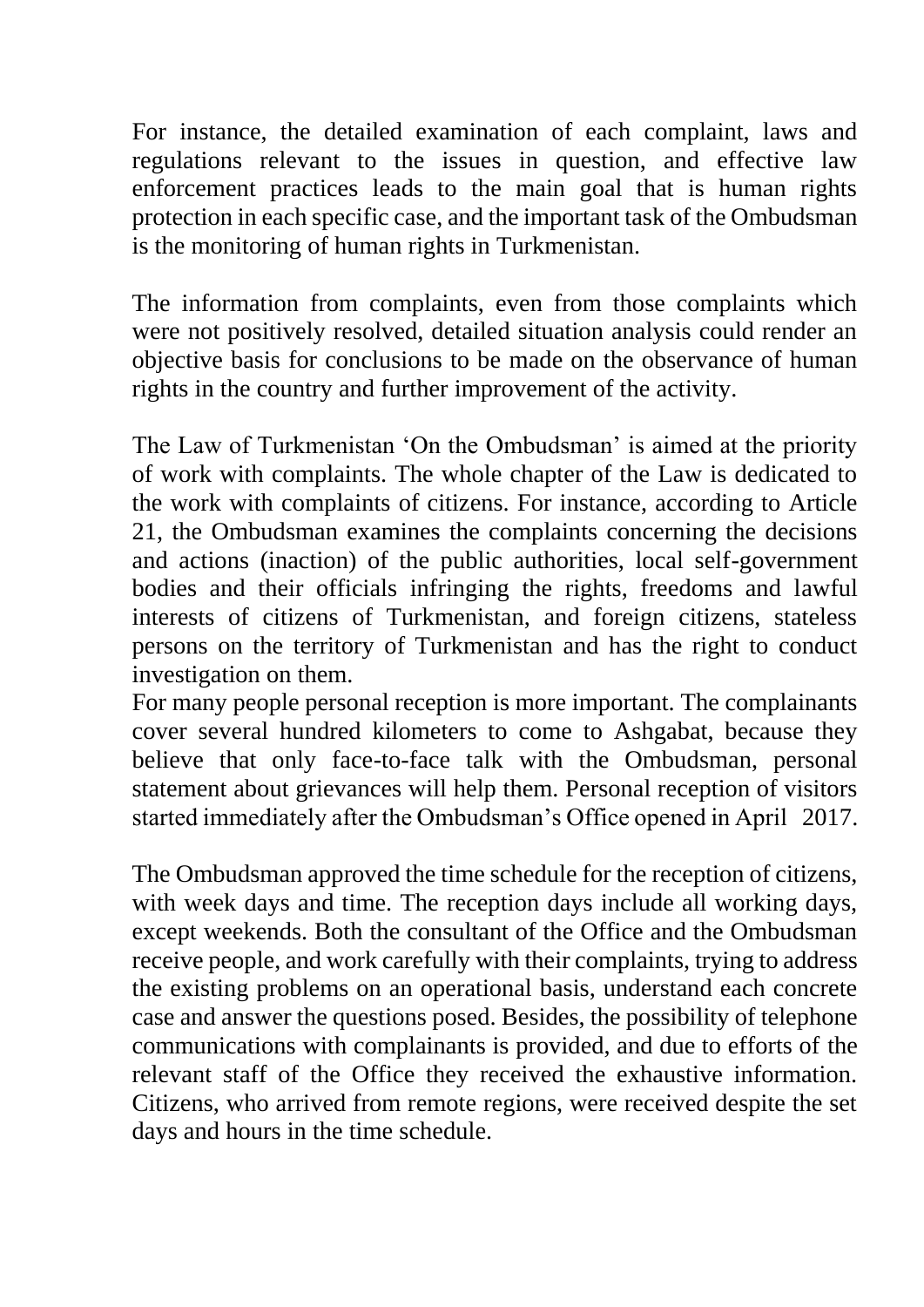439 complaints (April-December 2017) were recorded since the Office of the Ombudsman was established; 254 out of them were written complaints and 185 verbal.

The above-mentioned number of written and verbal complaints is disaggregated by periods (quarters of the year) in the matrix below.

| <b>Type of</b><br>complaints | quarter        | II quarter | Ш<br>quarter | IV<br>quarter No | <b>Total</b> |
|------------------------------|----------------|------------|--------------|------------------|--------------|
| Written<br>complaints        |                | 111        | 70           | 73               | 254          |
| Oral<br>complaints           | -              | 78         | 51           | 56               | 185          |
| <b>Total</b>                 | $\blacksquare$ | 189        | 121          | 129              | 439          |

As shown in the matrix, out of 254 written submissions, 111 were received in the second quarter, 70 in the third quarter and 73 in the fourth quarter of the year.

An analysis of the data shows that the number of complaints (written and verbal) was quite big, despite the recent establishment of the Office. It may be explained by the awareness among population on the means of protection of their rights, i.e. institution. In the fourth quarter the growth of both types of complaints was observed.

While addressing the Ombudsman, no privileges or limitations based on ethnicity, skin colour, gender, origin, property status or official post, place of residence, language, religion, political convictions, party affiliation or lack of thereof or other circumstances are allowed.

Out of a total number of written complaints, 253 complainants are Turkmen, 4- Azerbaijani, 26 Russian, 3 Uzbeks, 2 Lezgians, 1 Ukrainian, 3 Armenians, 1 Kurd. Total number of complainants is 293, given that there were collective complaints signed by several people. In total, 4 collective complaints were addressed to the Office with 42 signatures.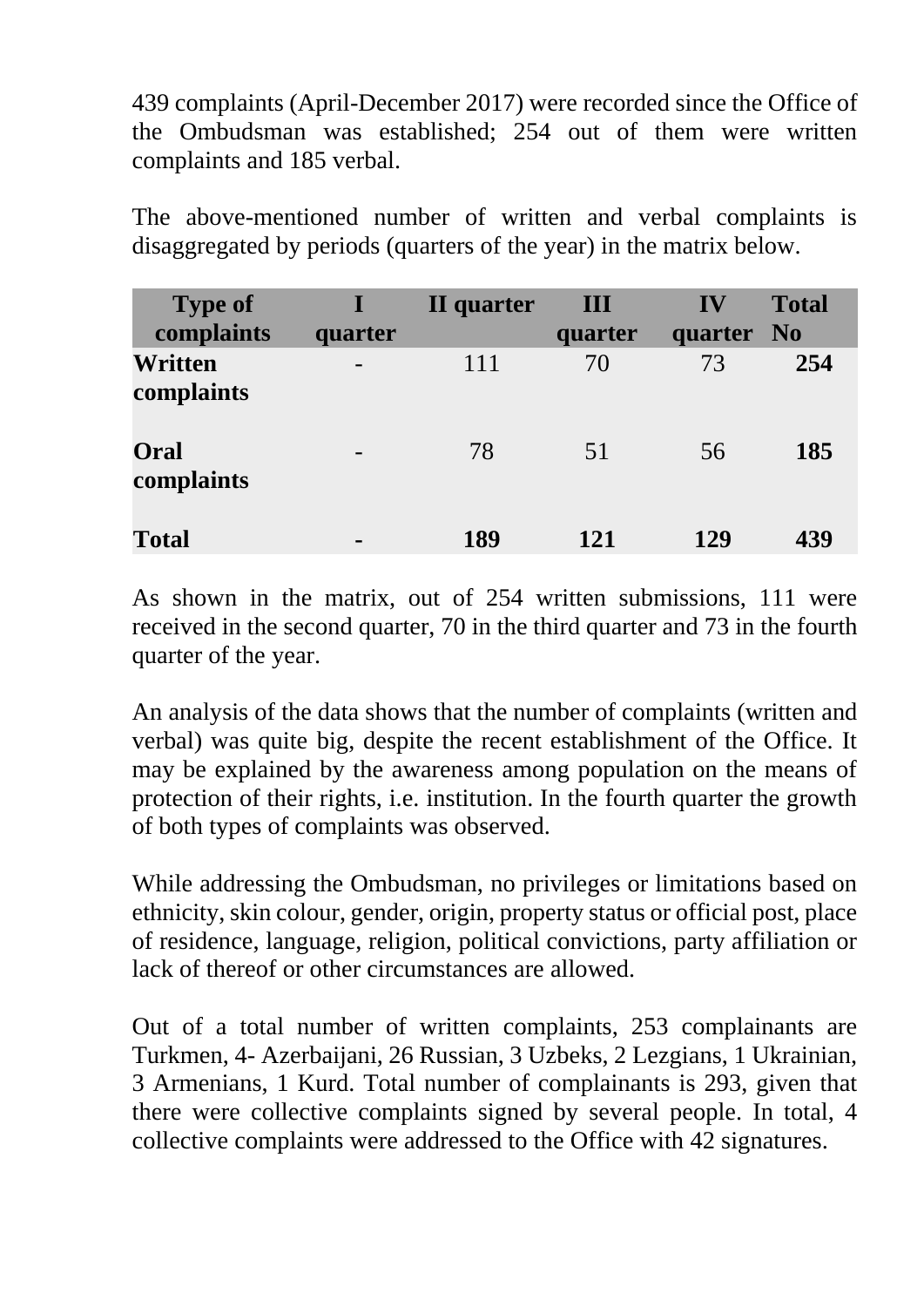Record management of the Ombudsman is carried out in the state language of Turkmenistan that is Turkmen. Complainants have the right to address the Ombudsman in their native language or the language they are proficient in. They receive the reply in the state language with translation into the language, they are proficient in. This provision id also stipulated by Law.

During the reporting period 120 men and 169 women addressed the Ombudsman. As for the topic of the complaint, the men highlighted the issues of labour, for example, employment possibility, non-paid salaries, prejudice in labour collective or allotment of land parcel or actions of public authorities personnel, whereas women mainly concerned about the issues of restoration of infringed rights of their relatives, that is illegal prosecution of children, husbands, close relatives, disagreement with court adjudication, improvement of living conditions as well as the employment.

As for the conditions of handling complaints according to the Law, the Ombudsman shall consider the complaints submitted within one year from the date when the complainant was made aware about the infringement of his rights, freedoms and lawful interests, or the date of the last adjudication of his complaint, if the complainant used other means to protect his rights and freedoms, and was not satisfied by the decisions taken. Given there are valid reasons, the Ombudsman has the right to extend the deadline for the submission of the complaint, but not more than to six months.

6 complaints that defaulted a term for appeal without good cause were submitted to the Office for the analyzed period, and were left without consideration, in line with the provisions of the Law. Nevertheless, the circumstances mentioned in the complaints may serve in future for the purposes of assessment of the country situation and they were taken into account.

As the Law stipulates, the complaint submitted repeatedly after it was handled by the Ombudsman, shall not be subject to consideration, with the exception of cases, when new circumstances have arisen or new facts were presented; therefore, the Ombudsmen left without consideration 26 complaints submitted repeatedly after their initial handling, as no new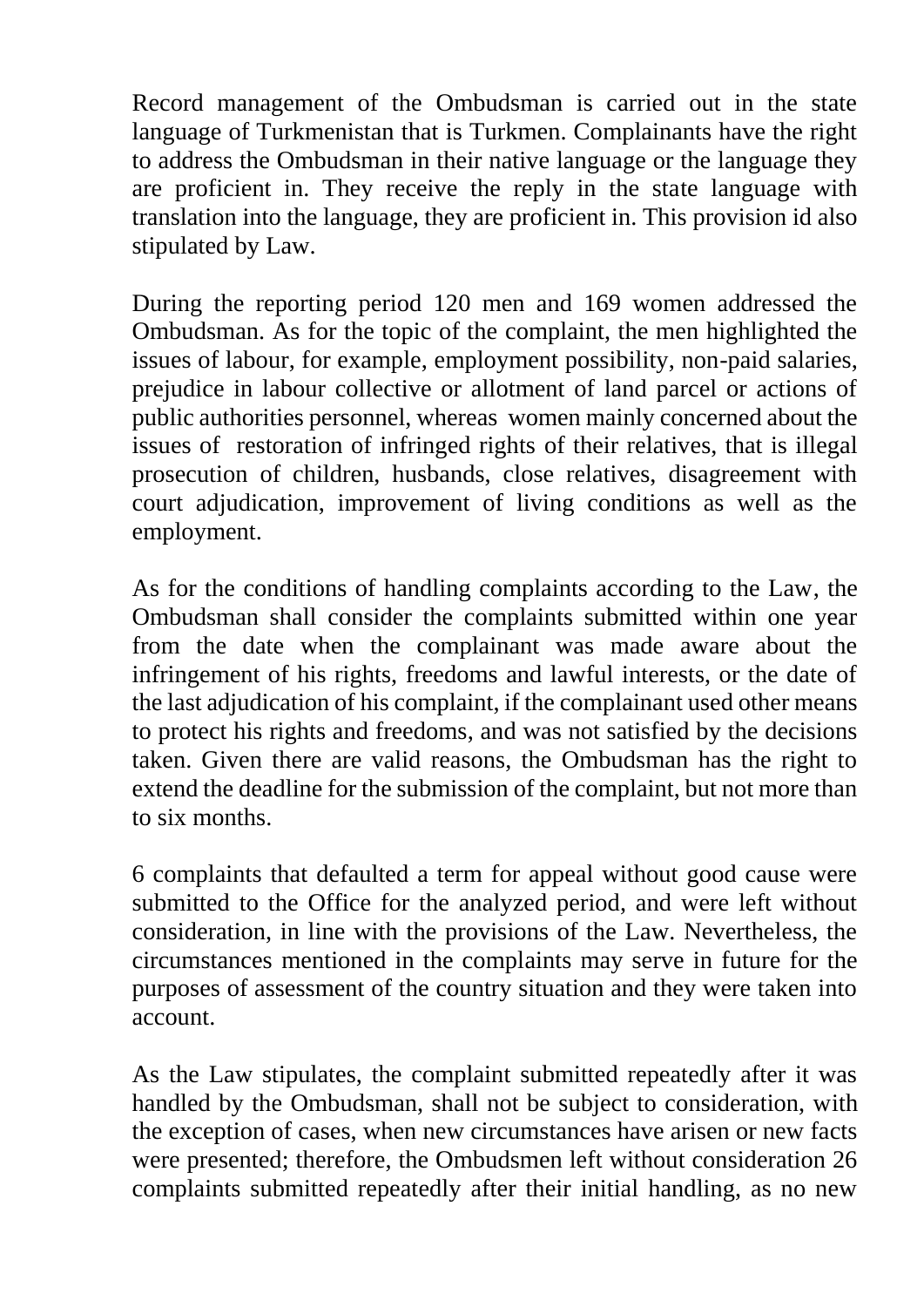circumstances were found or new facts were presented, which could serve the basis for their repeated consideration.

7 complaints without signatures were returned without consideration as, according to the existing provision of the Law, the Ombudsman shall not consider complaints without an indication of a last name; place of residence and without an author's signature.

As for the place of residence of the complainants, as shown in the matrix below, 69 written complaints arrived from Ashgabat, that is the place of residence of the Ombudsman's Office, i.e. 27.2% of the total number of complainants, and 108 verbal complaints, that is 58.3% of the total number of complainants. 10 written complaints were submitted from Ahal welayat, which is close by, or 3.9% and 12 verbal (6.5%), from Balkan welayat 38 written (15.0%) and 10 (5.4%) verbal, from Mary welayat 51 (20.1%) written and 24 (13.0%) verbal, from Lebap and Dashoguz welayats each 43 (16.9%) written complaints, and 21 (11.4%) verbal from Lebap welayat, and 10 (5.4%) verbal complaints from Dashoguz welayat.

| <b>Region</b>    | No of complaints | % of total No of<br>complaints |
|------------------|------------------|--------------------------------|
| Ashgabat         | 69               | 27.2%                          |
| Ahal welayat     | 10               | 3.9%                           |
| Balkan welayat   | 38               | 15.0%                          |
| Mary welayat     | 51               | 20.1%                          |
| Lebap welayat    | 43               | 16.9%                          |
| Dashoguz welayat | 43               | 16.9%                          |
| <b>Total:</b>    | 254              | 100.0%                         |

#### **Written complaints, per region:**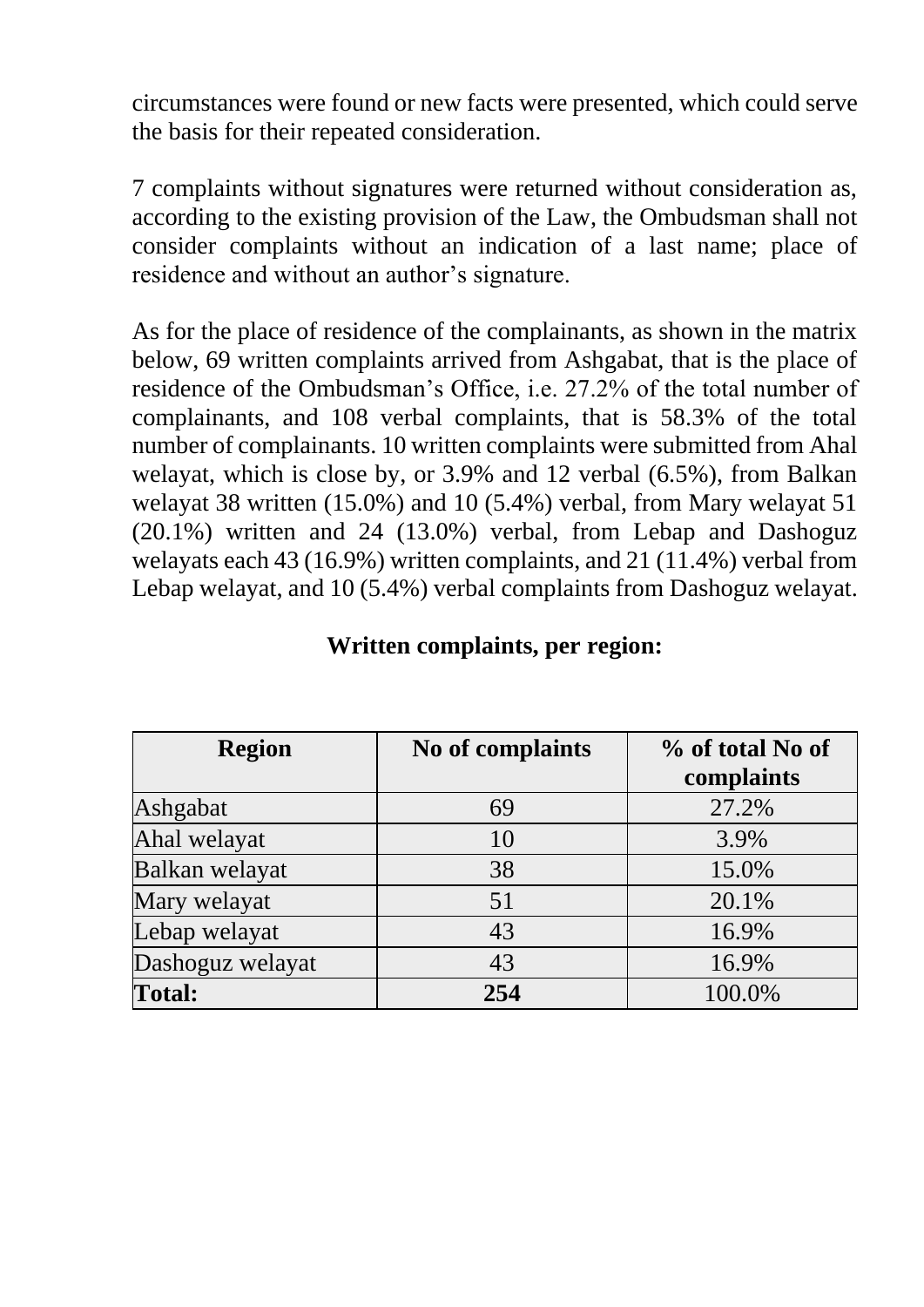| <b>Region</b>    | No of complaints | % of total No of<br>complaints |
|------------------|------------------|--------------------------------|
| Ashgabat         | 108              | 58.3%                          |
| Ahal welayat     | 12               | 6.5%                           |
| Balkan welayat   | 10               | 5.4%                           |
| Mary welayat     | 24               | 13.0%                          |
| Lebap welayat    | 21               | 11.4%                          |
| Dashoguz welayat | 10               | 5.4%                           |
| <b>Total:</b>    | 185              | 100.0%                         |

#### **Verbal complaints, per region:**

The essence of issues upon handling complaints of people in both written and verbal complaints concerns mainly employment relationship and employment - 47 (18,5%) written complaints and 21 verbal complaint (11,3%); housing issues and registration to get housing accommodation  $-40$  written (15,7%) and 64 verbal (34,6%); in written submissions there is a high ratio of disagreement with court adjudication  $-81$  complaint, including the civil court decisions  $-59$  or 23,2%, criminal proceedings  $-$ 22 or 8,7% of the total number of written submissions. Then follow the written submissions on illegal actions of law enforcement staff – 19 (7,5%), no verbal complaints of that sort; 19 written (7,5%) on migration issues, 7 – verbal. On family relations - total 18 complaints: 15 verbal  $(8,1\%)$  and 3  $(1,2\%)$  written; allotment of land parcels and use of them -11 (4,3%) written requests and 4 (2,2%) verbal, insignificant number of complaints concerned military service– 5 (2,0%) written and 4 (2,2%) verbal; social insurance and social protection  $-2$  (0,8%) written and 3  $(1,6\%)$  verbal appeals; healthcare issues  $-1$   $(0,4\%)$ ; entrepreneurship activity – 1  $(0,4\%)$ ; science and education – 1  $(0,4\%)$  - written submissions. Other issues, in particular, issue of pardon; receiving savings after the death of parents; non-compliance with the rule of court; facilitation for the return of a sold car; investigation into the cause of husband's death etc - 23 written and 38 verbal requests, 9,0% and 20,5% accordingly of the total number of various appeals.

Having admitted the complaint to institute proceedings, the Ombudsman has the right to seek assistance for its verification from the competent state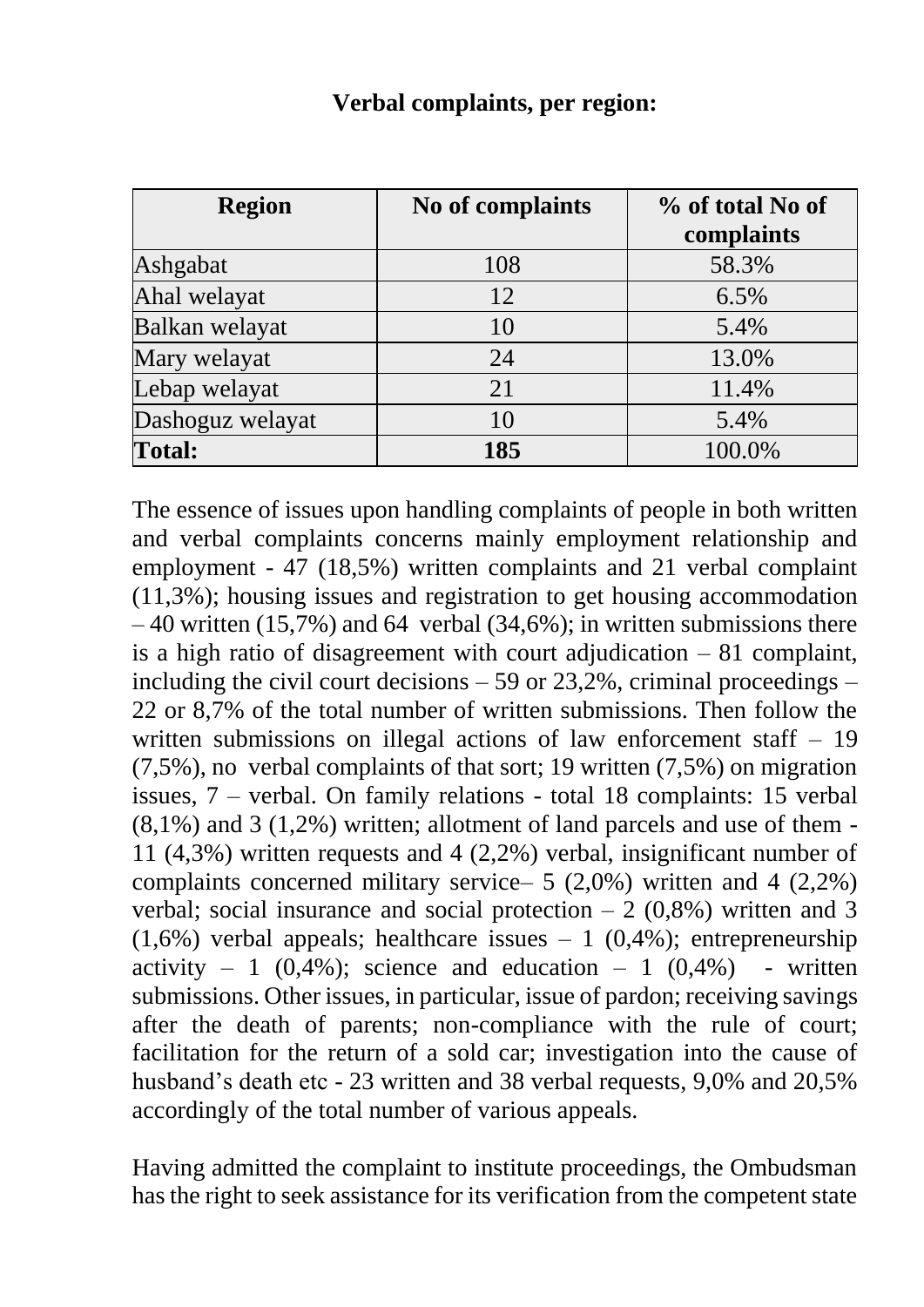authorities, local self-government bodies and officials. The Ombudsman should be informed about the results of the verification and measures taken with regard to the revealed infringements of the complainant's rights within the period established by him/her.

Procrastination of reply to inquiries not only disrupts the work procedure of public authorities but also complicates handling complaints by the Ombudsman, which often requires prompt response. Protracted consideration of the inquiries by state bodies minimizes the possibility to timely solve the issue, impedes the efficient protection of rights of people addressing the Ombudsman.

For example, out of 254 received complaints, 141 requests were sent to the competent public authorities and local self-government bodies. However, despite the scheduled time for complaint handling, deadlines for 69 requests were not met.

For example, 17 complaints were directed to hyakimlik of Ashgabat, with delayed response for 15 complaints, the same in all other hyakimliks – Balkan welayat – 9 complaints, 6 replies delayed, Mary welayat - 8 complaints delayed, 9 sent, Lebap welayat- 7 delayed of 9 sent, Dashoguz welayat - 3 delayed, 3 sent, hyakimlik of Ahal welayat received only 1 complaint and delayed the response. Here, as an example, only hyakimliks of Ashgabat and welayats are given. The matrix of the sent requests to the competent bodies and received replies from them with failed deadlines is shown below:

| <b>Agency title</b>               | No of sent<br>requests | No of replies with<br>failed deadlines |
|-----------------------------------|------------------------|----------------------------------------|
| Supreme Court of Turkmenistan     | 44                     |                                        |
| <b>State Migration Service of</b> | 13                     |                                        |
| Turkmenistan                      |                        |                                        |
| Ministry of Interior of           |                        |                                        |
| Turkmenistan                      |                        |                                        |
| General Prosecutor's Office of    | 17                     | 6                                      |
| Turkmenistan                      |                        |                                        |
| Ministry of Defence of            | 3                      |                                        |
| Turkmenistan                      |                        |                                        |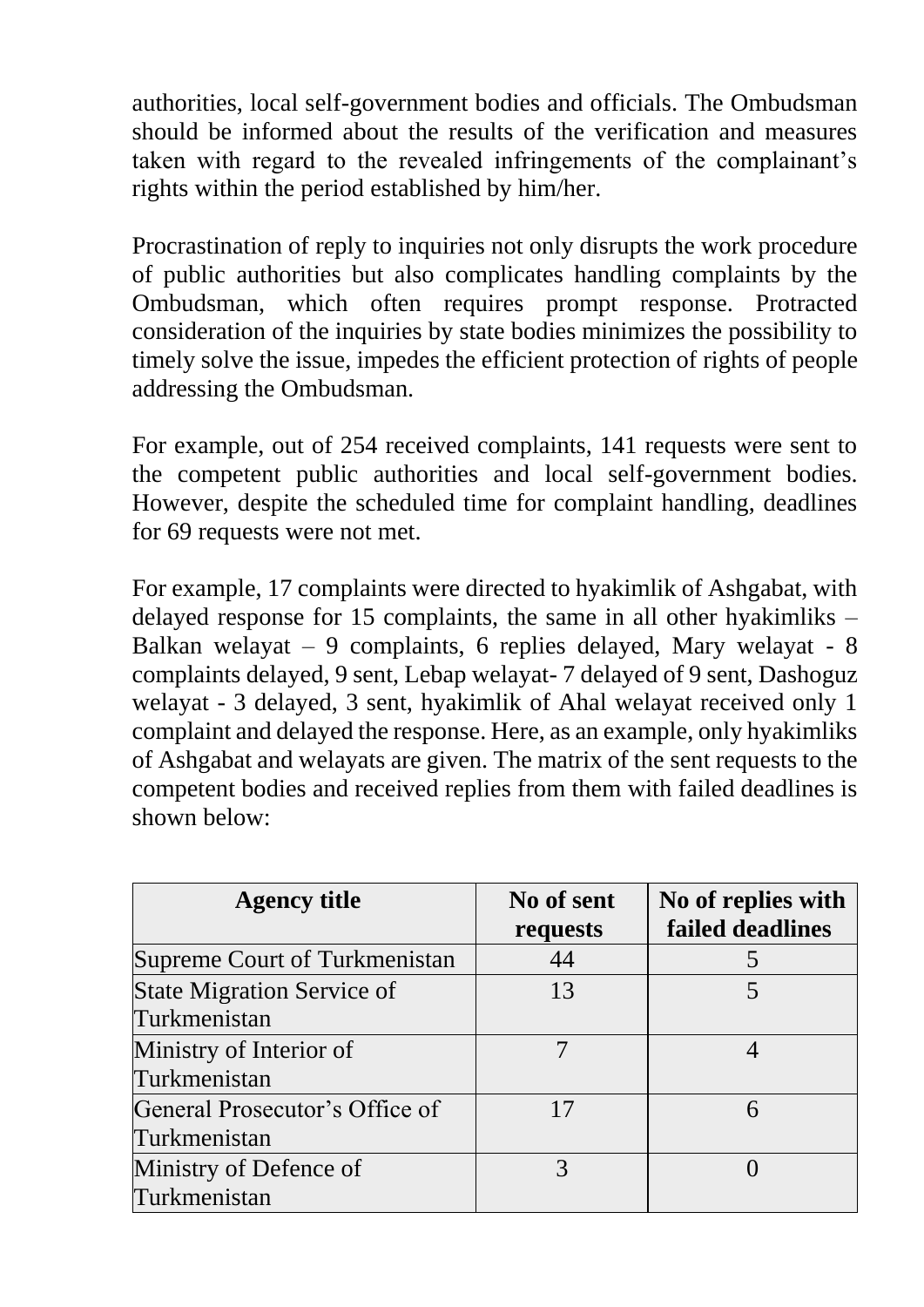| <b>State Service of Turkmenistan for</b> |                |                |
|------------------------------------------|----------------|----------------|
| combatting economic crimes               |                |                |
|                                          | 3              | $\overline{2}$ |
| Ministry of Labour and Social            | $\overline{2}$ | $\Omega$       |
| Protection of Turkmenistan               |                |                |
| Ministry of Education of                 | $\overline{2}$ | $\overline{2}$ |
| Turkmenistan                             |                |                |
| Ministry of Communal Works of            | 3              | $\overline{2}$ |
| Turkmenistan                             |                |                |
| Ministry of Agriculture and              | $\overline{2}$ | $\mathbf{1}$   |
| Water Economy of Turkmenistan            |                |                |
| Ministry of Health and Medical           | $\overline{2}$ | $\theta$       |
| Industry of Turkmenistan                 |                |                |
| Ministry of Culture of                   | 1              | 1              |
| Turkmenistan                             |                |                |
| State Committee for TV, Radio            |                |                |
| broadcasting and cinematography          |                |                |
| of Turkmenistan                          | 1              | $\theta$       |
| State Concern 'Turkmengas'               |                |                |
| Oil Refinery in Turkmenbashy             |                | $\Omega$       |
| city                                     |                |                |
| Bank 'Senagat'                           | 1              | $\theta$       |
| <b>Hyakimlik of Ashgabat</b>             | 17             | 15             |
| Hyakimlik of Ahal welayat                | 1              | $\mathbf 1$    |
| Hyakimlik of Balkan welayat              | 9              | 6              |
| Hyakimlik of Mary welayat                | 9              | 8              |
| Hyakimlik of Lebap welayat               | 9              | 7              |
| Hyakimlik of Dashoguz welayat            | 3              | $\overline{3}$ |
| <b>Total:</b>                            | 141            | 69             |

In some cases public authorities provided requested information only after the second inquiry.

According to the Law 'On the Ombudsman', the Ombudsman upon receiving a complaint takes decisions on: its institution for proceeding, if it corresponds with the requirements on the procedure and time of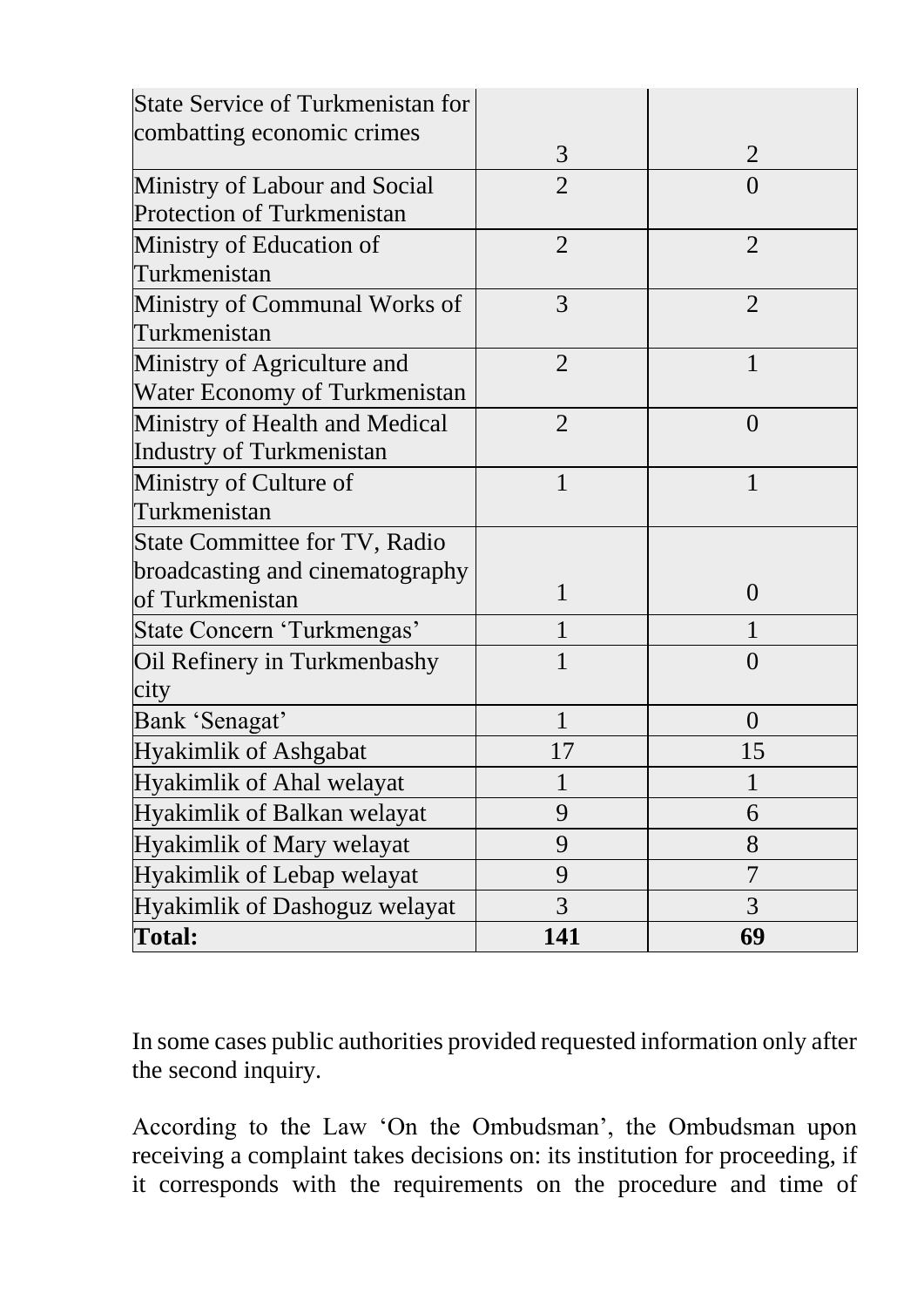submission and its content; refusal to institute proceedings if it does not correspond with the requirements on procedure and time of submission and its content; or explanation to the complainant of the safeguards of his rights and freedoms. And referring to the stipulated provisions of the Law, the Office of the Ombudsman provided explanations about the safeguards of their rights and freedoms with regard to 90 complaints (35,4%) – more than a third of written submissions. Such written consultations are invaluable for those people who find themselves in a difficult situation.

Out of a total number of written complaints submitted to the Office – that is 254 submissions, 25 (9,8%) were satisfied.

We are glad to note, that the citizens do not fail to engage themselves in the settlement of various issues, even by way of writing about the current situation in their region.

For instance, a resident of Balkanabat city Ms. O.T. addressed the Office and informed that in some of the city pharmacies they sell a medicine 'Somnol 7.5 gr', which comprises a strong drug zopiclone/imovane. Persons who buy it at an affordable price, consume 1-2 pills a day, get under the influence of strong drugs and having been in a delusional state get into traffic or other accidents, or people who abuse alcohol or were drug abusers for a long time, die after taking this medicine.

This request was referred by the Office to the Ministry of Healthcare and Medical Industry of Turkmenistan. High officials of the Ministry promptly examined this request and the Minister issued an Order on transferring the medications which contain zopiclone/imovane into the category of prescribed drugs.

Employment agencies receive notifications from all institutions, organizations and enterprises about respective vacancies; however, as was mentioned before, one of the most relevant issues for people who address the Office, is an employment and employment relations.

For example, a resident of Mary welayat Ms. G.M. sought the employment assistance. The Ombudsman referred the request to the hyakimlik of Mary welayat, the local authorities considered it and the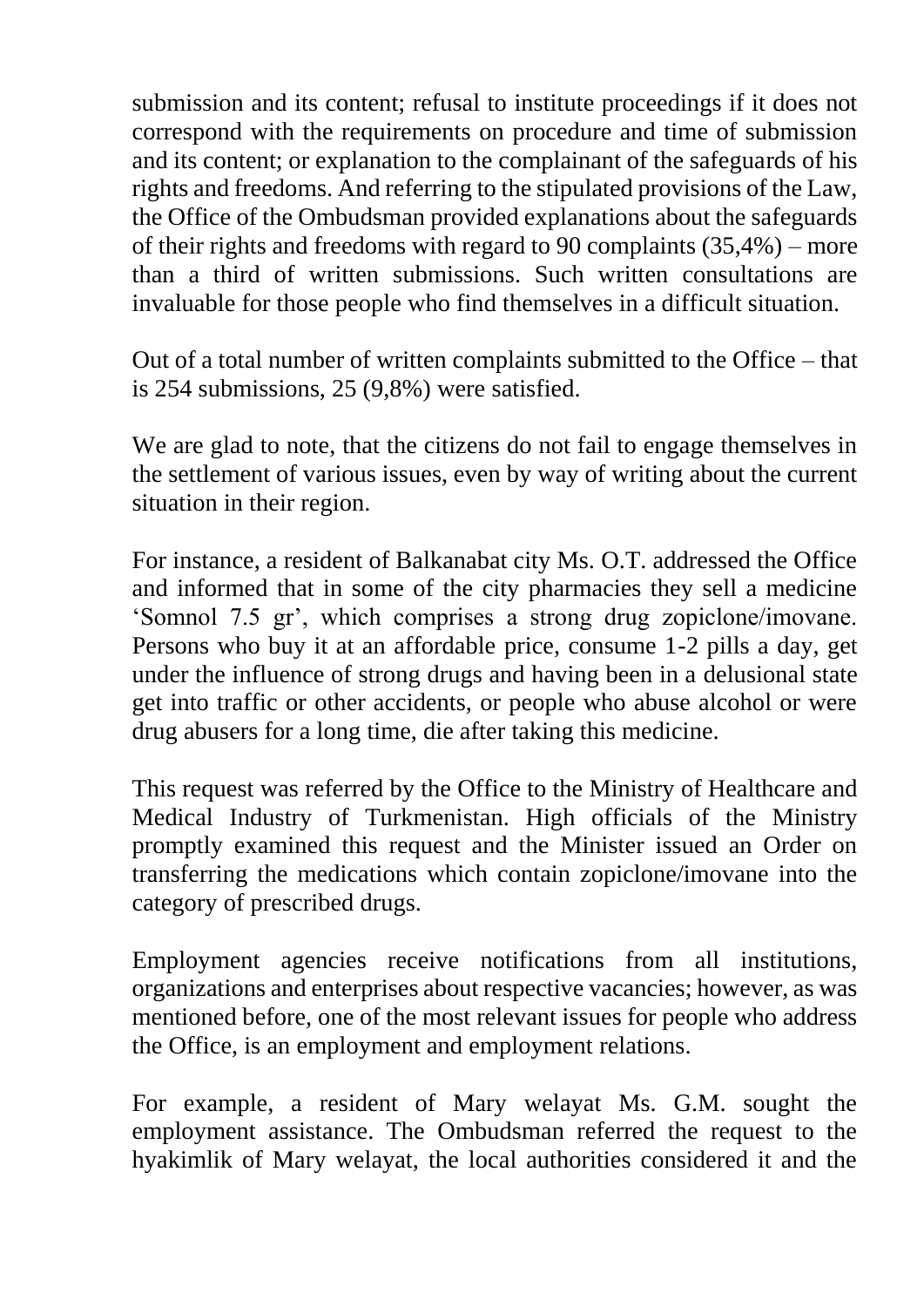complainant was employed as a junior service staff in the kindergarten of Mary.

Or the request of Mr. O.B., who also sought the employment assistance, was directed to the hyakimlik of Balkan welayat, considered and in their response to the Office, the hyakimlik stated that O.B. was employed as machine operator in the 'Turkmenbashyagyzsuw/ Turkmenbashyfreshwater' Dpt in the city of Turkmenbashy.

Some complaints concern illegal actions of personnel of organizations, red tape associated with the solution of even the simplest issues. Late decisions at lower level make people to address the higher level, but in the example shown below, neither employee has taken the decision to remedy the violations pointed out by a complainant. This forced him to complain to the Ombudsman.

A resident of Ashgabat A.A. complained about electricity problems which were caused by negligence of electricians from the relevant housing department. Because of high voltage current in his apartment, his TV set, tuner and the refrigerator burnt out. His numerous appeals to the district housing department, housing and exploitation Dpt of Berkararlyk etrap of Ashgabat about damage compensation were fruitless, and no one from the guilty party wanted to take responsibility for the loss of household appliances. The Ombudsman directed this request to the Ministry of Communal Works, the ministry in charge of the listed organizations. The response was instantaneous, the high ministry officials examined the arguments of the complainant and during the inspection it was established that indeed, because of high voltage coming in the apartment of A.A., the household appliances were damaged, and that his numerous complaints to the persons in charge were ignored. As a result of the inspection, the material damage was compensated to A.A.

There are some submissions where people inform about acute need of employment, but when they are offered vacant positions through the employment agency, they reject them. Nevertheless, the Ombudsman shows understanding and tries to clarify the current state of affairs in various regions.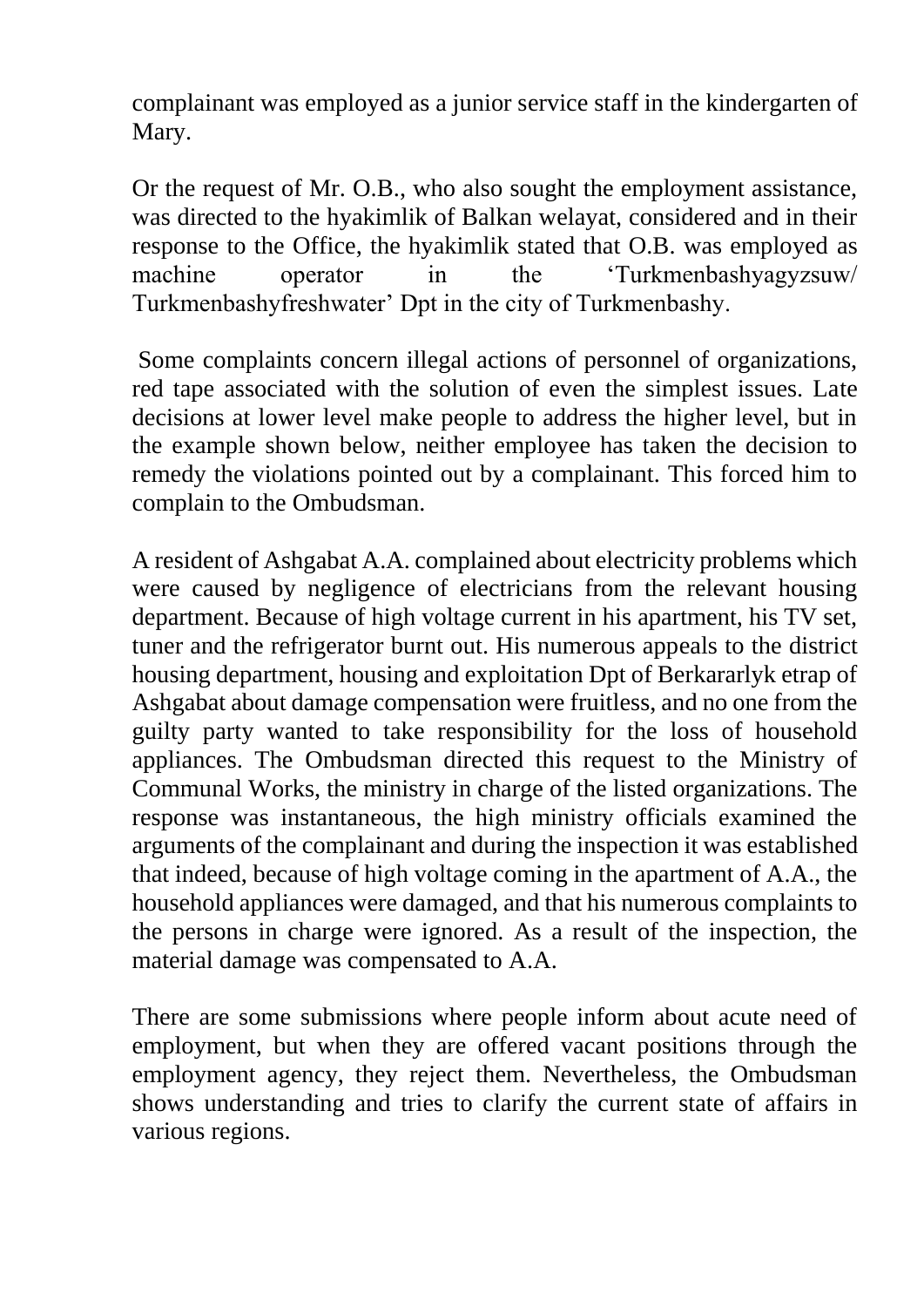For example, a resident of Murgab etrap, Mary welayat Ms. K.B. addressed the Ombudsman's Office and requested employment assistance and allotment of a parcel of land. This request was referred to the hyakimlik of Mary welayat. In their response, the welayat hyakimlik informed that Ms. K.B. was invited to the hyakimlik, and during the meeting she was offered such positions as the head of a public catering outlet in Murgab etrap, or salesperson in Bayramaly shopping centre in Bayramaly, and she was also offered a piece of land in the farmer's association 'Turkmenistan' of Murgap etrap for the lease to grow crops. She rejected these positions and requested to be employed in educational institutions - school or kindergarten. As such institutions at her place of residence do not have vacant positions, her employment presently is impossible. As for the land parcel for construction of a house, she was given explanations about application and registration procedure.

Here it is worth mentioning that for the employment of population favorable conditions are created in the country. Resolutions on the Programme of Improvement of Employment and Creation of new jobs in Turkmenistan for 2015-2020 signed by the esteemed President of Turkmenistan and Action Plan for implementation of this programme show that new opportunities are created to address the employment issue.

According to the legislation on public service, officials are persons who permanently, temporarily or by special authority perform functions of a representative of the government or perform organizational, administrative or economic functions in public authorities, local selfgovernment bodies, as well as the armed forces of Turkmenistan, other troops and military formations of the country, which implies the legitimacy of the Ombudsman to solely examine complaints of actions and decisions of representatives of state authorities.

Timely investigation and careful examination of the arguments indicated in the complaints of citizens that are addressed to law enforcement agencies, could not have led to, allegedly, a hopeless situation and further complaint to higher authorities.

For example, a resident of Turkmenbashy city, Balkan welayat, Ms. O.K. wrote about the negligence of her complaints to law enforcement agencies and their inaction toward illegal actions and public order disturbance by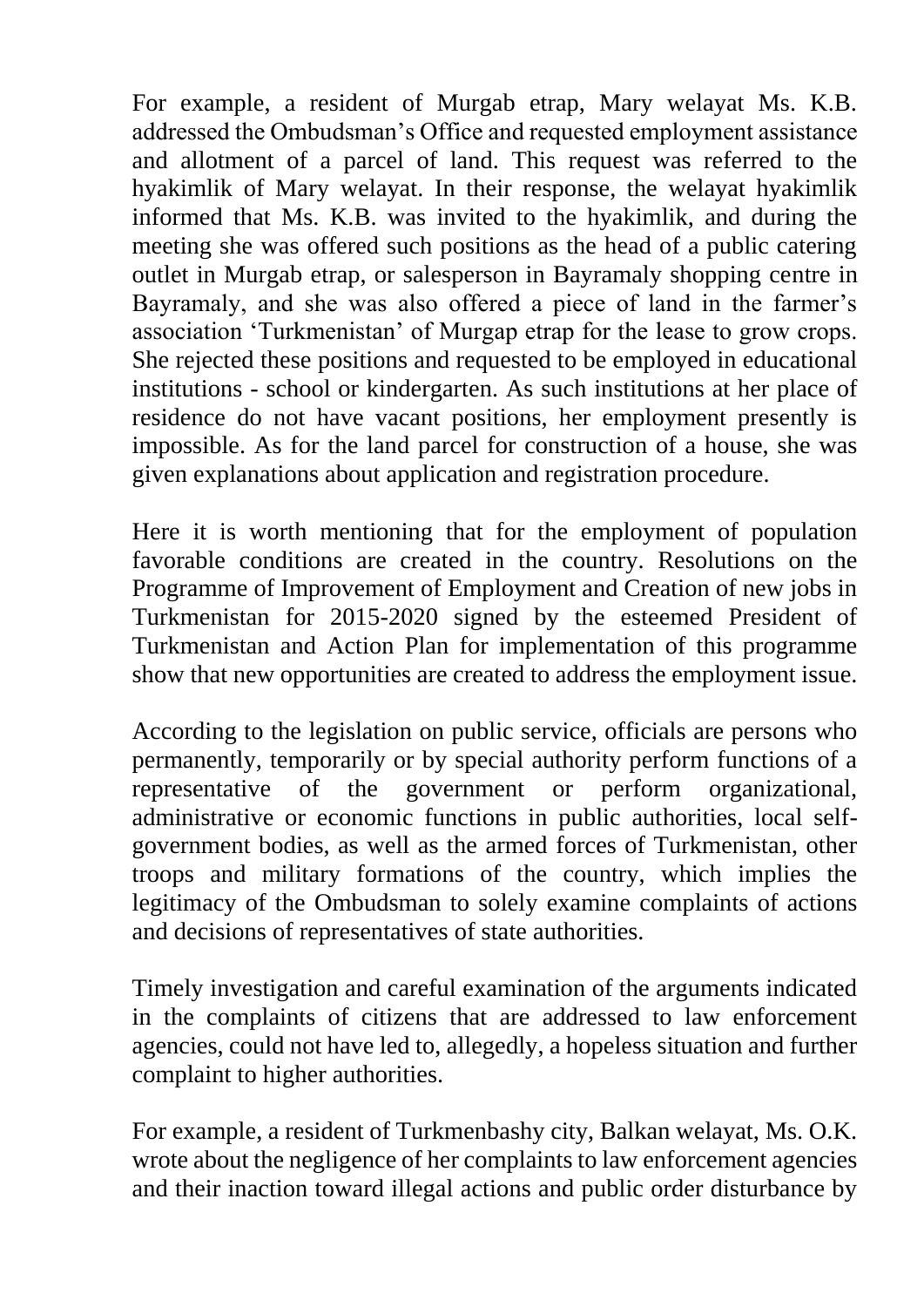her neigbour B. Kh., and, also, that in the courtyard of the apartment house there are illegal structures belonging to inhabitants, and these constructions sometimes impede the passage of specialized vehicles. The letter of O.K. was relayed to the hyakimlik of Balkan welayat with the request of its consideration with participation of relevant authorities.

The reply from the hyakimlik states that the neighbor of the complainant, Ms. B. Kh. has been subjected to administrative liability for public order disturbance; and that illegally constructed structures were demolished by the Housing Department of Turkmenbashy city.

There were complaints about the staff of migration services. A resident of Balkanabat city, Balkan welayat Ms. S.B. wrote that in contravention of existing legislation, that is the Laws of Turkmenistan 'On citizenship' and 'On Migration', the staff of migration service rejected her applications to obtain a biometric foreign passport, referring to the fact that she has double citizenship (Turkmenistan and Russian Federation). The complaint was directed to the State Migration Service, and as a result of inquiries made, S.B. was offered to submit an application for obtaining a foreign biometric passport of the citizen of Turkmenistan, with all listed required documents enclosed to the application, which will be used by her for further departures from and arrivals in the country.

Only after the intervention of the Ombudsman, the issue of departure of Ms. Sh.I. from Ashgabat was positively resolved on the legal basis. Sh.I. addressed the request on facilitation to leave to Russian Federation for a medical treatment with a sick child who has a Down syndrome and severe co-morbidities. As it was further revealed, Sh.I. was included into the list of citizens subject to temporary limitation to exit the country.

There was also a complaint about tardy execution of court enforcement proceedings. A resident of the Magtymguly township, Balkan welayat Mr. H.H. wrote that, according to the city and etrap court adjudication of the Serdar city, Balkan welayat, the amount of 2,365.00 manats had to be recovered from Mr. B.A. in favour of the claimant, in relation with which the enforcement proceedings were instituted. However, the court adjudication was not executed for 6 months, allegedly because B.A. was not employed and he had neither movable nor fixed assets. This was the reason why H.H. addressed the Ombudsman. The complaint was referred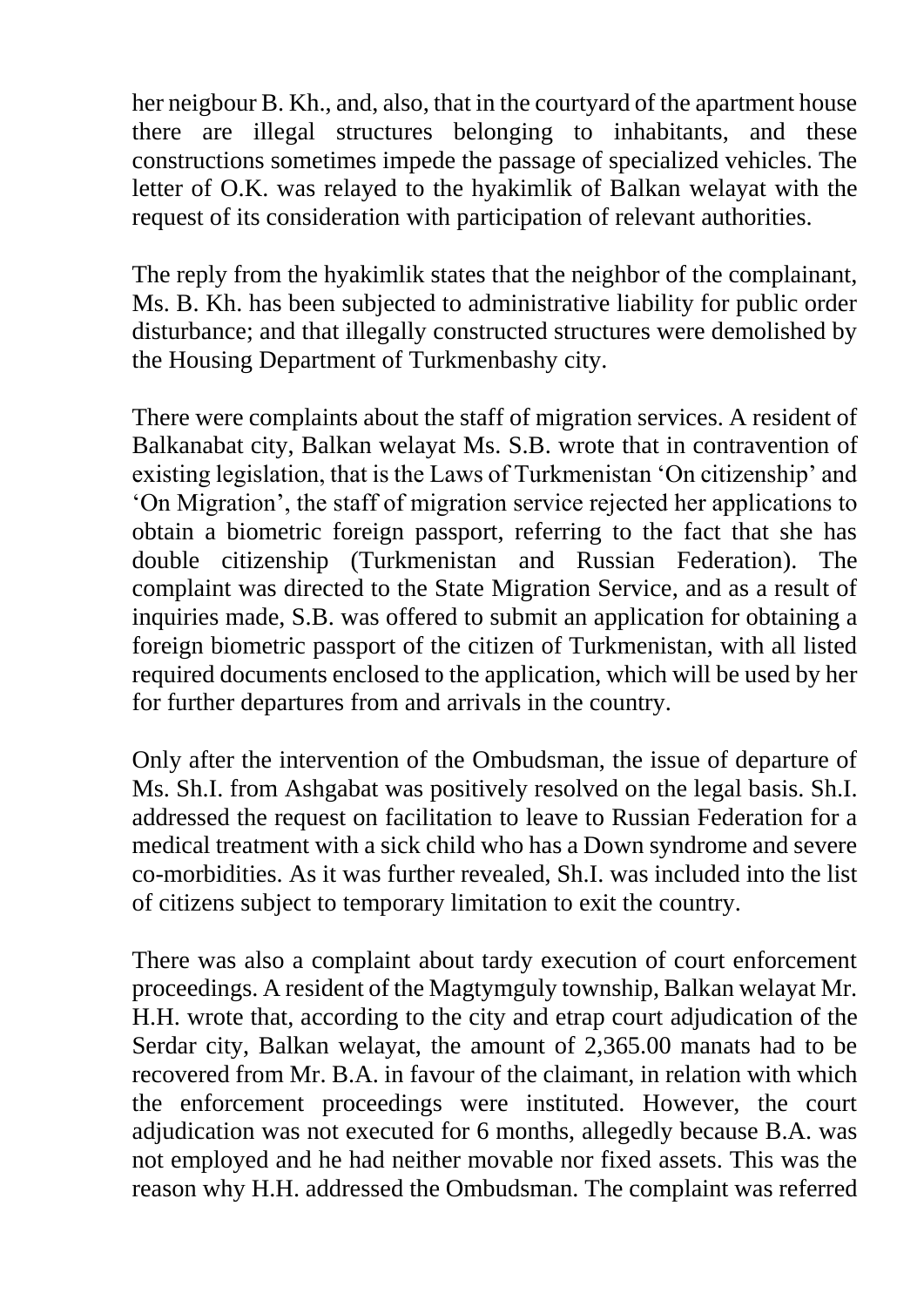to the Supreme Court of Turkmenistan, and the received answer informed that after proper actions taken by court staff, the debtor paid back part of the debt  $-1,200,000$  manats, and that he pledged to pay back the remaining amount as soon as possible and wrote an obligatory bill.

As was mentioned above, housing issues take second place among complaints.

For instance, a resident of Ashgabat, Ms. O.O. requested assistance in placing her in the waiting list to improve housing conditions due to her disability, as her appeals to local executive bodies remained unheeded.

The request of O.O. was sent for consideration of the hyakimlik of Ashgabat and the received reply by the Ombudsmen stated that the complaint was verified, and it was revealed that the complainant had the 2<sup>nd</sup> degree disability due to poor eyesight, and resided with a grown son and daughter in a small room of the community housing with shared facilities; based on her appeals on the improvement of living conditions, she was included in the waiting list of the etrap hyakimlik at her place of residence in 2012; she was offered mortgage housing with an upfront payment and she refused as she did not have means for its acquisition. According to the inspection results and in line with the Decree of the President of Turkmenistan of 20.01.2017 № 15092 'On the construction of residential buildings for people with disabilities and people in need of social protection in each region and Ashgabat', documents of O.O. were accepted to include her in the waiting list, and her situation will be considered at the public commission on housing.

Mr. S.A., residing in Ak Bugday etrap, Ahal welayat addressed the Ombudsmen with the complaint that despite his family is young, his applications in local self-government bodies about allotment for him a parcel of land for construction of a house brought no results. His request was sent to the hyakimlik of Ahal welayat. In their reply the hyakimlik said that based on the Decree of the President of Turkmenistan 'On improvement of Socio-living Conditions of Young Families in Turkmenistan', the possibility to allot a parcel of land for S.A. was envisaged.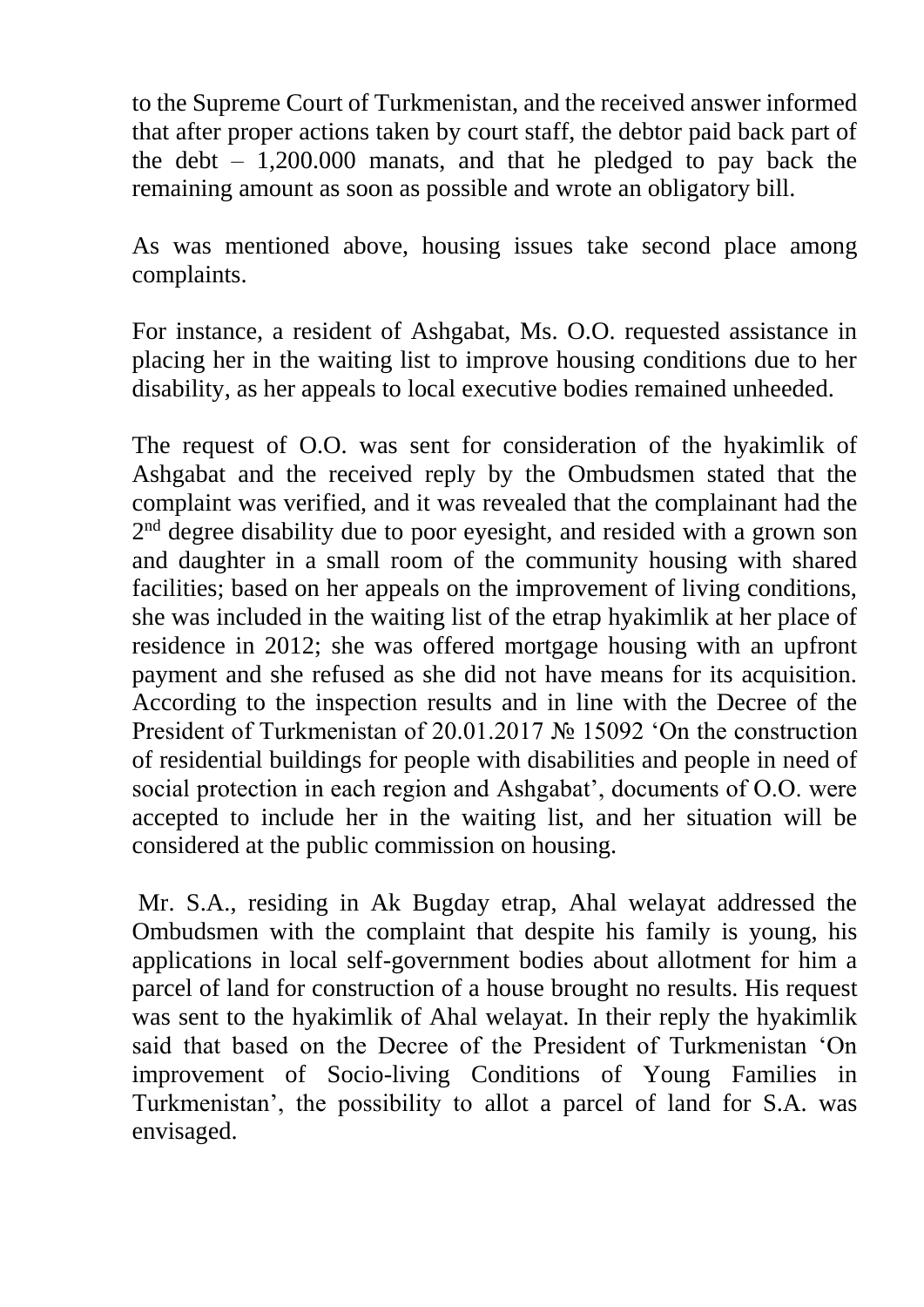In a similar positive vein, the issue of Ms. G.O. was resolved, who is a resident of a military station Akdepe of the city of Ashgabat. She sent her grievance that because of the death of her husband, a former serviceman, and later the law enforcement officer, she and her three minor children were under the eviction from the military housing provided in the past to her husband, when he served in Ashgabat garrison. She also asked about an employment in the armed forces. The request of G.O. was sent for consideration to the Ministry of Defense of Turkmenistan, and the investigation found out that during his overtime service in the army, the complainant's deceased husband was given service housing to live with the family, but at that time he did not process documents properly. Later, he was posted upon the decision of the Defence Ministry to law enforcement agency where he was dismissed from, in connection with his death. Showing an understanding to the complainant, given that she was a wife of an ex-serviceman and had three minor children depending on her, she was allowed to stay in the housing and the issue of her official registration was also solved. Due to the lack of opportunity at that moment to employ the complainant, this request of her was denied.

All mentioned appeals on housing issues were satisfied to some extent, but there were appeals on assistance in provision of housing, about the improvement of living conditions, when the provisions of the law and legal means of protection of their rights had to be explained to the claimants.

In order to assess the existing situation on the right of an individual to housing, one has to note that all regions of the country construct mortgage housing and banks provide loans at concessional rate. Moreover, on January 20, 2017 the President of Turkmenistan signed a Resolution 'On construction in welayats of the country and city of Ashgabat the housing for persons with disabilities and people in severe need of social protection', according to which, the people with severe needs will be selected from this category, and their issues will be considered at the public commission on housing after they were registered.

Collective motions were received from people, and in this case it was not one right violated, but violation of rights of several persons.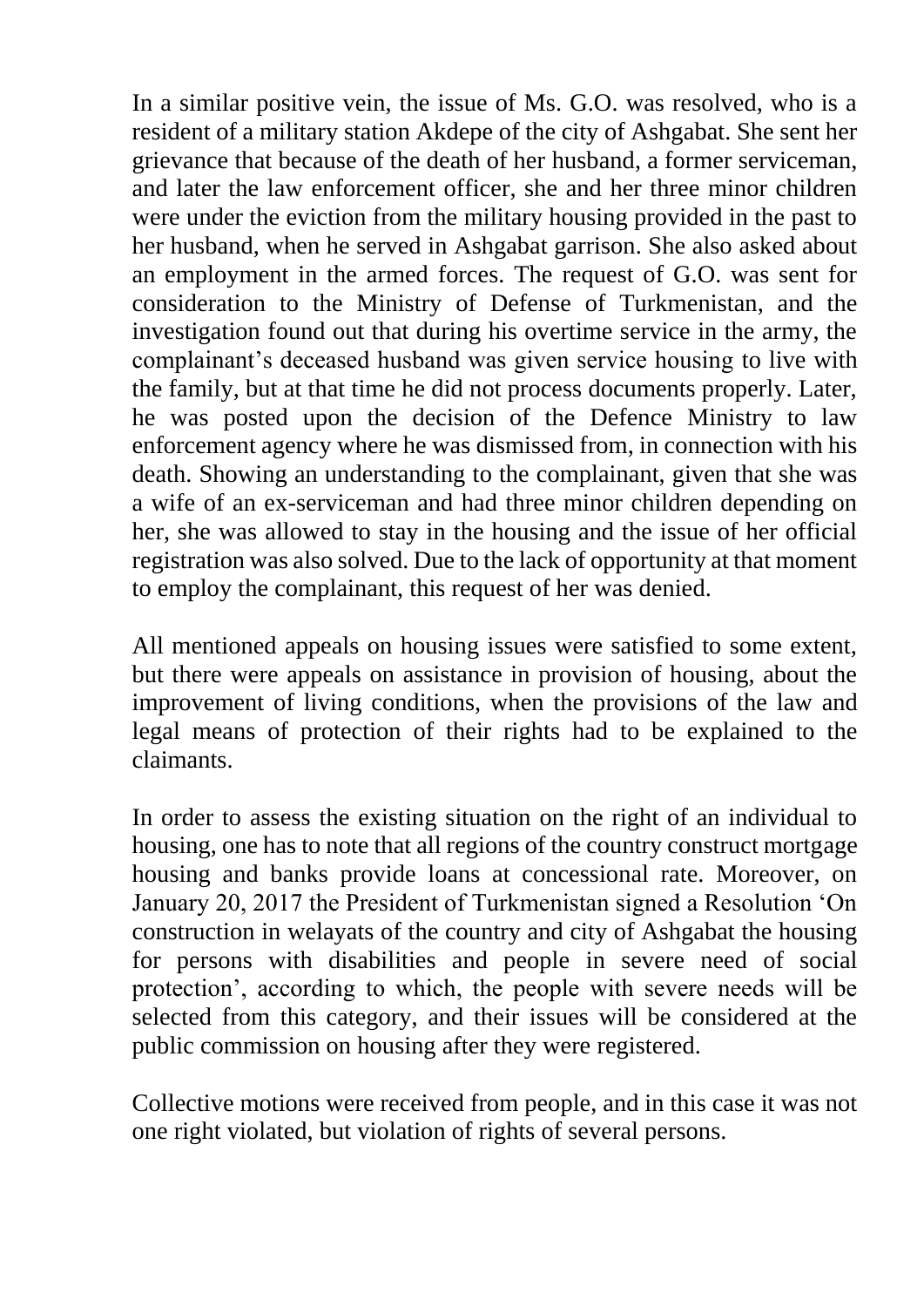For example, the Office received a collective complaint from inhabitants of the house  $\mathbb{N}^{\circ}$  23, Garashsyzlyk street in Ashgabat, stating that in their apartment block the water was unsuitable for use, the playground did not meet standards, and the lift was not working.

This request was referred to the hyakimlik of Ashgabat with the suggestion that all described shortcomings should be rectified within the shortest possible period and the Ombudsman's Office informed accordingly. The inspection was organized and arguments stated in the complaint were verified. The contract for the replacement of the lift, which was in non-operational state during 3 previous years was granted to an individual enterprise 'Gül ülkäm', the playground was repaired, the replacement of broken and collapsed structures on it with new ones was done and all safety measures for their operation and use were taken; all passage ways and access roads leading to the house were repaired; cleaning of drinking water reservoirs and its purification was done.

One more collective appeal was received from inhabitants of five houses № 12, 14, 14а, 16, 16а on Gubkin street in Turkmenbashy city, Balkan welayat. They asked about the assistance to get rid of the overflowing waste containers which were in the middle of their houses during 25 years. The sanitary rules for them were obsolete and the presence of these containers impacted the environment, poisoned air by causing the emission of pathogenic substances. It in turn caused various illnesses in children, adults and elderly people. This appeal was directed for consideration to the hyakimlik of Balkan welayat, and in the courtyards of the mentioned houses the sanitary and disinfection work was carried out, the containers and their location area were cleaned, the fence around them was painted and after bringing the area in line with the sanitary rules and regulations, the containers were left at the request of inhabitants at their old places.

There was also a collective complaint of residents of the Mekan township of Bayramaly etrap, Mary welayat. They informed that after they were provided with the land for individual housing construction three years back already, the proper access roads were not constructed, and existing pathways were washed out after the first spring and autumn rains, water and energy supply was not provided, they order water in tanks, and electricity was installed by each resident individually in an improvised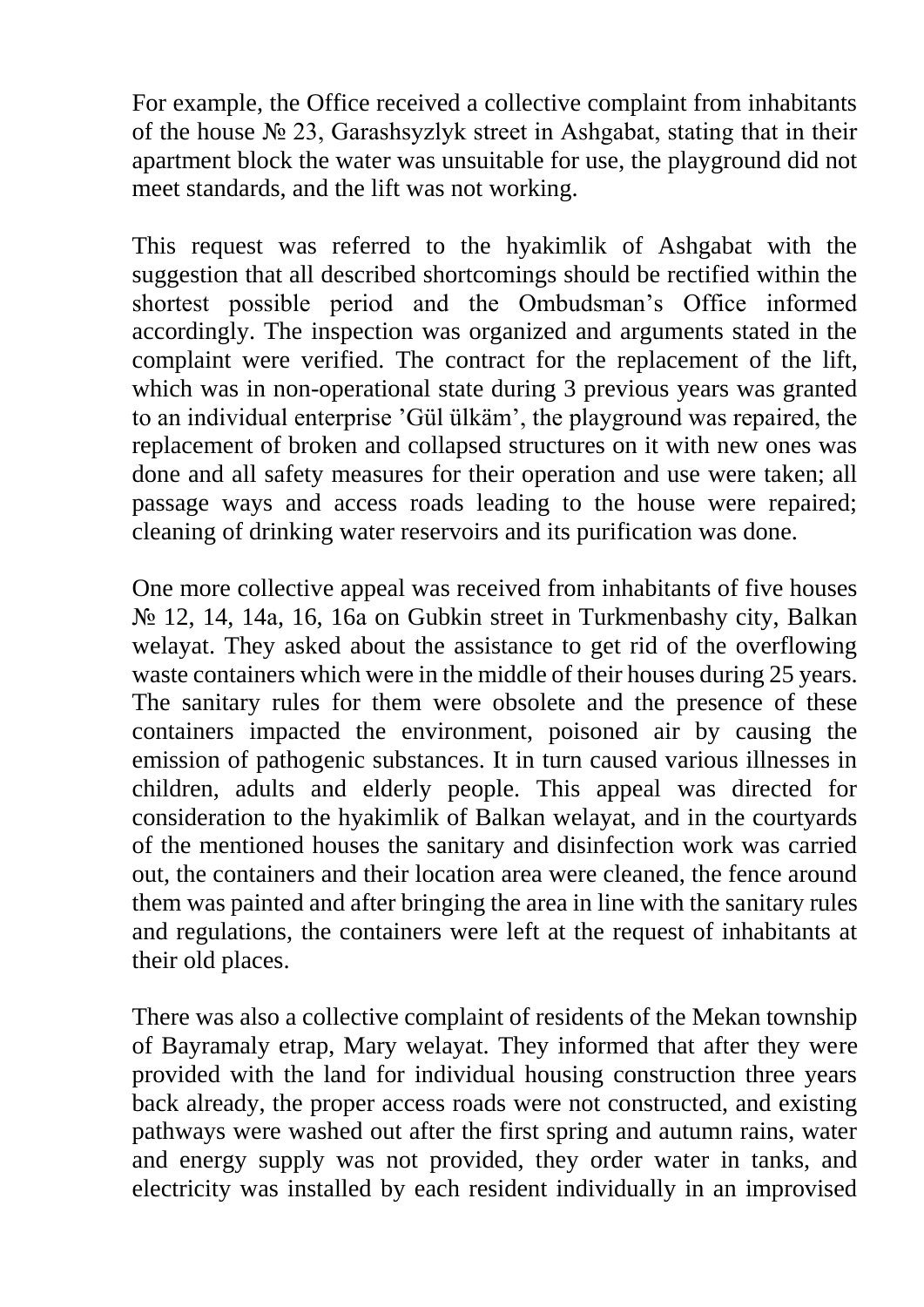manner, which could cause severe consequences, no gas supply either. The constant flow of their complaints in various competent organizations and local self-governance bodies brought no results.

This collective complaint was sent to the hyakimlik of Mary welayat. They responded that during the inspection, all the listed drawbacks were confirmed, and during the meeting with the claimants, they were promised that within the framework of the National Programme of the President of Turkmenistan on Transformation of Social and Living Conditions of Villages, Settlements and Towns until 2020, the draft plans were drawn up to construct motor roads, overhead power lines for 04-10 Кw, and additional power lines with the low voltage, transformers for current distribution and gas pipeline. Until that time, the residents would be provided by gas in gas bottles, according to the written reply.

The Ombudsman has taken this complaint under the special control and it will remain so, until the local authorities fulfill their promises in accordance the mentioned National Programme.

## **Chapter V. Inquiries and recommendations of the Ombudsman**

Inquiries and recommendations specified in the Law 'On the Ombudsman' constitute an important part of the work with people's appeals that enables to form responsible relations between the Ombudsman and state authorities. Legal essence of inquiries and recommendations vary dramatically; however, both of them by enshrining them in the Law have become the provisions requiring compulsory response from public authorities. For example, ignoring the request of the Ombudsman is the violation of part 2 Article 18 of the Law, stipulating the right of the Ombudsman to request and receive from the officials of state authorities and organizations necessary materials and other information for handling complaints.

Recommendations representing the acts of response from the Ombudsman are of another nature. Recommendations delivered as a result of verification to an official whose actions (inaction) infringe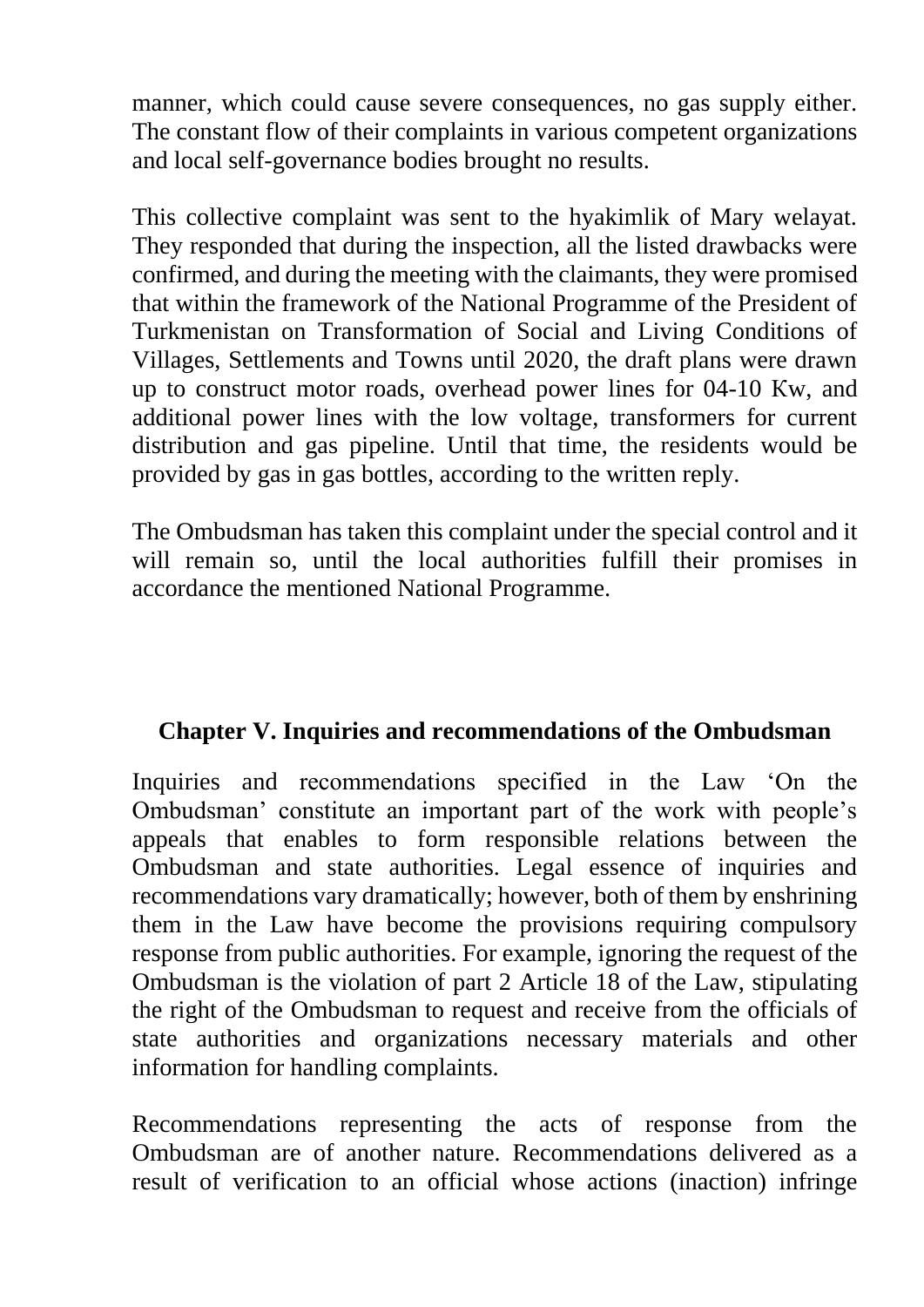human rights and freedoms of the claimant concern the measures to be taken in order to restore the infringed rights. In this case the official is not bound by the strict obligation to fulfill a recommendation, with the exception of the obligation to motivate his/her decision on the essence in case the recommendation was disregarded. The key obligation of the public authority in this case is to consider the recommendation within the specified time limit in it and send a message about the results of such consideration.

During the reporting period, the practice of the use of powers listed in Chapter 5 of the Law 'On the Ombudsman' on facilitation of the Ombudsman in restoration of the infringed rights and freedoms of man and citizen enables to regard this activity as 'verification of complaints' (article 30), as a result of which the Ombudsman has the right to deliver his/her recommendation to officials whose actions (inaction) infringe human rights and freedoms of the complainant.

So, if the results of verification of complaints confirm the facts of the infringement of rights and freedoms of man and citizen, the Ombudsman, in accordance with Article 30, delivers to the enterprise, institution, organization or officials whose actions (inaction) infringe human rights and freedoms, his/her recommendation containing proposals on taking necessary measures for urgent restoration of infringed human rights and freedoms. This article also stipulated that in relation to the official, who has infringed human rights and freedoms a motion is delivered to the authorized state bodies or the relevant official with the proposal on instituting disciplinary or administrative or criminal proceedings

Recommendations of the Ombudsman is an important document and enterprises, institutions, organizations or officials, who receive the recommendation of the Ombudsman, are obliged within one month period to consider it and inform him/her in written form on the measures taken. If the Ombudsman does not agree with the measures taken, he/she has the right to address the superior body for taking appropriate measures for the implementation of the proposals containing in the recommendation.

The practice of delivering recommendations shows that they are usually addressed to the heads of ministries and agencies and concern issues of paramount importance, which were not addressed during inquiries.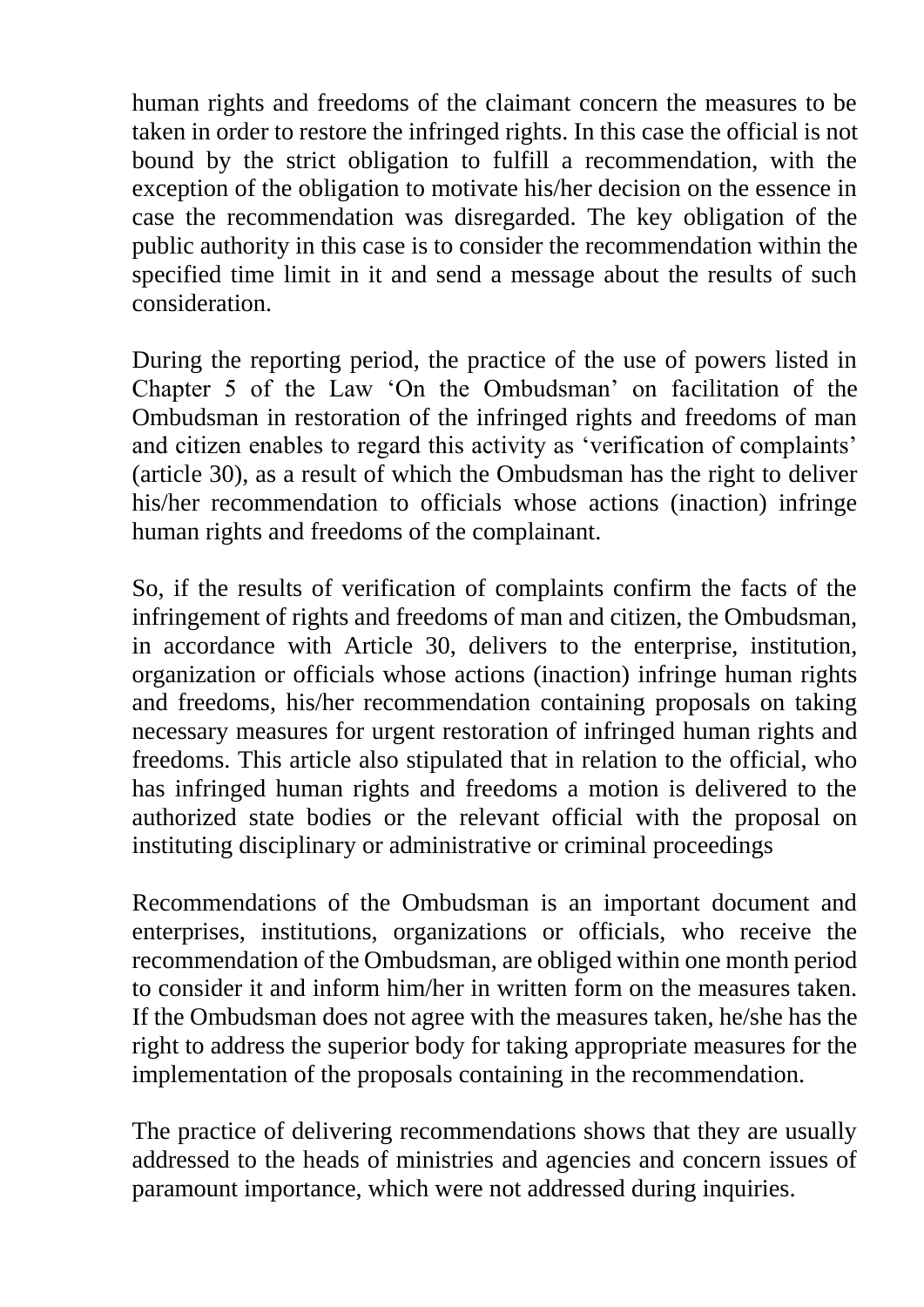For the total work period 6 recommendations were delivered to the following entities: the Supreme Court of Turkmenistan (2), hyakimlik of Ashgabat city (1), Stock joint bank 'Senagat' (1), Ministry of Communal Works (1), Ministry of Agriculture and Water Economy (1).

#### **Public authorities in relation to which recommendations were prepared:**

| <b>Public authority</b>                   | No of           |
|-------------------------------------------|-----------------|
|                                           | recommendations |
| Supreme Court of Turkmenistan             | $\overline{2}$  |
| <b>Hyakimlik of Ashgabat</b>              |                 |
| Joint-stock bank 'Senagat'                |                 |
| Ministry of communal works                |                 |
| Ministry of Agriculture and Water Economy |                 |
| Ministry of Labour and Social Protection  |                 |
| Total                                     | h               |

A resident of Ashgabat Mr. F.R. addressed the Ombudsman. In his submission he wrote that the Kopetdag etrap court of Ashgabat took the decision to satisfy his claim and that of his mother to the hyakimlik of Ashgabat and Department of Registration, Distribution and Formalization of housing to include all registered persons in the old housing in the issued Resolution of the hyakimlik on provision of the new housing to the family. However, the court decision on obligation of the hyakimlik to do it was not executed during 4-5 months and claims were not satisfied.

The Ombudsman delivered to the Supreme Court of Turkmenistan a recommendation to verify all arguments stated in the submission and facilitate to resolve this issue. While considering this recommendation, it was established that the enforcement proceedings were instituted on the court decision which came into force, and the warrant of execution was sent to the Department of Registration, Distribution and Formalization of housing. However, indeed it was not executed until that time, and due to follow-up court measures, the Department of Registration, Distribution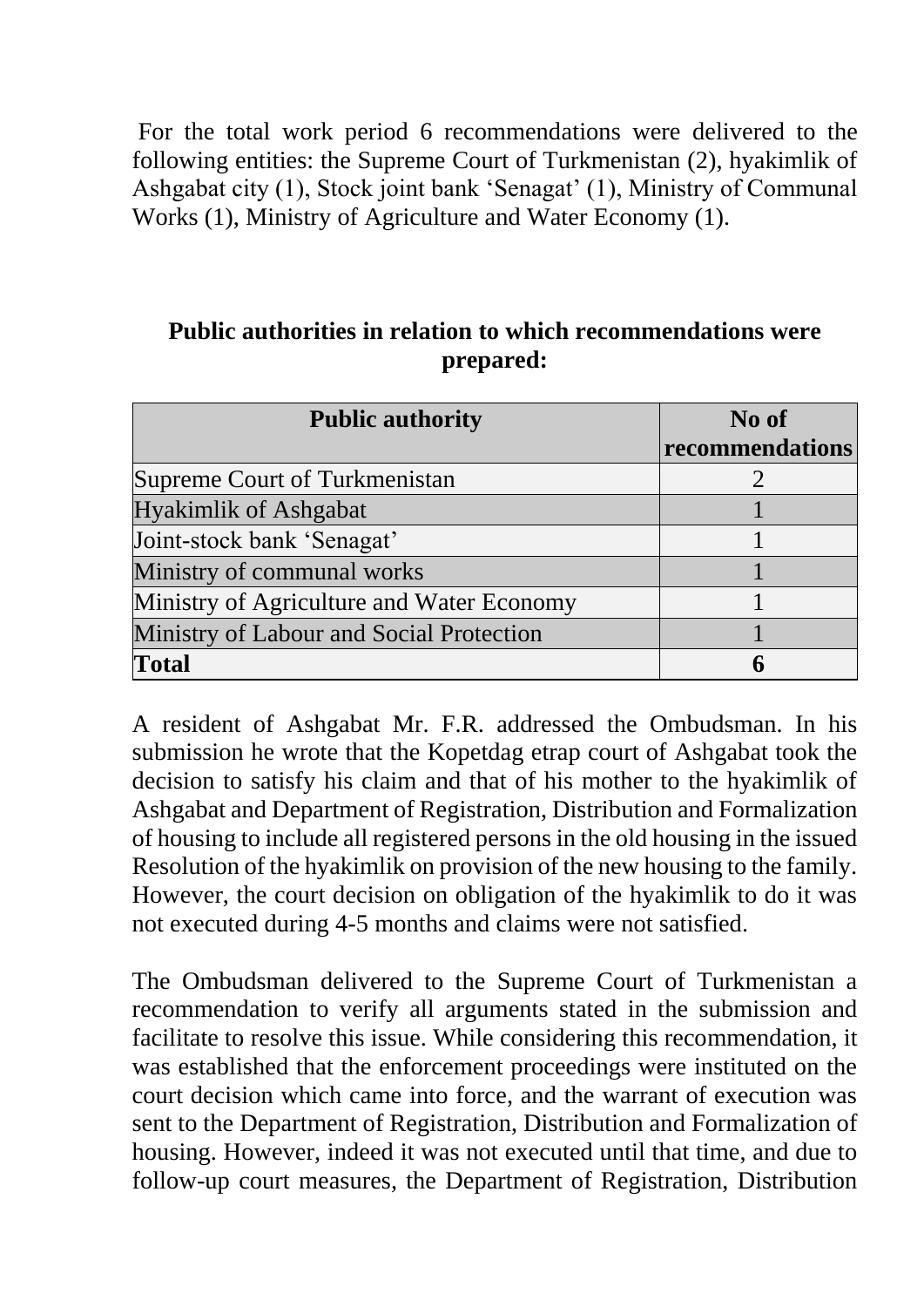and Formalization of housing will execute the court decision at the nearest meeting of the housing commission. All this was stated in the reply from the Supreme Court.

The Ombudsman also delivered a recommendation to the Supreme Court on the complaint of a resident of Turkmenbashy Mr. G.B. who wrote that the Supreme Court refused to evoke and examine a civil case on his housing issue with relation to his supervisory appeal on his disagreement with court orders. After the recommendation of the Ombudsman was considered, the Supreme Court in the exercise of supervisory power evoked and examined the specified civil case.

A resident of Ashgabat Ms. A.A. submitted a complaint to the Office in which she states that the Communal Repair and Construction Company of Ashgabat, where her brother, who died as a result of an industrial accident, used to work, during two years does not pay a lump-sum compensation in the size of 10 annual incomes, that is 113,263.20 manats. The Ombudsman sent a recommendation to the Ministry of Communal Works on the payment of the compensation due to the family of the dead man within the shortest possible period. This recommendation was immediately processed and the complainant received the due amount in full, which was stated in the letter from the Ministry of Communal Works.

A resident of Ashgabat Mr. A.A. submitted a complaint on actions of the staff of the Joint Stock Bank 'Senagat', which refused to transfer the converted money from his foreign currency account he opened in this bank to his currency bank account in the Russian Federation. The recommendation of the Ombudsman sent to the Joint Stock Bank 'Senagat' was executed within the shortest period (recommendation of 14.07.2017, executed on 17.07.2017) and the full amount from the foreign currency bank account was transferred. This was stated in the letter of the bank.

The Ombudsman delivered a recommendation on the immediate payment of salaries to the group of teachers of the Vocational school No 6 of the Industrial-Agricultural Association of Lebap welayat under the Ministry of Agriculture and Water Economy of Turkmenistan. According to the teachers, they did not receive the salary from September 2016 until June 2017, that is for the full academic year 2016/2017.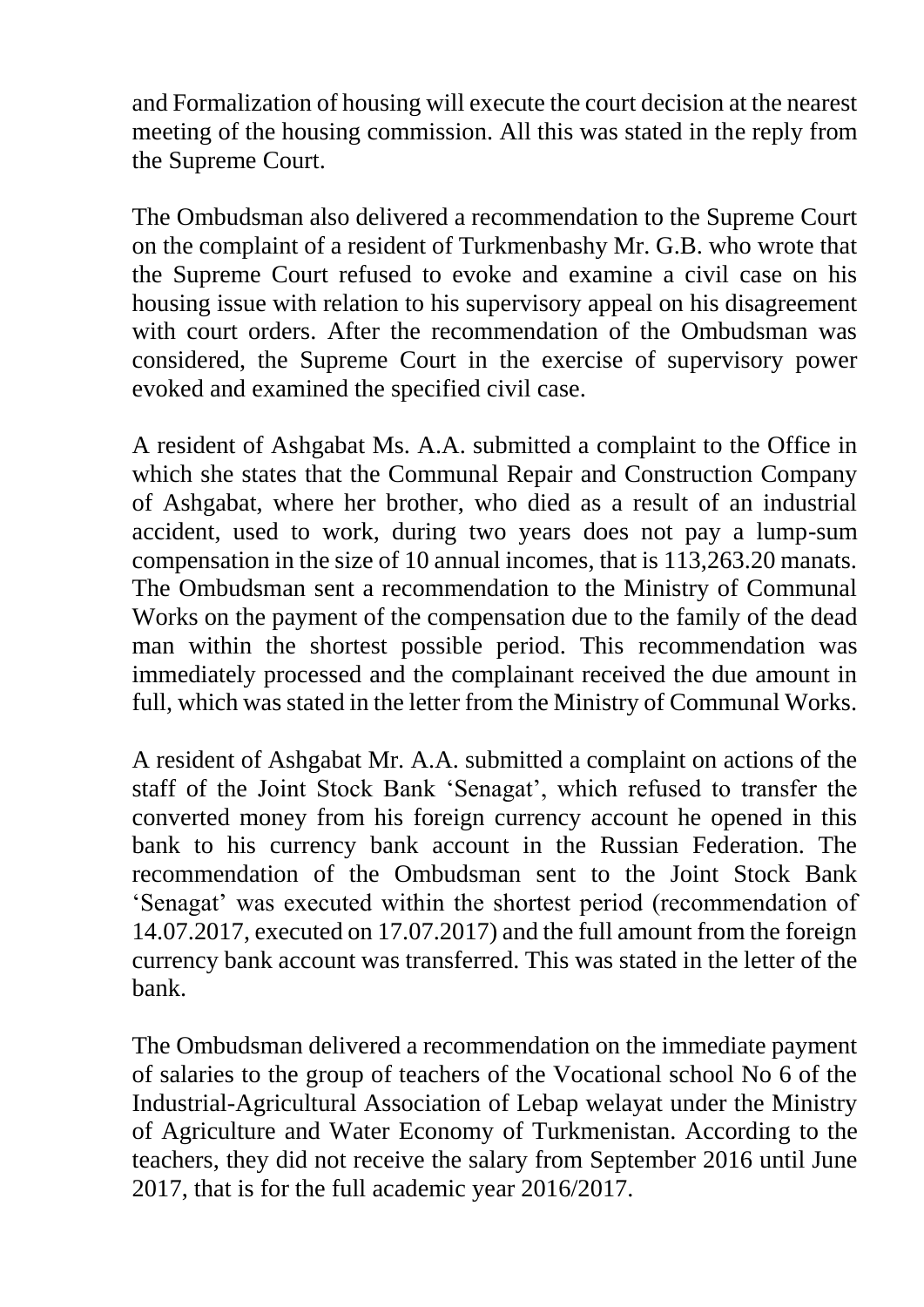The said Ministry executed the recommendation of the Ombudsman and all four claimants were paid the salary in full. The group of the claimants later sent a thank you letter to the Ombudsman.

A temporary resident of Balkanabat city Ms. G.M. in her complaint requested the provision of housing in Ashgabat. She stated that until 1990 her mother and she resided in Ashgabat. By court adjudication of 20.02.1990, she lost a right for residence in the mentioned apartment. Later in 1996 she was placed in the Children Boarding school and in 2008 she was evicted from the school. At present she needs housing and therefore, she requests the housing in Ashgabat, where she resided earlier. In connection with this complaint, the recommendation was sent to the hyakimlik of Ashgabat and in their answer the hyakimlik informed that they work on the solution of this issue.

As can be seen from the above-mentioned, no recommendation of the Ombudsman was left without a positive solution.

## **Chapter VI. Participation of the Ombudsman in public activities**

The approved Action Plan for the second half of 2017 also envisaged participation of the Ombudsman in public activities.

On May 11, 2017 the Ombudsman participated in a round table on the implementation of the Law of Turkmenistan 'On the Ombudsman' held in Ashkhabad in the building of the Mejlis of Turkmenistan by the UN Resident Coordinator in Turkmenistan. This event was proposed in connection with the implementation of the provisions of the National Human Rights Action Plan for 2016-2020 and with the aim to familiarize the designated Ombudsman with international best practices of functioning of the Ombudsmen institutions.

The Round table discussed the possibility of supporting the National Ombudsman institution by international partners accredited in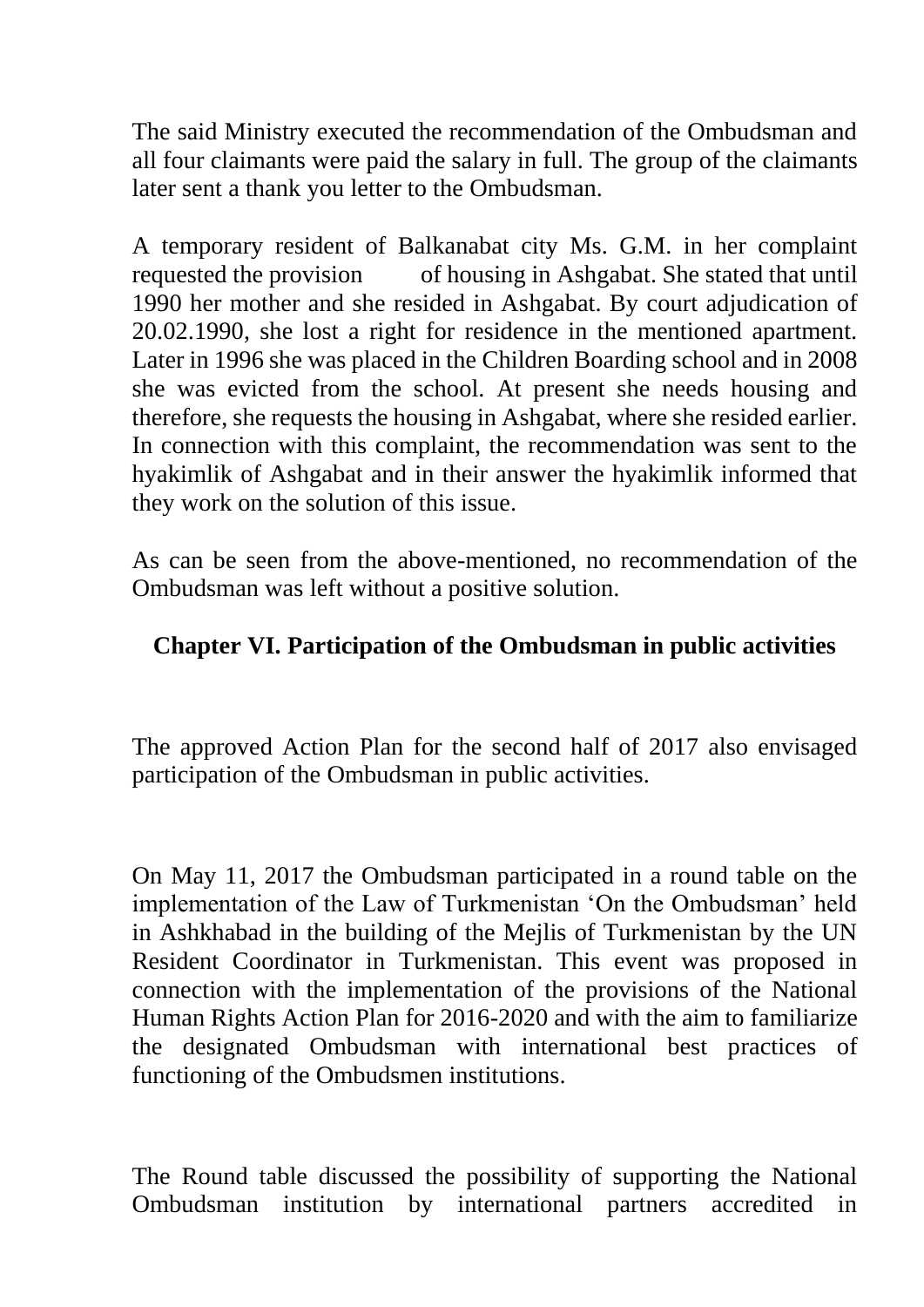Turkmenistan. The Roundtable was attended by heads and staff of the UN and OSCE agencies, as well as representatives of the European Union Liaison Office, US, German and British Embassies accredited in Turkmenistan, international experts, heads and members/deputies of the Mejlis, representatives of those entities that participated in drafting the Law 'On the Ombudsman' and representatives of the Ministry of Foreign Affairs of Turkmenistan.

Also on June 3, 2017 in Ashgabat, the Ombudsman participated as an invited guest at a regular meeting of the Interagency Commission for ensuring the implementation by Turkmenistan of international human rights commitments and international humanitarian law, where were discussed the final version of the National Plan of Action for the Implementation of Children's Rights in Turkmenistan was discussed; a questionnaire was submitted for the organization of inspections on domestic violence; a draft Regulation on Commissions on Minors; an information note on the results of the participation of delegates of the Government of Turkmenistan at the meeting of presentation of the national report on the fulfillment of the tasks arising from the International Covenant on Civil and Political Rights on March 8-9, 2017 in Geneva.

As everyone knows, from September 17 to 27, 2017 the Fifth Asian Indoor Games and Martial arts 'Ashgabat-2017' were held in Ashgabat, where the Ombudsman was among the guests - many state leaders, representatives of the diplomatic corps, and other guests invited at the opening and closing ceremonies. The Ombudsman gave interview to the mass media about this significant event.

The Ombudsman participated in a round table with representatives of public organizations on 'The place of public associations in sustainable development' organized by the UNDP Country Office in Turkmenistan in co-operation with the Ombudsman's Office in Yyldyz Hotel in Ashgabat on December 7, 2017.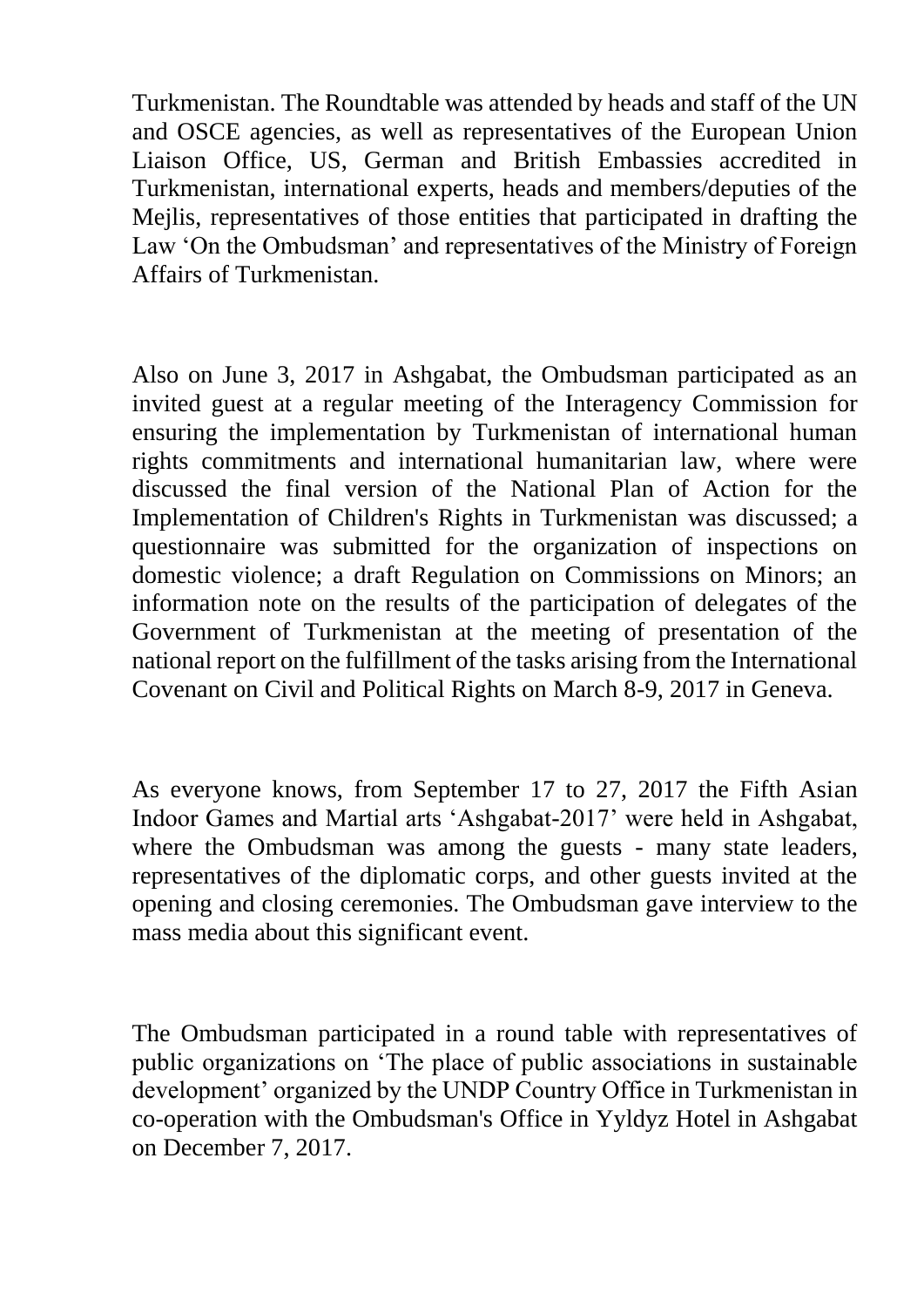The international conference and exhibition organized by the Ministry of Foreign Affairs of Turkmenistan took place on December 11, 2017 in Ashgabat. The conference titled 'The Neutral Policy and Preventive Diplomacy in International Relations: The Experience of Turkmenistan and Its Priority' was held at the Institute of International Relations of the Ministry of Foreign Affairs.

The Ombudsman participated in the Scientific and Practical Conference on 'The steps of development of statehood, legal system and democracy in neutral Turkmenistan' in honor of the 10th anniversary of the establishment of the Institute of State and Law under the President of Turkmenistan, which was held on December 26, 2017 in the conference hall of Adalat/Justice Palace of Turkmenistan. At this conference, the Ombudsman made a presentation on 'The legislative safeguards of human rights: harmonization of national experience and international principles'.

## **Chapter VII. International co-operation**

As mentioned above, while establishing the Ombudsman institution, Turkmenistan strictly adhered to the Paris Principles relating to the status of national institutions for the promotion and protection of human rights. According to these principles, the most important function of the national offices of the Ombudsmen for Human Rights is co-operation with the United Nations, its structural units, regional and national institutions of other countries engaged in human rights protection.

In accordance with the aim of the promotion of development of international co-operation on human rights and freedoms, the Ombudsman shall have the right to: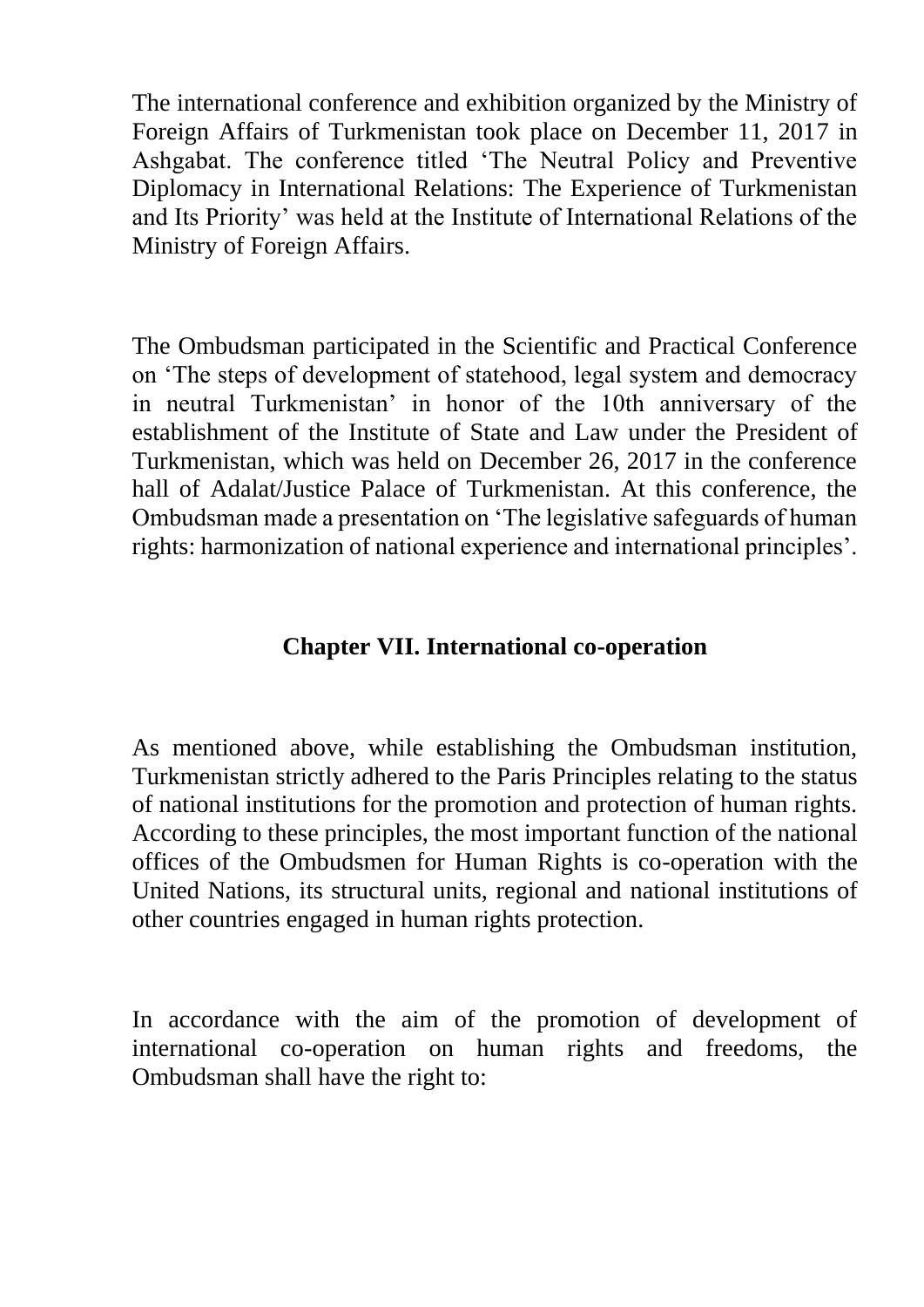1) establish relations with international organizations and interstate bodies on protection of rights and freedoms of man and citizen, national human rights bodies of foreign states and enter with them into the agreements on mutual assistance and protection of rights and freedoms of man and citizen;

2) participate as an expert in the work of international organizations on human rights;

3) participate in the preparation and consideration of national reports submitted to international bodies and international organizations on the implementation of international obligations, and, as necessary, express his/her opinion on the subject while duly maintaining his/her independence;

4) be an international observer for the observance of human rights, invite foreign (international) observers in accordance with the procedures established by the legislation of Turkmenistan;

5) submit in accordance with the procedures established by the legislation of Turkmenistan the proposals on receiving from international organizations technical, financial and other assistance aimed at the implementation of plans and projects in the field of recognition, observance and protection of rights and freedoms of man and citizen.

From the first days of its establishment, the Ombudsman's institution attracted big interest from the global community. For example, in the very beginning of the establishment of the Office, the meetings were held with the OSCE Secretary General Thomas Greminger, the UN Resident Representative, Resident Coordinator Elena Panova, the UNICEF Representative Shahin Nilofer, the Head of the OSCE Centre in Ashgabat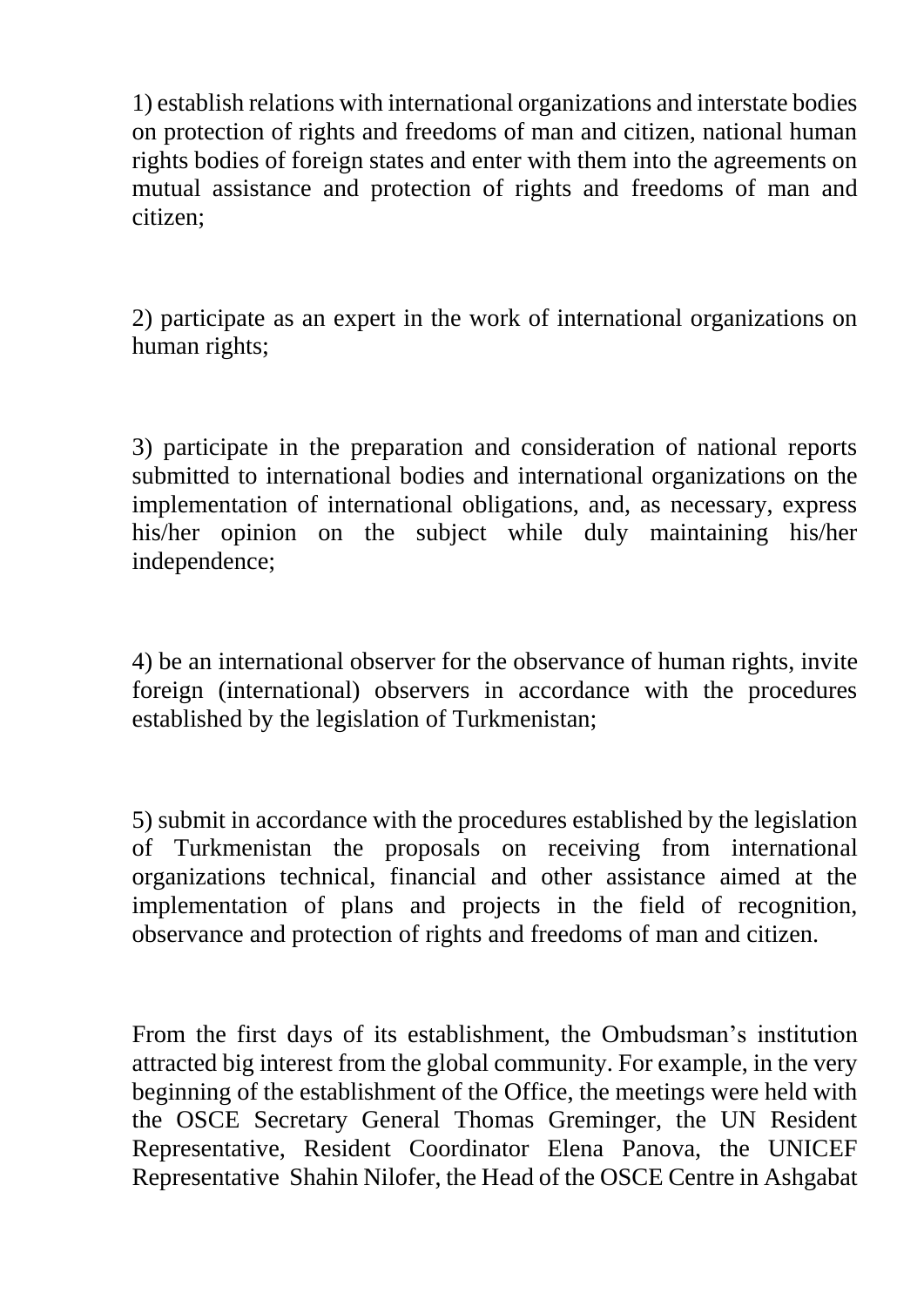Amb. Natalia Drozd, the UN OHCHR Regional Representative in Central Asia Ryszard Comenda, the Head of the Regional GIZ Programme Jorg Pudelka, the Permanent Under-Secretary, Foreign and Commonwealth Office, Head of the Diplomatic Service Sir Symon McDonald and his assistant Ms Shannon Turner, the Ambassador Extraordinary and Plenipotentiary of Italy Diego Ungara.

In the course of the conducted meetings, the above-mentioned persons got familiarized with the status of the Ombudsman's office, the basics of its activities, the powers and prospects for development, and the areas of international co-operation. In turn, representatives of international organizations, mentioned officials expressed their interest in joint bilateral and regional co-operation for the study of international best practices in the field of human rights protection and expressed their readiness to assist in strengthening the capacity of the Office.

In its endeavor to further intensify and develop international co-operation in the field of protection of rights and freedoms of the man and citizen, the Ombudsman's Office interacts with international organizations, including human rights institutions from various countries.

The main counterparts of the Office of the Ombudsman are the UN agencies, such as the UNDP, the Children's Fund (UNICEF) office, the UN OHCHR Regional office for Central Asia, the OSCE Centre in Ashgabat and others.

The activities of international governmental and non-governmental human rights institutions encourage the improvement of the existing state system of protection of rights; promote a more detailed understanding of international standards in the field of human rights and freedoms and their implementation in the national legal system.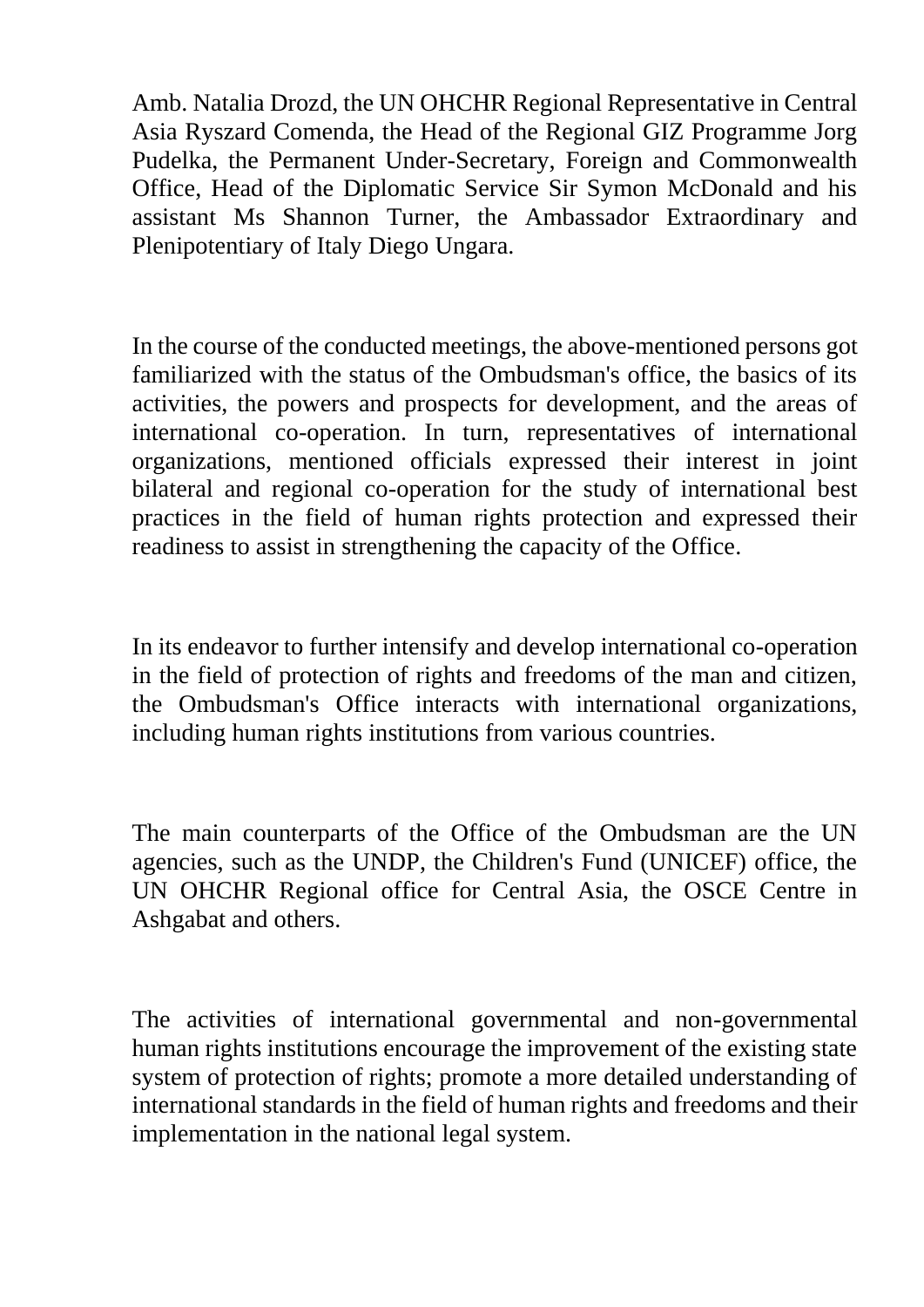Establishing and developing a dialogue with international human rights organizations is one of the effective ways to integrate the Ombudsman's institution into the international human rights community, contributing to its progress and development in the future.

To meet the challenges of international integration of the Ombudsman's Office, the Ombudsman and representatives of his office actively participated in international conferences, debates, and Round tables.

For example, on May 11, 2017, the UN Resident Representative's Office in Turkmenistan hosted a conference in the Mejlis of Turkmenistan on the implementation of the Law of Turkmenistan on the Ombudsman, with the participation of the leaders and deputies of the Mejlis of Turkmenistan, the Ombudsman, representatives of the Ministry of Foreign Affairs of Turkmenistan and relevant entities. This event was held in connection with the implementation of the provisions of the National Human Rights Action Plan for 2016-2020 and familiarization of the newly appointed Ombudsman with the international practice of the institution of the Ombudsman.

On December 4, 2017, with participation of the representatives of the German Society for International Cooperation (GIZ), representatives of the Mejlis of Turkmenistan, ministries and agencies, including the Ombudsman's Office, a meeting was organized to draft comments on the newly adopted Law of Turkmenistan 'On Administrative Procedures'.

Within the framework of joint co-operation between the UNDP in Turkmenistan and the Office of the Ombudsman of Turkmenistan, a Round table was organized on December 7, 2017 with participation of the Ombudsman of Turkmenistan and representatives of public organizations of Turkmenistan. An international expert, Special Commissionaire of the Global Alliance of National Human Rights Institutions Prof. Alan Miller, with whom the Ombudsman also met, was invited to this event.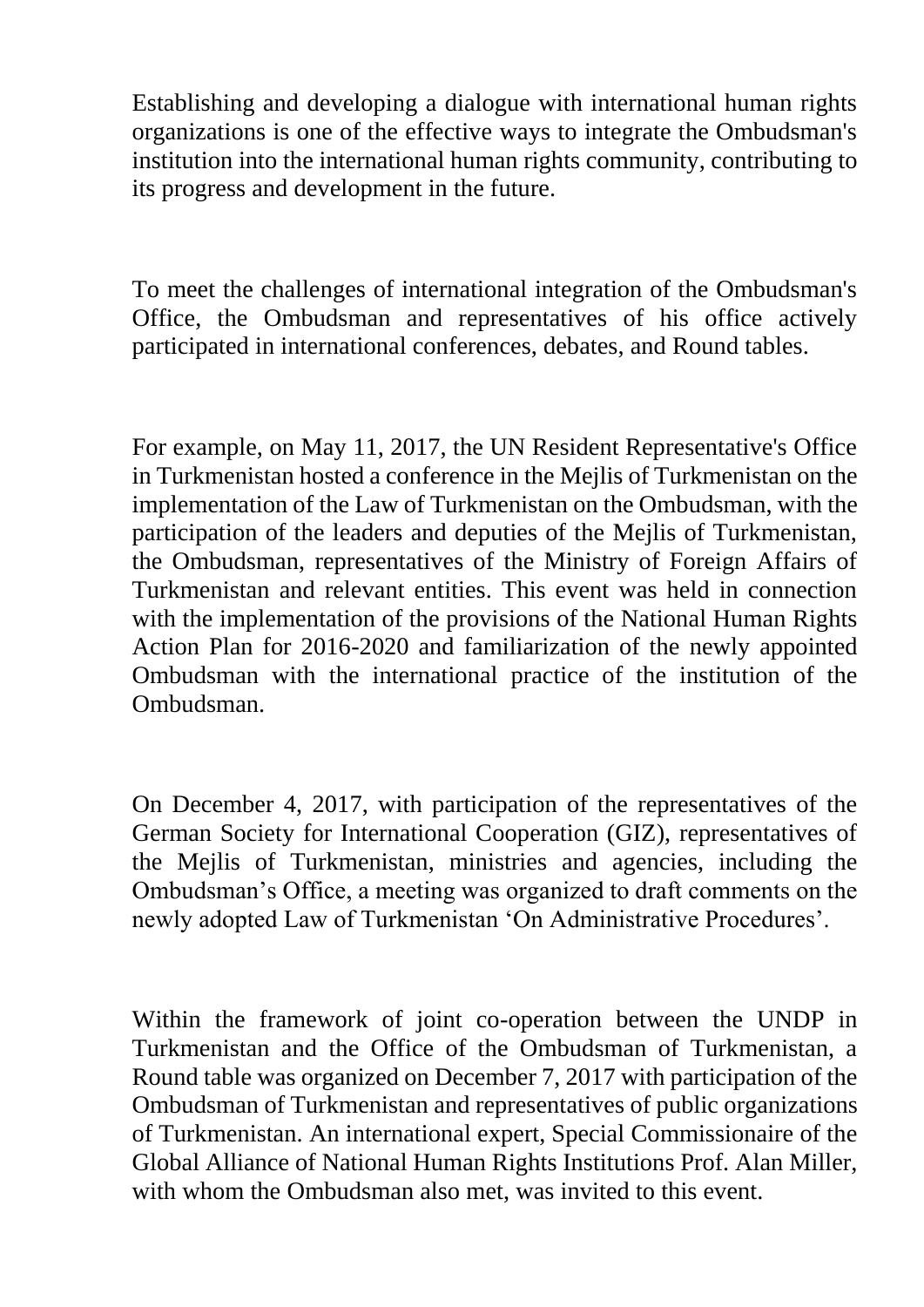In accordance with Article 33 of the Law of Turkmenistan 'On the Ombudsman', the Ombudsman promotes public awareness of human rights, participates in the development of educational programmes and enhances the knowledge of people in the field of national legislation and fundamental international human rights instruments. In order to implement the provisions of this article, representatives of the Ombudsman's Office conducted lectures in higher educational institutions, and in the Scientific and Methodological Centre of the 'Sustainable Development Goals' at the Institute of International Relations; representatives of the Ombudsman's Office delivered a lecture on 'UN Objectives for the Development of Organizations Supporting Harmony and Peaceful co-existence in human society'.

In addition, on December 11, 2017, the Ombudsman of Turkmenistan participated in the International Conference titled 'Neutrality Policy and Preventive Diplomacy: The Experience of Turkmenistan and Its Importance', as well as in the exhibition held in this regard.

In order to study the best international experience in the field of human rights protection, the Ombudsman of Turkmenistan participated in important international fora attended by delegations from many countries, representatives of major international, regional and specialized organizations, where a broad range of issues of human rights protection at the national, regional and international level was discussed.

For example, from April 19 to 20, 2017, the Ombudsman took part in an educational seminar on 'Foundations of National Human Rights Institutions' held in Astana, Kazakhstan and organized by the UNDP.

From 16 to 17 May 2017, a training workshop organized by the UNICEF regional office for the newly established or newly elected Ombudsmen on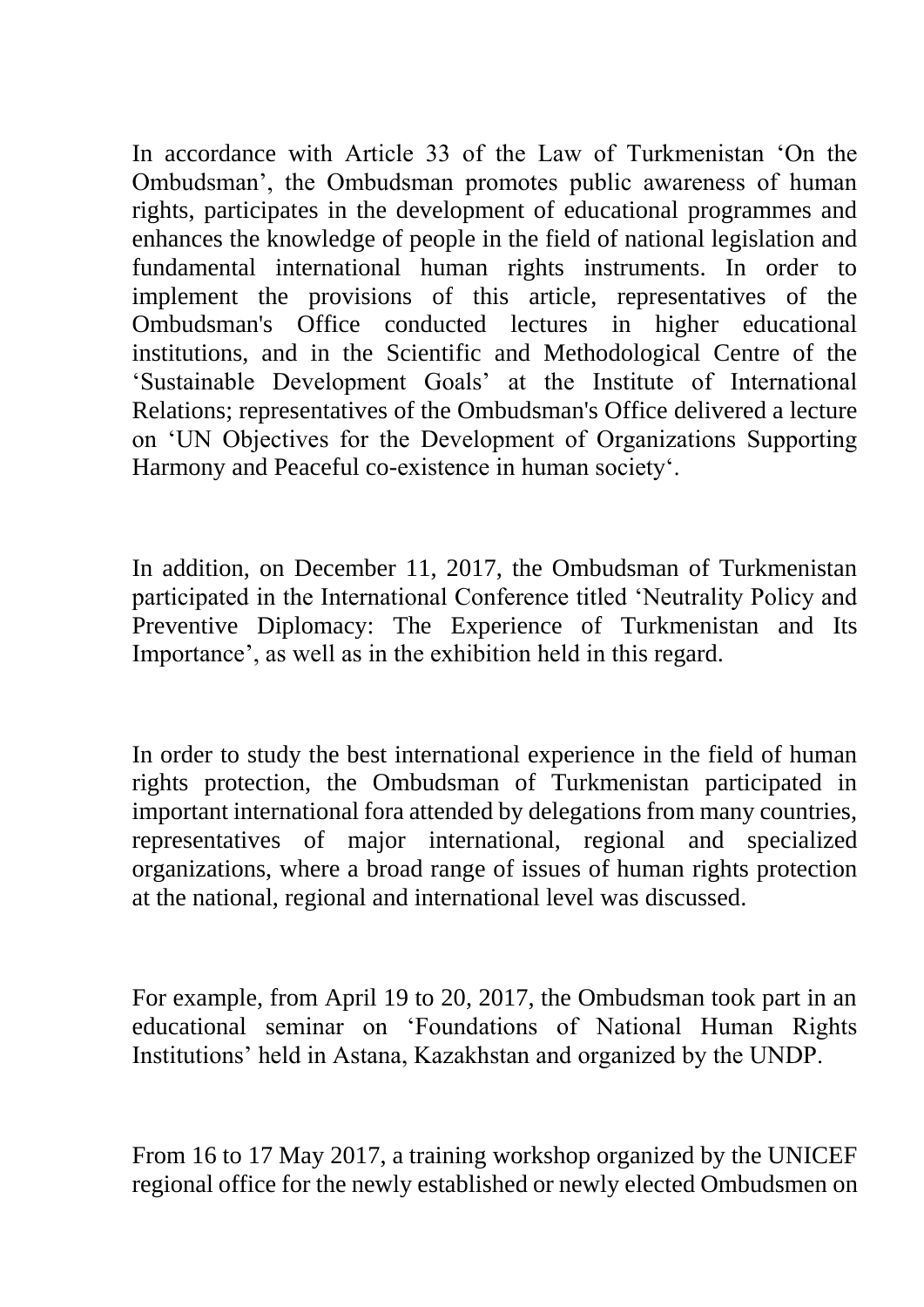the 'Protection of the Rights of the Child' was held in Sofia, Bulgaria, where the Ombudsman also took part. The workshop touched upon the issues of observance of the rights of children, measures taken to eradicate cases of violation of their rights, and the fulfillment by the States parties to the Convention of their obligations under the Convention. Given that Turkmenistan ratified the UN Convention on the Rights of the Child unconditionally, this workshop was very important and cognitive.

On November 15-17, 2017, in Almaty, Kazakhstan, a regional consultation of National Human Rights Institutions of Central Asian countries was held in the framework of the joint project proposal of the UNDP and the UN OHCHR, where the Ombudsman of Turkmenistan participated. The consultation offered an opportunity for National Human Rights Institutions of Central Asia to form a common vision for a platform of regional co-operation, develop 'a Roadmap for its establishment', and discuss a number of other issues related to human rights protection.

On October 15-19, 2017, within the framework of the project on 'Capacity Building of the Ombudsman's Office and Regional Ombudsman Institutions' of the OSCE Centre in Ashgabat, the Ombudsman of Turkmenistan visited the capital of Finland, Helsinki, among the representatives of other public authorities of Turkmenistan. During the visit, the Ombudsman got acquainted with the experience of Finnish Ombudsmen, whose institution has existed since 1920. In Helsinki meetings were held with the special Ombudsmen, the Parliamentary Ombudsman and their work was presented. A meeting was also held with the leaders and members of the leading committees of the Parliament, the Chancellor of the country. These meetings enabled to acquire the necessary important information on the organization of the activities of the Ombudsmen institutions, the Finnish system of means for protecting human rights and their legal framework.

Based on the above, it is obvious that during the reporting period the Ombudsman held a number of official meetings with representatives of international organizations, including human rights organizations,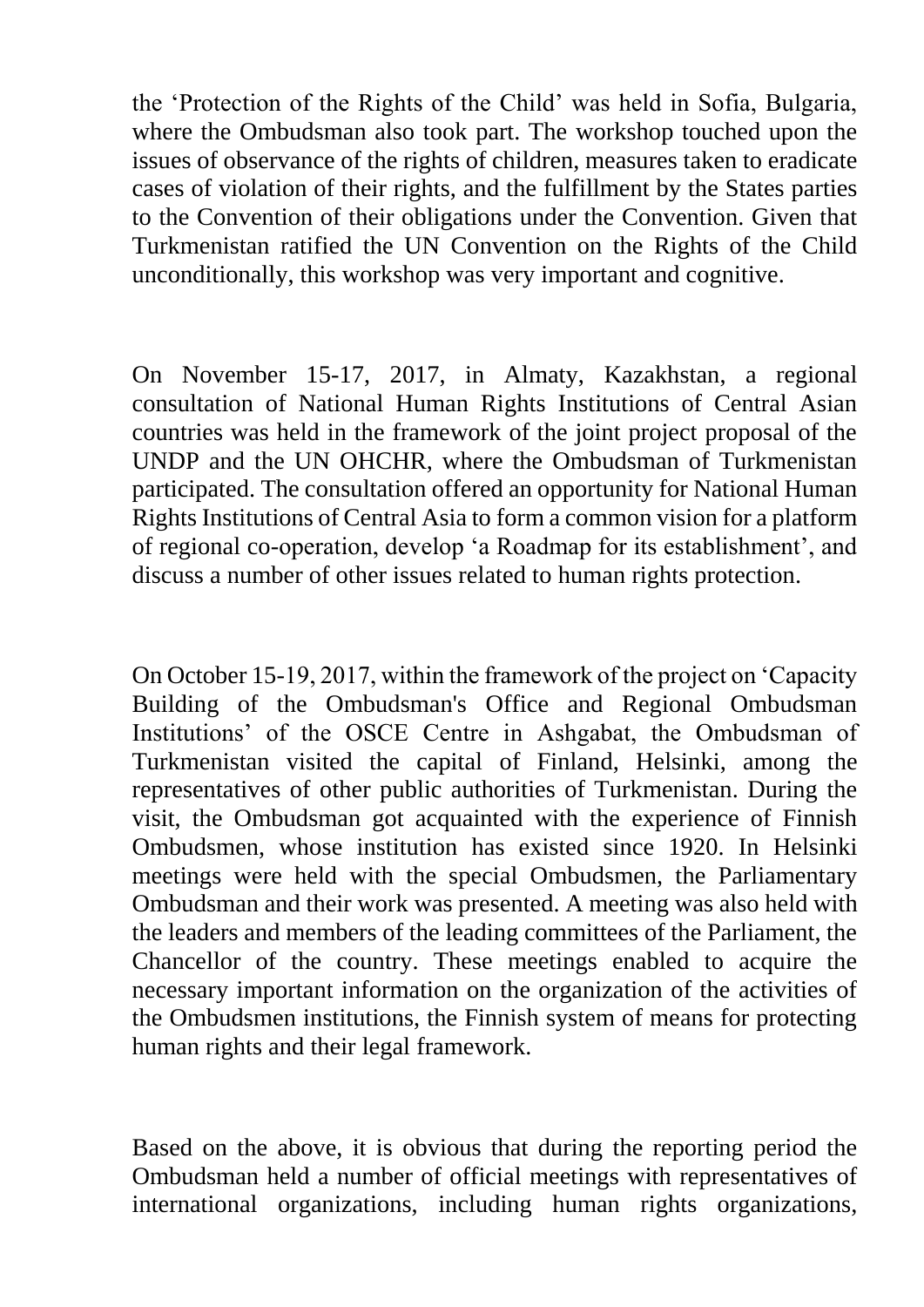representatives of high-level diplomatic missions; participated in a number of international events, conferences, round tables on human rights issues conducted both in Turkmenistan and abroad.

Indeed, this expanding and strengthening interaction enabled the Ombudsman's Office to realize its role as a source of information on the human rights situation in the country for national and foreign partners, to gain access to international experience and best practices in the field of the rights of man and citizen.

Thus, the international co-operation of the Ombudsman's Office in Turkmenistan in 2017 to some extent facilitated the work on protection of the rights of citizens, increase of the potential of human rights defenders, and sharing experience in the human rights setting.

In the coming period, the Office of the Ombudsman, taking into account the effectiveness of co-operation with international human rights institutions, primarily with UN agencies, positively assessing its high results, will continue to work to protect and promote rights and freedoms of man and citizen in all areas of civil, political, economic, social and cultural rights.

### **Chapter VIII. Conclusions and proposals**

This Report summarizes the results of the first operational year of the Ombudsman institution in Turkmenistan, a new institution for the country. The experience of its entering the human rights scene is an object of intense interest for all actors: public authorities, people, and public associations. Was it able to find its place among other institutions, has it managed to discover inherent opportunities, enhance human rights traditions, emerging in the society, whether people started to trust it as a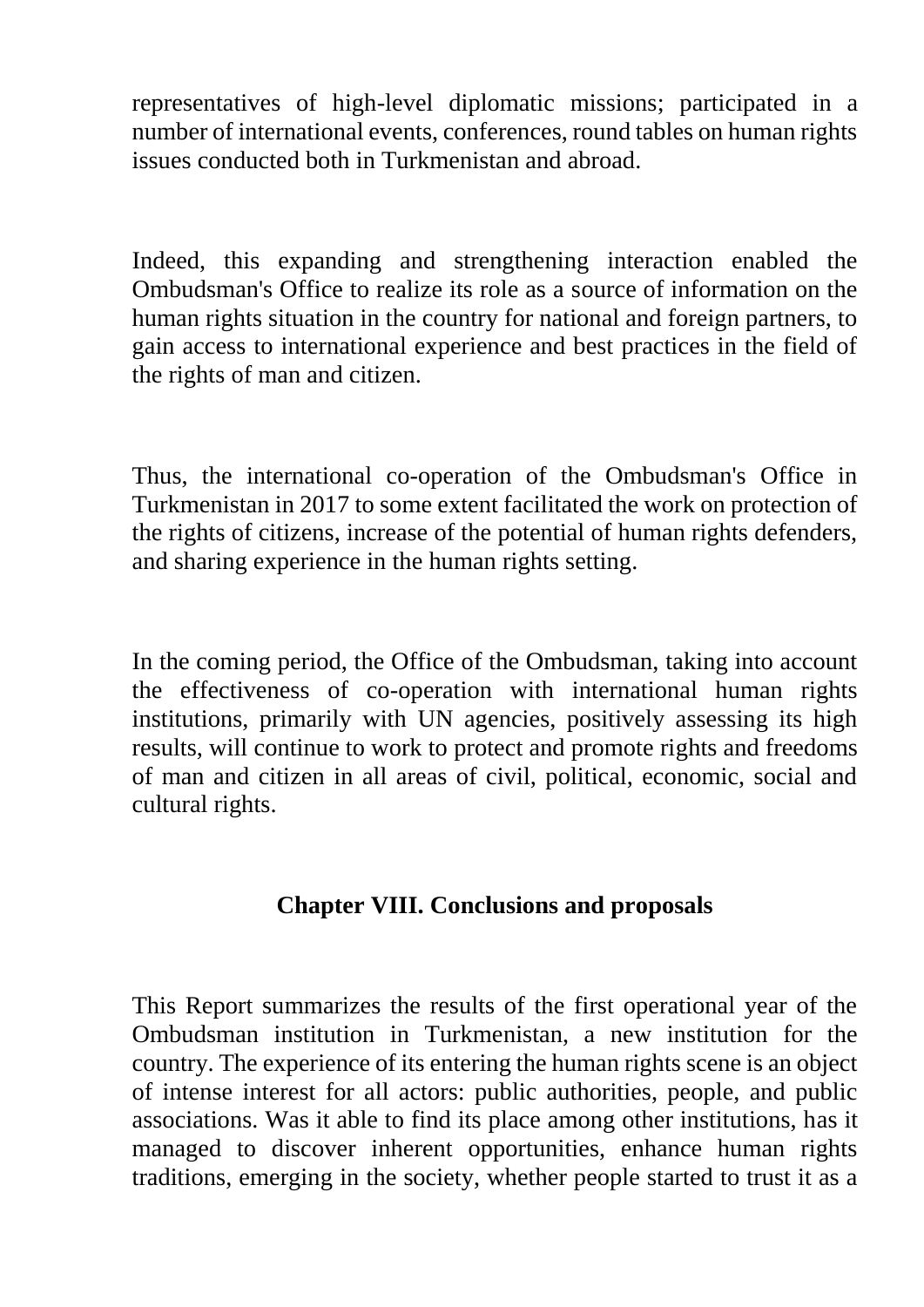defender of their interests and rights, whether it succeeded as a true human rights institution – these are the questions which are arising now, after the year of the Ombudsman's work in Turkmenistan. We hope that part of these questions was answered in this report, and based on the implemented activities (during 7 months) we highlighted that very part of human rights efforts, which we managed to fulfill or give impetus to.

A new human rights institution, the establishment of which people, public associations and state pinned their hopes on, rolled out its systemic work, defined principles of its relations with people in need of protection, state authorities and public associations, started its functions as a typical national human rights institution due to a high legal status of an independent institution, which the Ombudsman institution received at the time of its establishment.

The work of the Ombudsman institution was not reduced only to referring the appeals and complaints of citizens to other state bodies; an individual approach to the situation of people was used at that. In many cases related to the complaints on human rights violations, state authorities experienced the approach of the purely human rights institution that delivered its inquiries and recommendations indicating the position of solidarity with the people concerned. The position also actualized the necessity of human rights observance as both state governance and universally recognized human rights standards. It meant that in cases of violation of laws and human rights the specific positive intermediary role of the Ombudsman was demonstrated to the state bodies and citizens.

A year-long work provides a means to make general conclusions as to what should be addressed in the future work. The key issues were already mentioned through the body of the text and they deserve reiteration in the final section of the Report.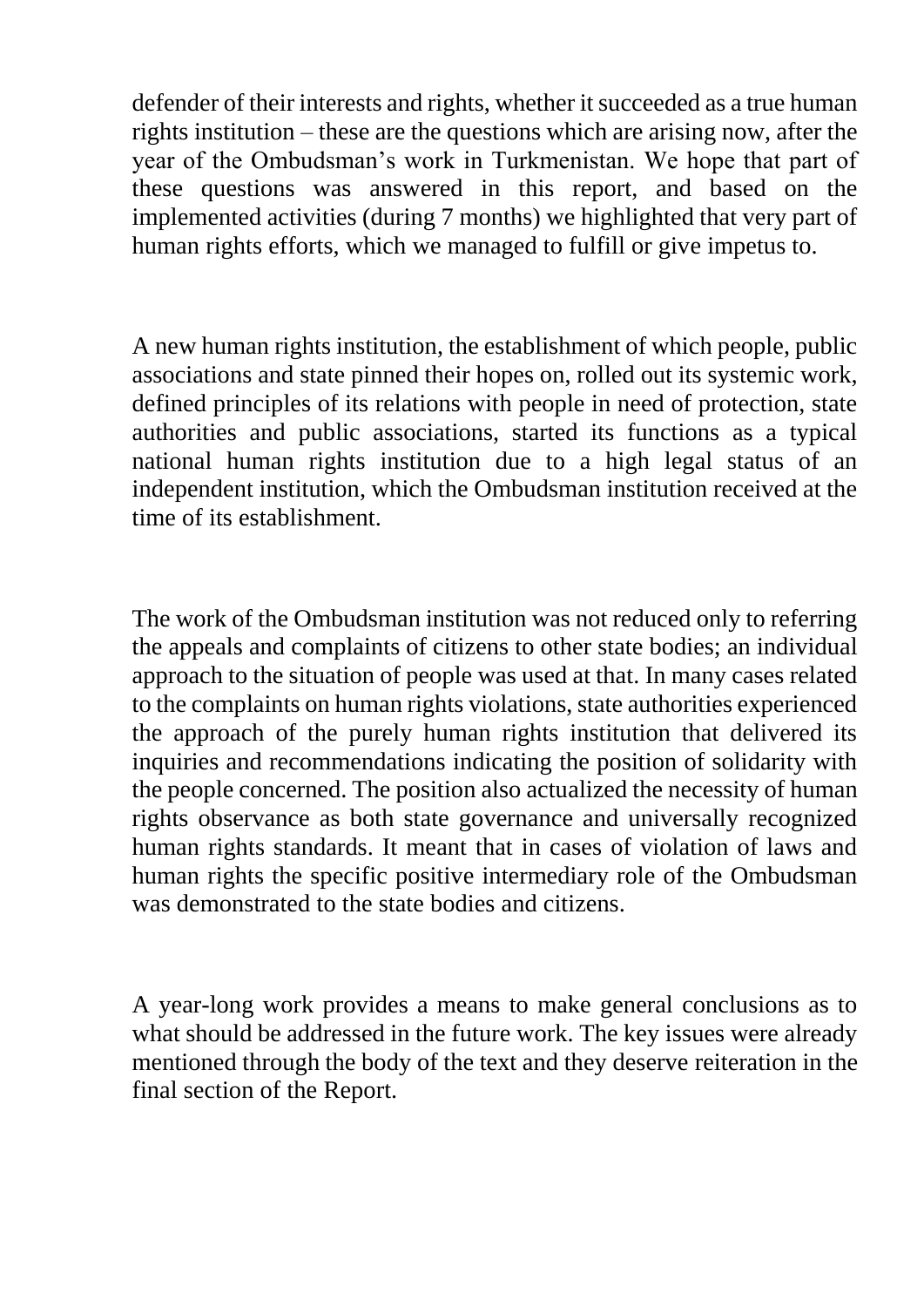The majority of citizens' addresses to the Ombudsman are based on a welfare/dependent's mentality – they expect from the state not observance of their rights, but meeting their needs in various material benefits, even if they are not specified by the existing legislation. Related to it and inherited from the past the culture of promoting own interests was especially apparent in numerous letters of the citizens to the Ombudsman on disputed court decisions, even though the fairness of such decisions was already confirmed several times. The Ombudsman, while answering such submissions, had to verify human rights violations, advise citizens to solve their issues through their productive work, for which a free economy of our country provided opportunities.

During the reporting year, the Ombudsman's Office felt pressure from numerous appeals of citizens, containing socio-economic requests and demands, and this led us to the idea on strengthening and expanding the outreach campaign. It is objectively sought after by our people, who are not able to address their own economic issues so far, and traditionally rely on the state help.

The aim for the nearest future is to persistently focus people on the only alternative in their lives, so far unsettled, that is to learn to live in the conditions of the legal state and bear individual economic and legal responsibility.

Educational functions should be also strengthened toward the staff of public authorities, who have to deal with issues of citizens, who appeal to them solely from the position of human rights violation. In correspondence with the public authorities we had to convince different instances about the necessity of observance of the legal state principles, without pointing out the usual urgings to be diligent or reminding the human rights values. In short, it is necessary to convince representatives of state bodies in their obligation to observe both human rights and laws and the need of strict legal administration in relation to the existing and potential human rights violations.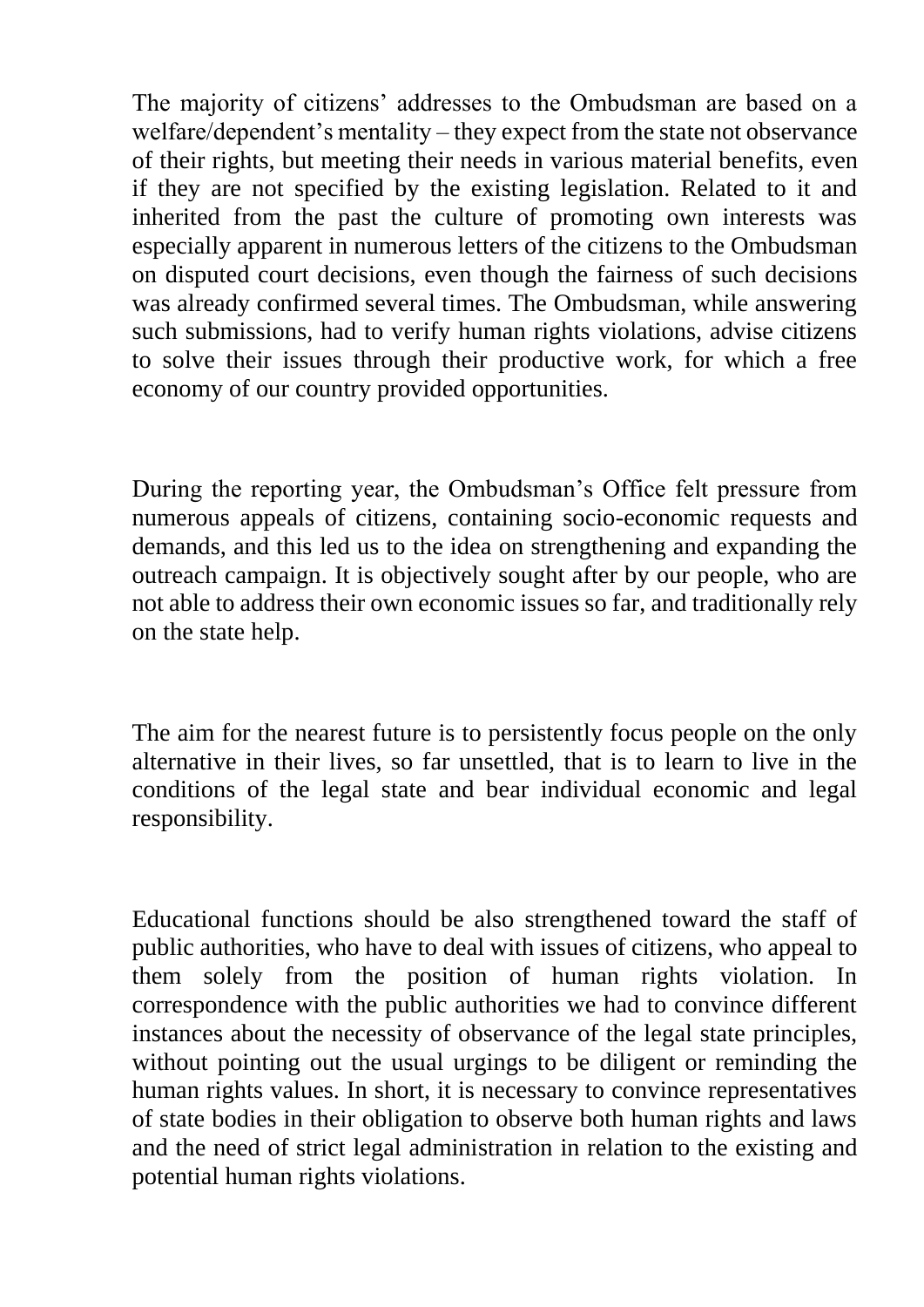The last year experience has shown that good established partner relations with the media are indispensable for the educational activity of the Ombudsman.

During the reporting period we didn't manage to fully utilize such a strong resource as the work on the improvement of legislation. The Ombudsman did not sufficiently use her possibility of system application of the laws related to human rights. There are significant opportunities to impact broad promotion of human rights through the laws in law enforcement practice.

The results of the Ombudsman's work with current laws and draft laws during the reporting period convince in compulsory use of law-making influence on the field of human rights. This influence is realized through the development and submission of proposals to improve the national human rights legislation and harmonize it with international standards to the Mejlis of Turkmenistan and subjects of legislative initiative, maintaining direct contacts with them and participating in working groups set up by them; and also through proposals for comprehensive improvement of provisions of laws through comparative analysis with similar international law documents.

Through the sections of the Report we provided other outcomes and their relevance is corroborated by the data provided in these sections.

The activities of the Ombudsman institution during the year have shown the need for widespread use of its legislatively assigned powers and rights. A confirmation of this is the flow of incoming complaints and appeals to the Ombudsman from the regions of the country; an increasing volume of work on their handling and verification; participation of the Office in preparing reports on the implementation of the Conventions on human rights protection, which Turkmenistan has acceded to, the task of preparing alternative reports on them, which involves intensifying the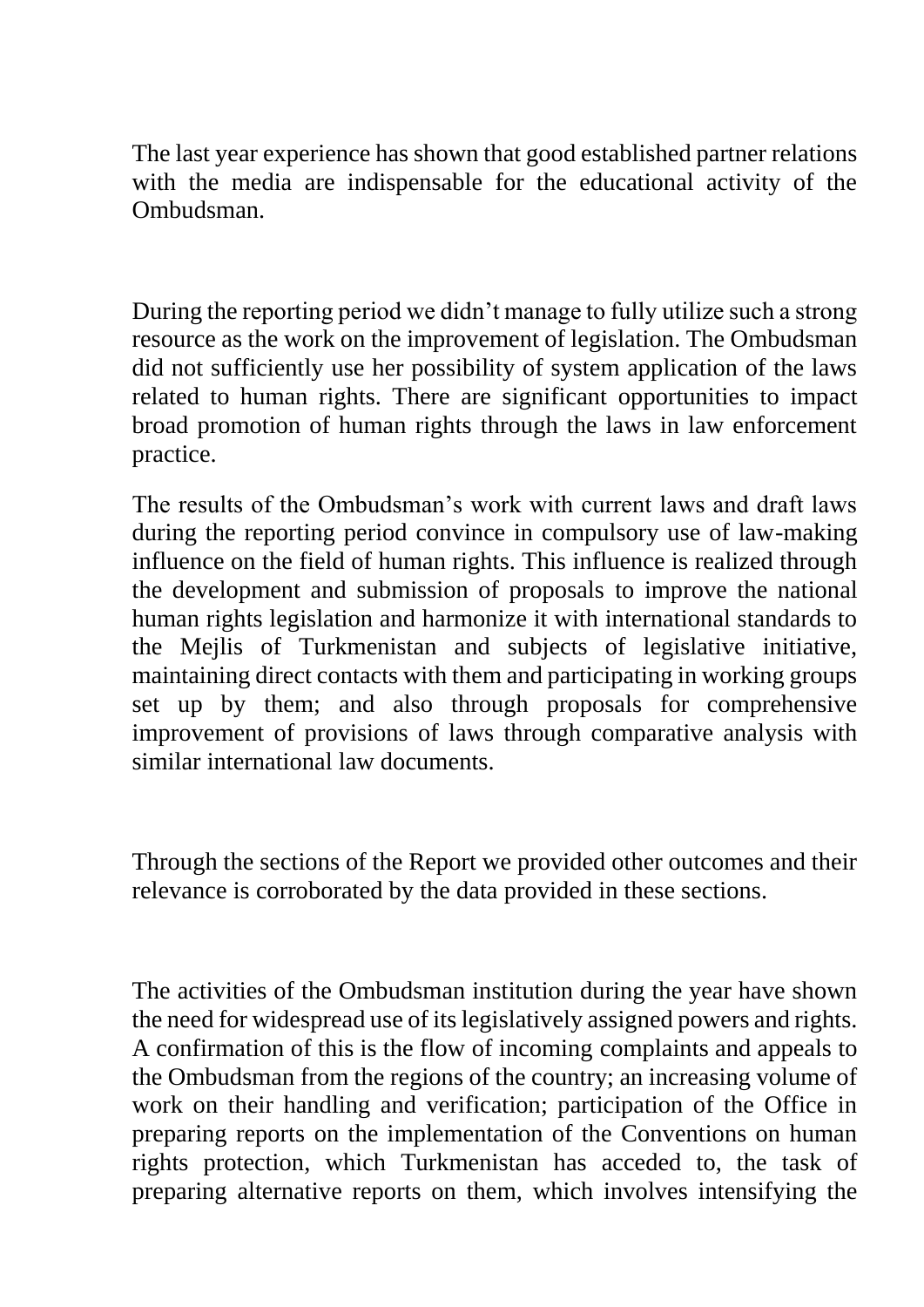work on monitoring and providing reliable and objective information to committees and international organizations in all areas of human rights activities; the need to provide systematic work on the observance of human rights and freedoms in the country related to the requests of public authorities that requires expert and analytical work: collecting information, creating a database on various issues in the field of human rights protection; the need to improve the effectiveness and efficiency of the Ombudsman's work, as well as the accessibility of the institution's services based on the organization of a quarterly reception of citizens in resource centres. These resource centres were established in the regions of the country with main purpose to work under the leadership of the Ombudsman on human rights on the ground and inform his/her on the observance of human rights and freedoms and citizen in the regions.

An analysis of complaints and appeals received in 2017 indicates a large number of submissions from the velayats, which is 68.9%, of which more than 20% are from Mary welayat, 14.9% are from Balkan welayat, about 17% from Lebap and Dashoguz welayats each; a significant number of citizens from the regions come personally to the reception to the Ombudsman, spending their money and time for the trip.

We have to complete the Report with the latest and very important conclusion, which we derived from the experience of the year-long work, and it seems most typical for the activities of the Ombudsman institution.

The Ombudsman's service requires persuasive, routine but principal activity for advocating issues related to human rights violations. The hard work on numerous appeals to the public authorities in the name of an individual calls for professional patience. Supporting fair approach at all procedural levels is a core merit in the work of all human rights defenders, especially those who work at the Ombudsman institution.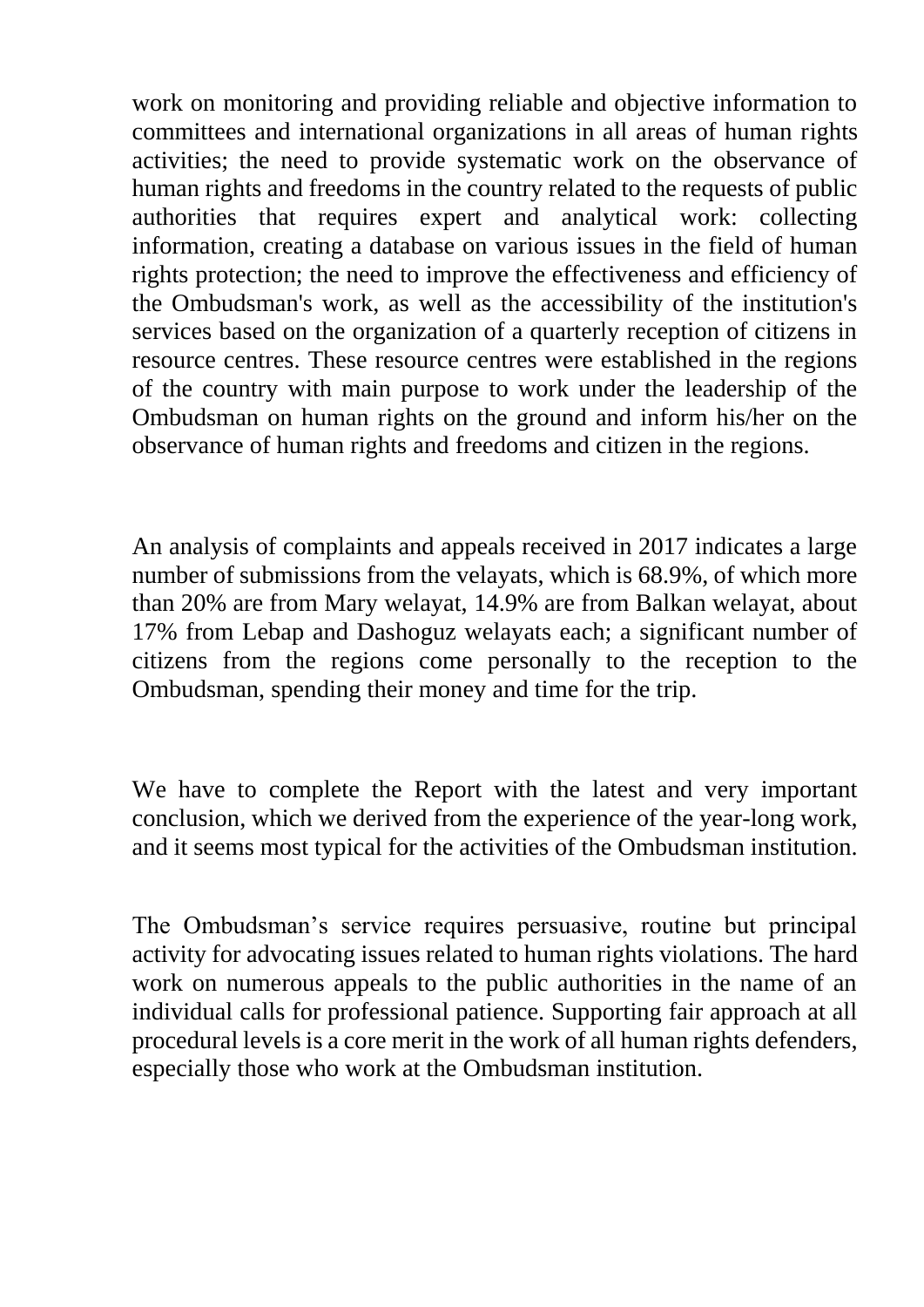The following recommendations are made based on the results of the analysis of the Ombudsman's activities to improve situation with human rights observation in the country.

Having been a state party of the Convention on the Rights of the Child, Turkmenistan consistently implemented the standards of the Convention into the national legislation. We are pleased to note that on May 3, 2014 Turkmenistan adopted a new Law 'On state guarantees of the Child's Rights'. Considering that the legislation of Turkmenistan is under the constant improvement, we recommend the following:

- systematically engage all public associations and state authorities working in the field of children's rights protection in the development, implementation and evaluation and monitoring of laws and programmes relating to children;

- in order to further adapt children after finishing secondary schools into society, consider the possibility of expanding school curricula for the study of human rights disciplines.

To create opportunities and conditions for employment of persons with disabilities, in May 2015, the esteemed President of Turkmenistan signed the Resolution on the Approval of the Programme for the Improvement of the sphere of employment and creation of new jobs in Turkmenistan for 2015-2020 and the Action Plan for the implementation of this programme. In order to implement this Plan, the Order of the Minister of Labor and Social Protection of Turkmenistan in January 2016 approved the Regulation establishing the procedure of quota allocation to 5% of the total number of employees of enterprises for persons with disabilities who have a recommendation to work in accordance with the individual rehabilitation programme and for single parents and parents raising many children, minor or children with disabilities. In addition, during the last decades the interests of people with disabilities were taken into account in the construction of roads, buildings and other facilities, that is, special devices, auxiliary facilities (ramps, lifts, etc.) were created for the people with different types of disability in accordance with relevant provisions. Concurrently we recommend: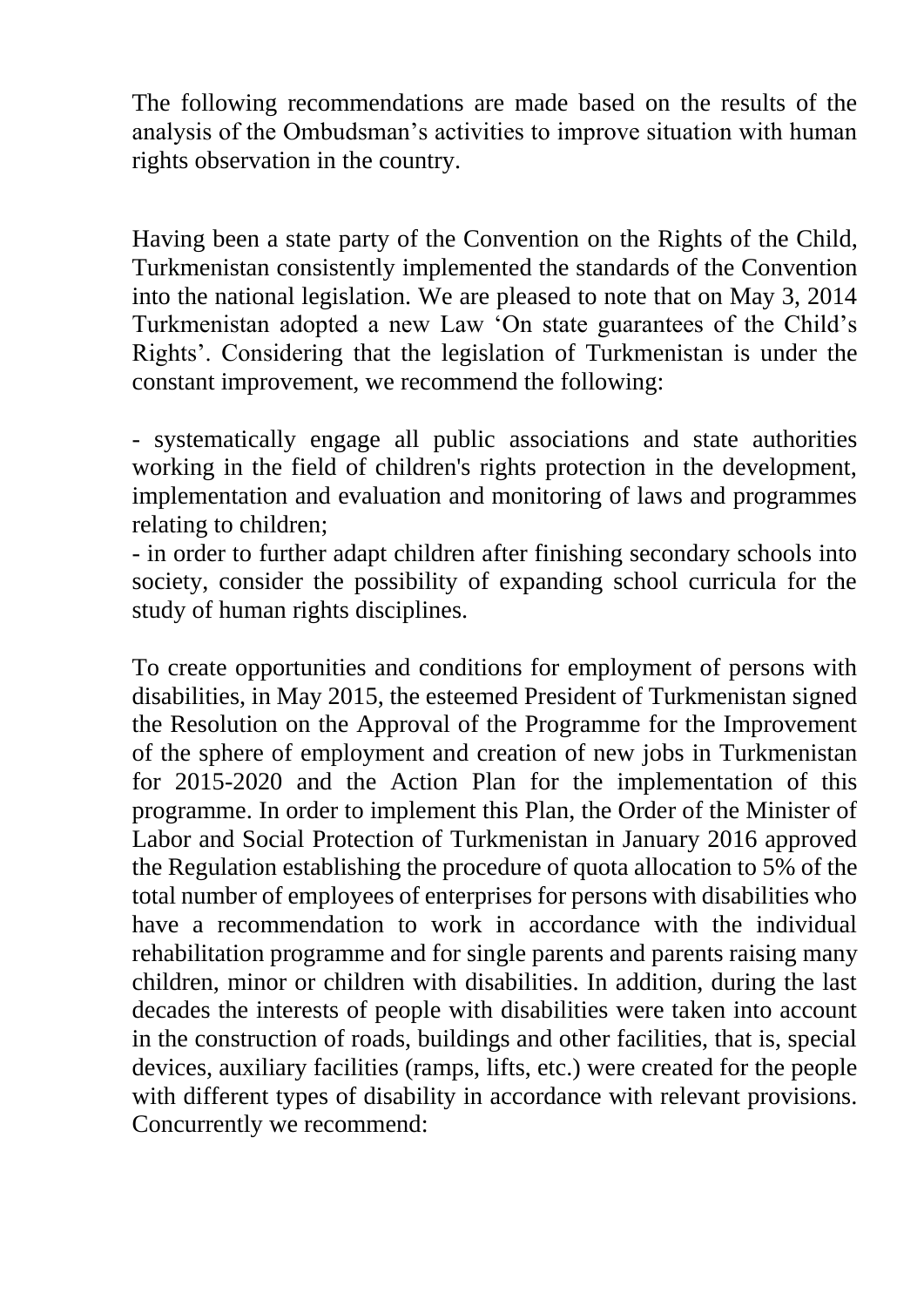- conduct educational and training campaigns with the assistance of public organizations and with the involvement of organizations of people with disabilities in order to actively promote the positive image of people with disabilities, with special emphasis on their skills and relevant best practices;

- further promotion of the universal design of all buildings and public services, means of information and social networks, transportation and services available to all population groups in both rural and urban areas;

- introduction of liability for non-compliance with the requirements for accessibility, with a view to ensuring the rights of persons with disabilities;

- consider the possibility of introducing the post of "sign language interpreter" on the TV channel 'Turkmenistan' of the Turkmen TV, which mainly broadcasts the country's activities in the sphere of economy, science and education, culture, sport, international relations, as well as other events taking place in the country.

Turkmenistan, having acceded to the Convention on the Elimination of All Forms of Discrimination against Women and the Optional Protocol to it, has implemented the provisions contained in these documents in the national legislation. For example, the Law of Turkmenistan 'On State Guarantees of Equality of Women', adopted in 2007, was improved, following which the new Law of Turkmenistan 'On State Guarantees for the Equal Rights and Equal Opportunities of Women and Men' was passed in 2015. In order to empower women on their rights and means of their implementation, and strengthen families, we recommend:

- public authorities by co-operating with public associations and the media to continue taking all appropriate measures in providing women with information about the Convention and effective national legislation, while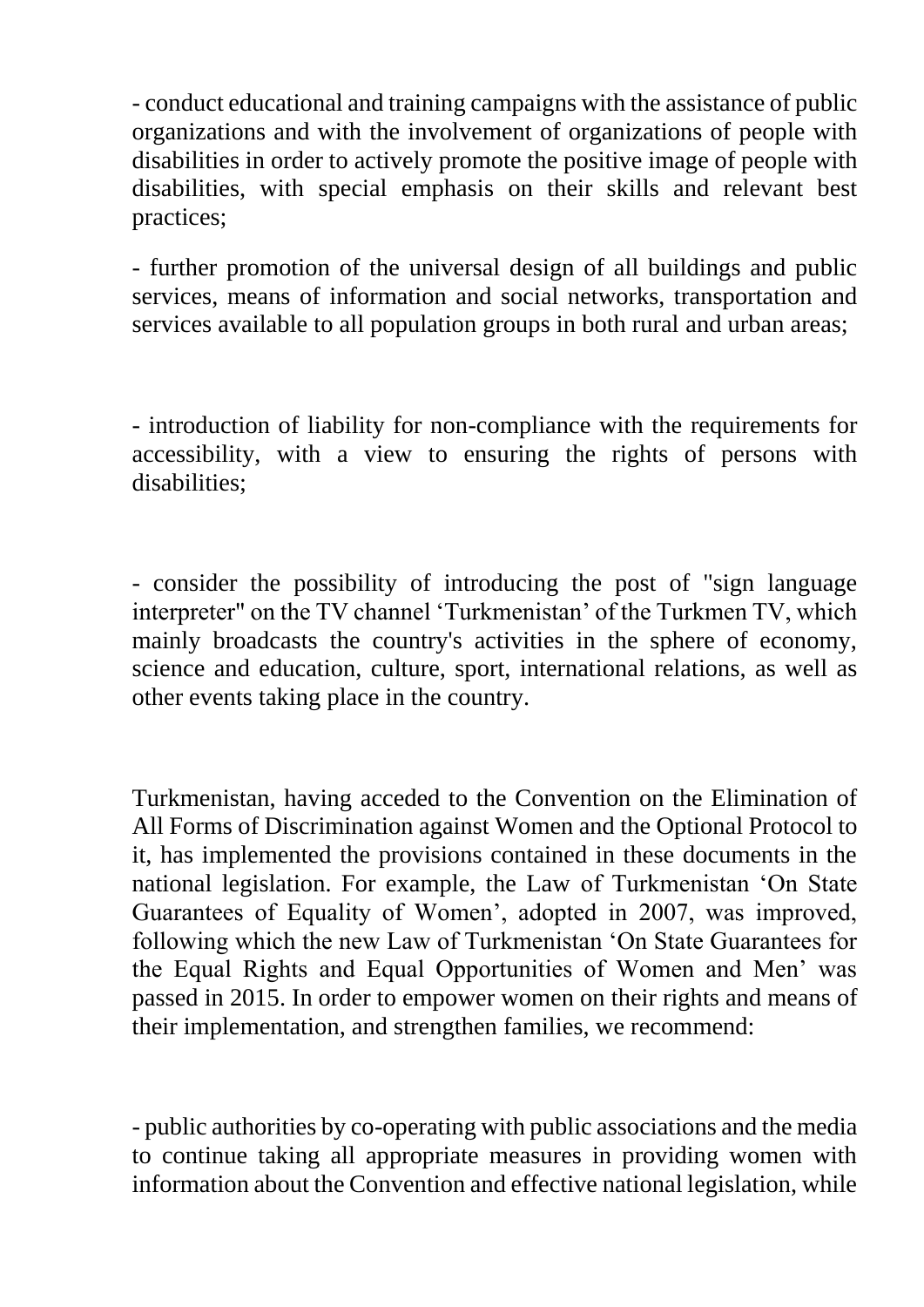consistently explaining them the legal means of protecting their rights and freedoms, increasing their effectiveness;

- at the local level, organize competitions between families in the field of education, applied arts, culture, sports and other fields, involving all interested organizations in these activities.

During the reporting period, the Ombudsman's Office received no complaints from the convicts, however, to ensure proper activities eliminating the social deformation of the convicts, their social rehabilitation, and preparation for life after release, we recommend:

- involve more often qualified professionals, including a psychologist in the available programmes of work with convicts, for in-depth study of their personal psychological morals and the elimination of criminal-moral deviations in convicts;

- consider the possibility of creating a programme under which the organization of sports sections, followed by sports competitions (checkers, chess, volleyball, table tennis and others) in places of deprivation of liberty could be conducted with the involvement of coaches and other qualified specialists.

According to the provisions of the Law, the Ombudsman does not consider issues which fall under the jurisdiction of court, except the decisions and actions of the state authorities, local self-government bodies, officials, civil servants, if the complainant previously appealed these decisions, actions through the judicial or administrative proceedings, and disagreed with the adjudications of his/her claim. In accordance with this provision, out of the total number of complaints received by the Ombudsman, about a third (31.9%) are appeals on disagreement of citizens with judiciary decrees, sometimes expressing dissatisfaction with the conduct of the judicial procedures themselves, although in small numbers, but also with tardy execution of court decisions. At the same time, it should be noted that not all complaints are justified, often citizens, bypassing the ways and means of protection provided by law, apply to the bodies that are not competent to resolve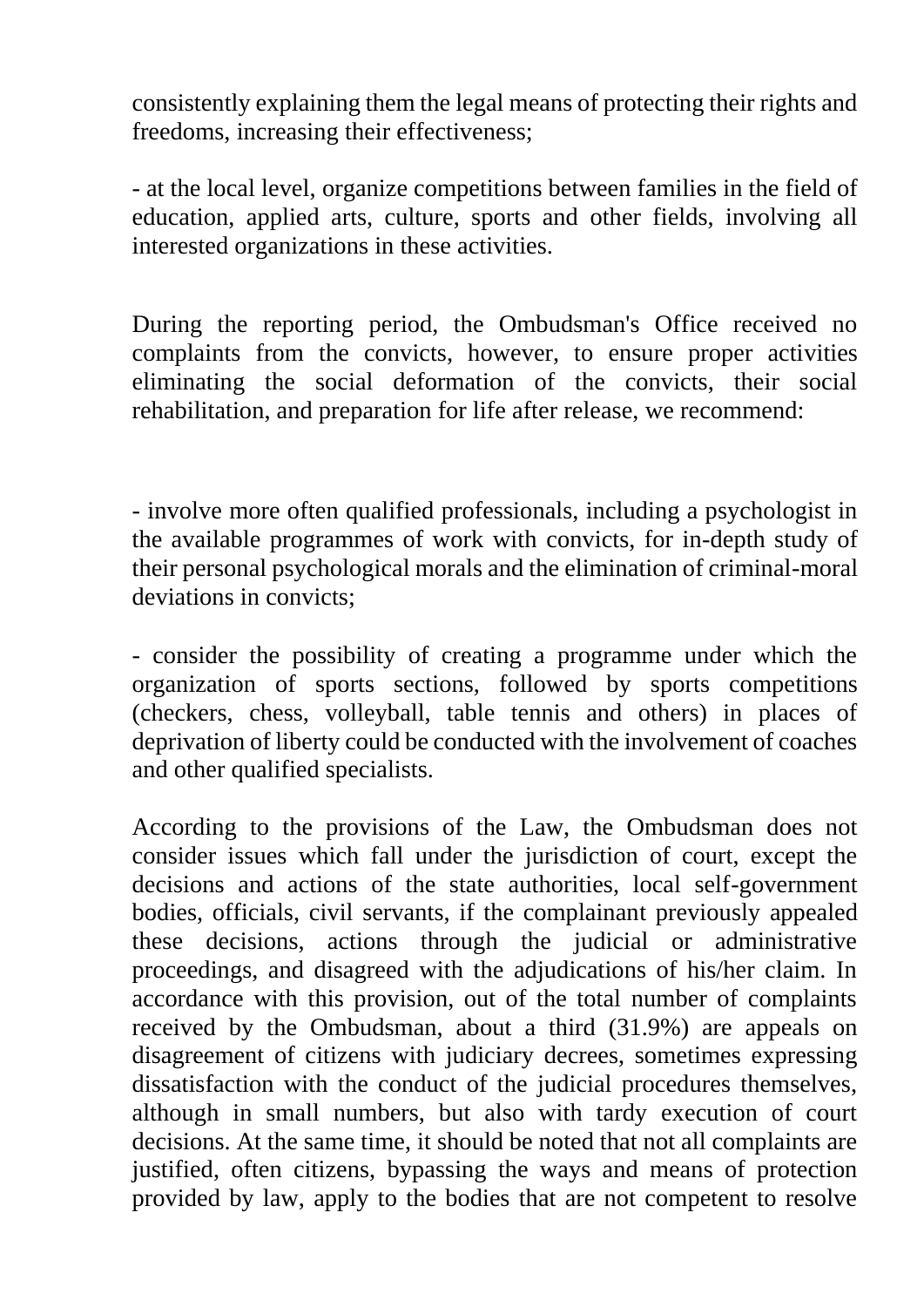these issues. In connection with the stated above and in order to reduce the number of complaints about court decisions, to eliminate cases of making unreasonable complaints, to ensure citizens' access to justice, we recommend as follows:

- bodies providing legal assistance should be available to, without any hindrance, explain their rights to citizens and increase responsibility for providing consultations, which do not correspond with laws;

- receive citizens who addressed with complaints to judicial decrees to the level of the heads of the respective collegiums, to improve the accessibility of receiving citizens in matters relating to specific judicial decrees;

- on the facts of disregard of the timely execution of judicial decrees by officials, as well as debtors, to take all necessary measures by putting forward specific proposals;

- in cases of non-response by officials, as well as debtors on timely execution of court decisions, to take all necessary measures for their execution, introducing specific proposals

An analysis of citizens' appeals to the actions of law enforcement officers showed that the requirements of the legislation on comprehensive, full and objective examination of the circumstances of the case in the investigation of criminal cases, violation of the rights of citizens under investigation are not always observed, therefore, in order to eradicate violations of procedural legislation by actions of law enforcement officers, we recommend:

- regularly raise the level of culture and professional training of law enforcement personnel;

- prosecutors' offices to thoroughly study the appeals of citizens in respect of whom criminal cases have been instituted, to strengthen supervision over compliance with their constitutional rights in the conduct of investigative actions against them by law enforcement agencies.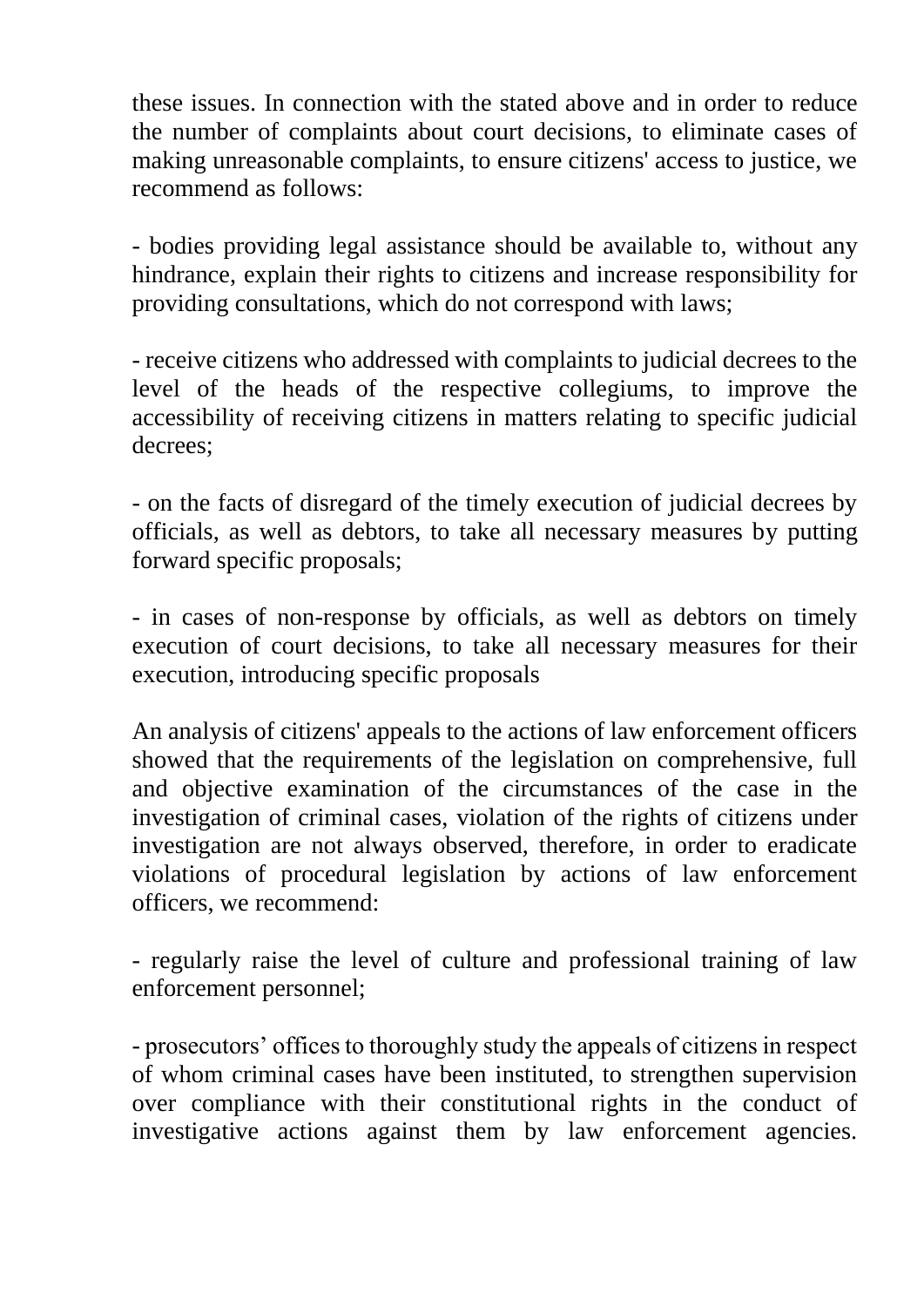The study of the received complaints enables us to make a conclusion that some categories of socially protected categories of population, in particular, the people with disabilities, multifamily families (whose children have their own families), citizens with severe forms of illness can not realize their right to housing. The current housing legislation stipulates the priorities of market approaches to resolving housing issues, by developing housing construction through the introduction of mortgage system. At the same time, the latest housing legal reforms are aimed at the categories of population in acute need of housing. For example, according to the Decree of the President of Turkmenistan of 20.01.2017, No. 15092 'On the Construction of Residential Buildings for people with disabilities and people in need of social protection in each region and Ashgabat' in each region and city of Ashgabat, such houses, apartment blocks were built. The apartments were distributed by a specially set up housing commission. In order to ensure the implementation of housing rights of citizens, we recommend:

 - housing commissions, within their competence, to find effective methods for satisfying the housing issues of citizens, to strengthen work on the possibility of providing their housing, while strictly following the order, as well as the local executive authorities to ensure lawfulness and transparency in allocating land for individual housing construction.

The complaints of people addressed to the Ombudsman on labour issues mainly concern their employment. In relation with that we recommend:

- the management of organizations, institutions, enterprises to ensure timely information and submission of reliable information about their vacancies to the employment agencies, while during the recruiting to consider the possibility of establishing a priority for persons directed by the Labor exchange.

The Ombudsman's implementation of international co-operation in the field of human rights has revealed a lot of opportunities in this field. The establishment of a new independent institution is impossible without exposing to foreign experience and effective international co-operation. In connection with the enhancement of work of the Ombudsman's Office in the field of fulfilling international obligations and implementation of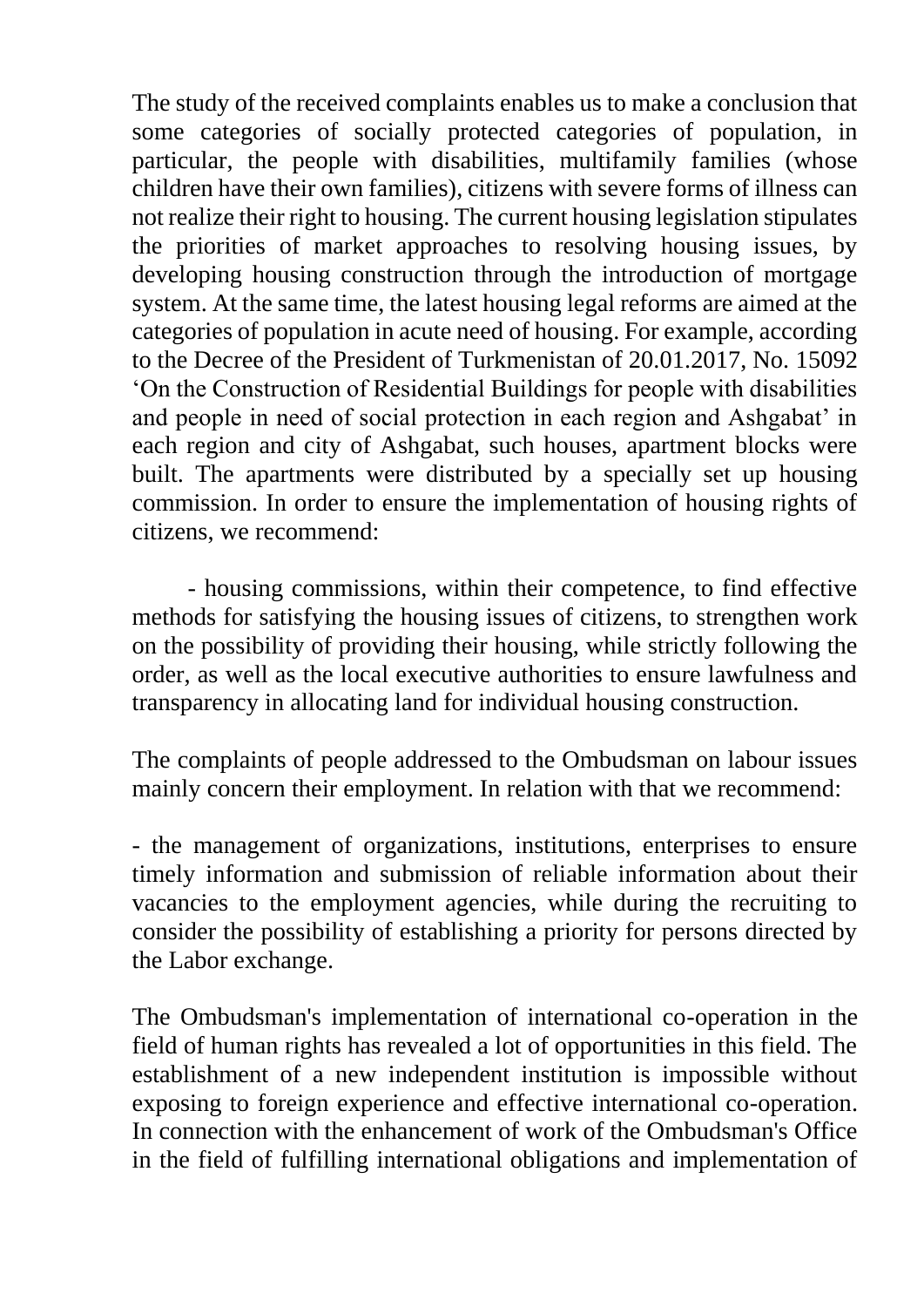the National Human Rights Action Plan, and also given the positive achievements in the country in the field of human rights, we recommend:

- consider the possibility of inviting UN special rapporteurs on specific areas of human rights.

Awareness raising and educational activities in the field of human rights should be carried out in educational institutions, social and cultural spheres, the criminal-executive system, children's institutions, law enforcement and judicial bodies and should be aimed not only at providing information about human rights and mechanisms for their protection, but also the promotion of a human rights culture. This activity will urge overcoming such negative social phenomena as the denial of legal principles (legal nihilism) and the person's dependent expectations for the state. To implement these tasks, we recommend:

- consider the possibility of adopting a state programme of action in human rights education and training;

- the formation of the system of lifelong learning and legal education; incorporation of provisions on the study of human rights in the state educational standards; introduction of special courses on human rights for university students, especially humanitarian specialties; development and implementation of professional development programs in the field of human rights for professional groups; conducting outreach educational work in the media, through social advertising, publishing; support and encouragement of NGOs, research and educational organizations engaged in awareness raising and training in education area, encouraging research work in human rights education; organization of educational and awareness raising outreach activities for the general public; formation of an available information database of regional and international documents on education in the field of human rights protection; expansion of international co-operation in the field of human rights education - to envisage all this as key directions of the state programme of action on human rights training and education.

By the mentioned above, we summarize the outcomes of the prepared Report on the work done and human rights situation in the country for the